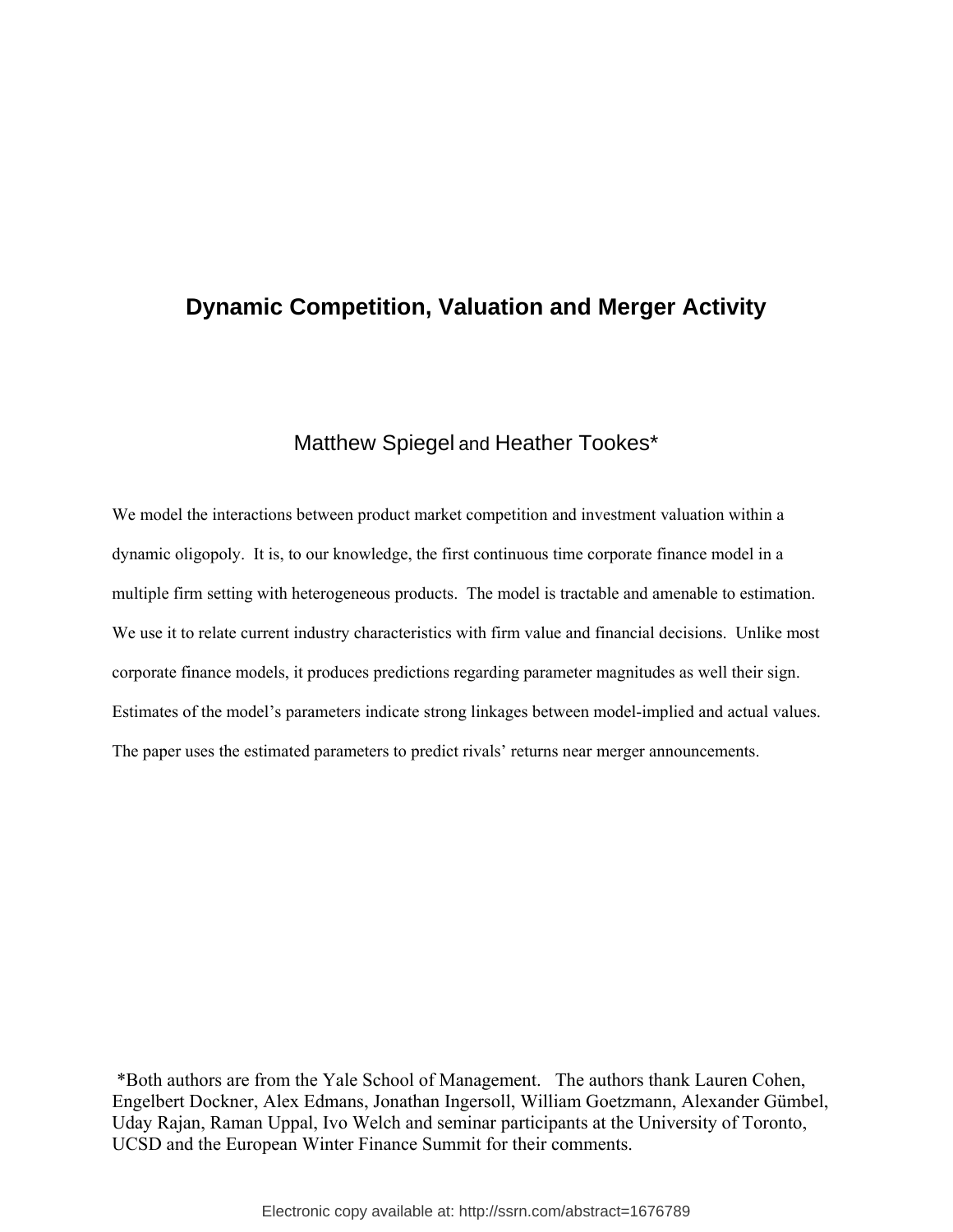Intuition and fundamental microeconomic theory tell us that product market dynamics should have a significant impact on valuation and financial incentives. Yet, directly testable models relating these issues have been largely absent from the corporate finance literature. This paper helps fill in some of these gaps by presenting a tractable framework for examining financial decision-making in a dynamic oligopoly with heterogeneous products. It shows that a firm's competitive position can both profoundly influence its financial decisions and impact how the firm is influenced by the decisions of others. The model's explicit closed form solution allows one to estimate its parameters with ease. This paper takes advantage of that to apply the model to two financial questions: (1) cross sectional valuation and (2) a horizontal merger's impact on rival firms. While other directly testable dynamic models (those that produce quantitative as well as qualitative forecasts) have been relatively rare in the corporate finance literature, notable exceptions include Leland (1994), Leland (1998), Goldstein, Ju and Leland (2001), Hennessy and Whited (2005, 2007), Strebulaev (2007), and Schaefer and Strebulaev (2008), Gorbenko and Strebulaev (2010). However, to our knowledge, this paper is the first continuous time corporate finance model that takes place in a multiple firm setting with heterogeneous products. The oligopoly setting allows us to derive predictions regarding the interaction between a firm's competitive position and how both its own and its rivals' decisions impact its immediate value and future responses.

This paper analyzes a differential game based upon a variant of the Lanchester (1916) "battle" model. In it *n* firms compete for market share (share of industry sales) by spending funds to acquire each other's customers. The model's continuous time setting allows for closed form solutions that would be very difficult to obtain in discrete time. The model's dynamic structure makes it straightforward to recover empirically unobservable parameters such as consumer loyalty and firm-level spending effectiveness. Identification in the model comes from market share evolution across firms and over time. Using accounting and financial data, one can use the model to generate estimates of these parameters and make predictions regarding the variation in firm values both within and across industries.

Although the model has several appealing features, its mathematical structure, which describes competition for market share, may not apply to all industries. However, it seems unlikely that any one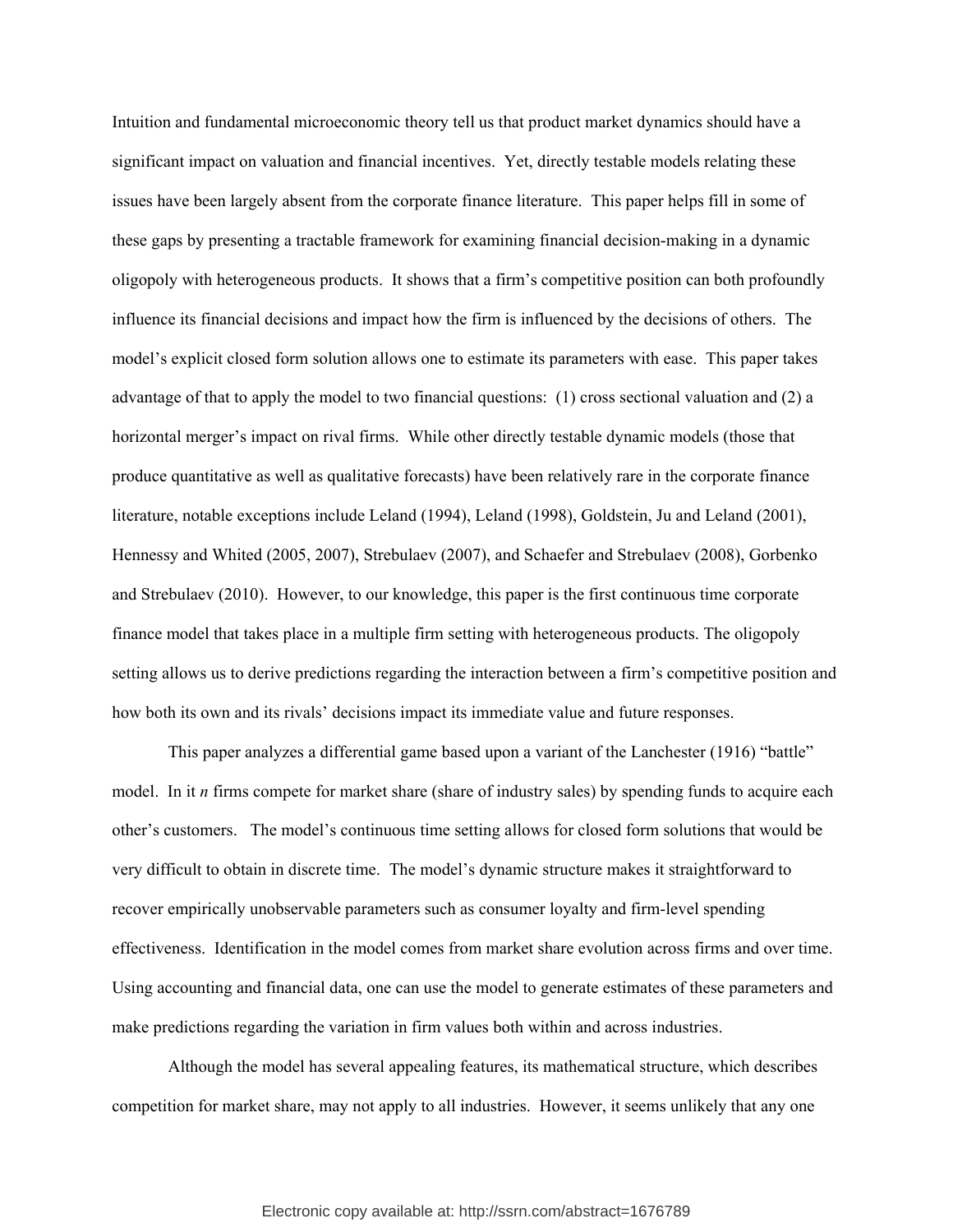model can properly describe every industry there is. The paper highlights both the model's empirical uses and limits by first presenting estimates of the ease with which firms can acquire market share. The industries, firms and years for which this is accomplished is not exhaustive. For example, given that the model describes an oligopoly, industries with too many firms are excluded before attempting to generate estimates. Nevertheless, they span a very broad array of 332 industries. While the model's structure inhibits it from accurately describing every existing industry, that limitation also opens up a way to see if the estimated parameters reflect actual economic forces or something else. This is done by comparing how the model's forecasts perform across industries where it should fit (mature ones) with those where it should not (high growth ones). We conduct this comparison. Our tests verify that, for high growth industries, the model's empirical estimates are less accurate when it comes to valuing the underlying firms relative to mature ones.

In the model, there are several drivers of firm value, all of which impact a firm's willingness to spend funds in an attempt to attract customers: consumer responsiveness (i.e., the ease with which a firm can steal consumers from rivals), firm level profitability per unit of market share, relative spending effectiveness, the number and capabilities of rival firms, industry growth and the discount rate. As an example of the model's ability to generate quantitative as well as qualitative predictions consider an innovation that increases the attractiveness of a firm's product by 10%. Based on the model's estimated parameters, an investment of this type increases the value of the average firm in the malt beverages industry by 29.7%. In contrast, the same investment in the line-haul railroad industry increases the value of the average firm by only 15.5%. The difference is partially due to how willing consumers are to switch brands in each industry, with it being relatively easier to lure away a competitor's customers in the malt beverage industry. Because of the model's structure, competitive responses of rivals to innovations are explicitly incorporated in these estimates. In principle, these figures, and others like them, can be used to test the model in a valuation context. Under appropriate conditions, one can potentially compare the market's immediate reaction to an innovation's revelation as well as the subsequent profitability and output of each competitor. In this way, the paper is related to the substantial empirical literature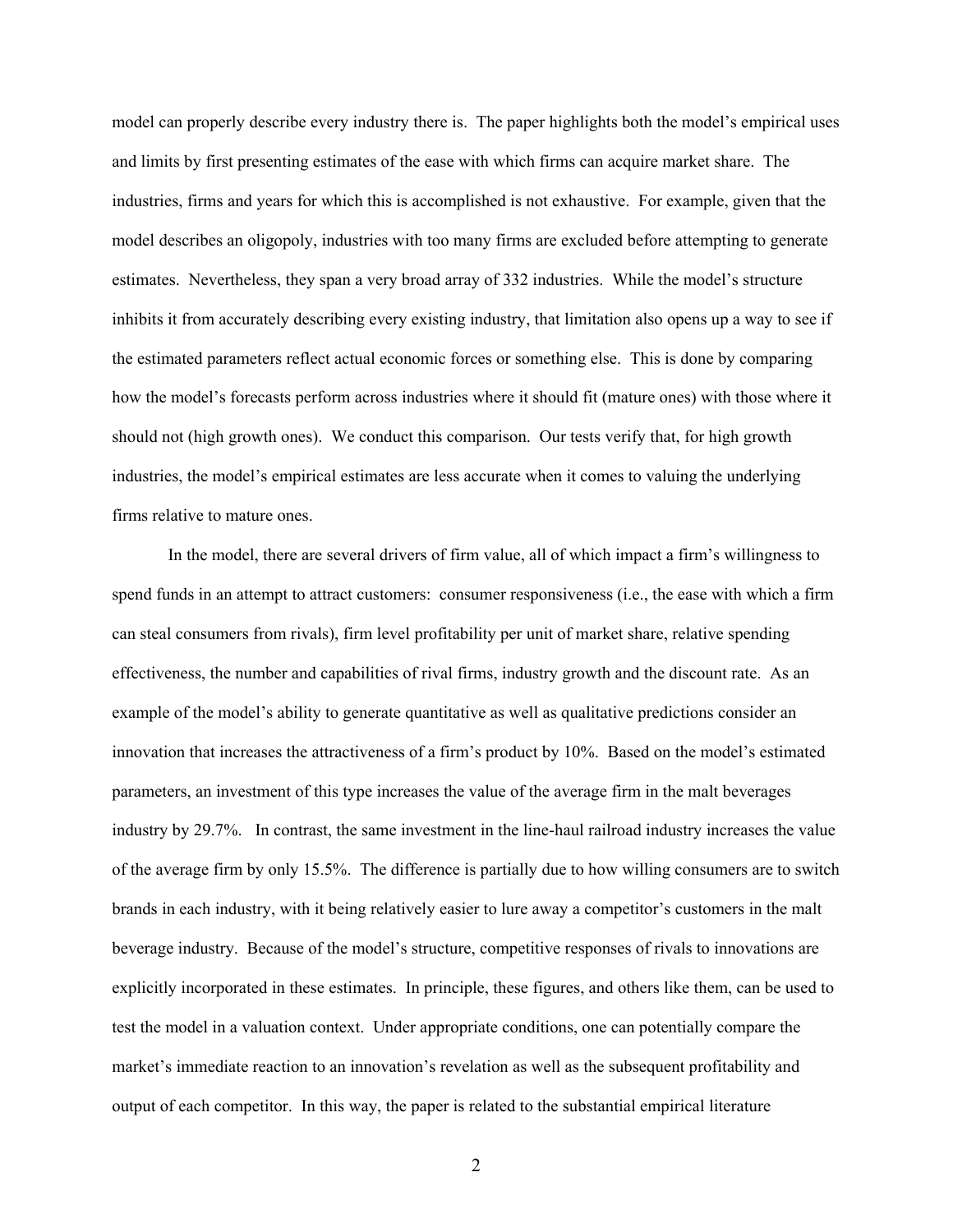documenting intra-industry spillover effects near corporate events, including: initial public offerings (Hsu, Reed and Rocholl (2010)); mergers and acquisitions (Eckbo (1983, 1992), Fee and Thomas (2004), and Shahrur (2005)); dividend announcements (Laux, Starks, and Yoon (1998)); bankruptcies (Lang and Stulz (1992)); corporate security offerings (Szewczyk (1992)); and cash policy (Fresard (2010)). The advantage of the model in this paper is that it produces a testable structure for examining the crosssectional variation in these spillover effects.

One important financial application of the model is that it can be used as a valuation tool for firms operating in oligopolistic product markets. As a starting point, we test whether model-implied firm values capture actual values for over 11,000 firm-year observations. This is done by taking parameters estimated with the model and then using them as inputs to the value functions derived in the paper. While market shares alone can only explain approximately 20% of the variation in firm values, the model explains over 43%. The fit of the model is driven by estimates of unobservable parameters such as industry-level consumer responsiveness, the company's profitability and ability to attract customers.

The model is also capable of generating forecasts of each firm's eventual market share and how long it will take to reach it. We use the model to project 3- and 5- year ahead changes in market shares and find correlations between actual and predicted market share changes of more than 0.08 and 0.15, respectively. These are highly statistically significant. That the magnitudes of these correlations are substantially less than one suggests some of the limitations of the empirical implementation. However, as a benchmark, it is worth comparing the explanatory power of the model's predicted market share changes to other variables that have been used in the empirical corporate finance literature to describe the behavior of oligopolies (e.g., Eckbo (1983) and Shahrur (2005)). The three candidate variables that we examine are industry concentration (*HHI*), change in *HHI* and the (log) number of firms in the industry. While these variables do offer additional explanatory power when added to the predictive market share regressions, the model-implied market share changes remain statistically significant. Moreover, when we run a "horserace" among these variables using stepwise model selection based on the Schwarz Bayesian Information Criterion, we find that the model implied changes in market share ranks highest of the four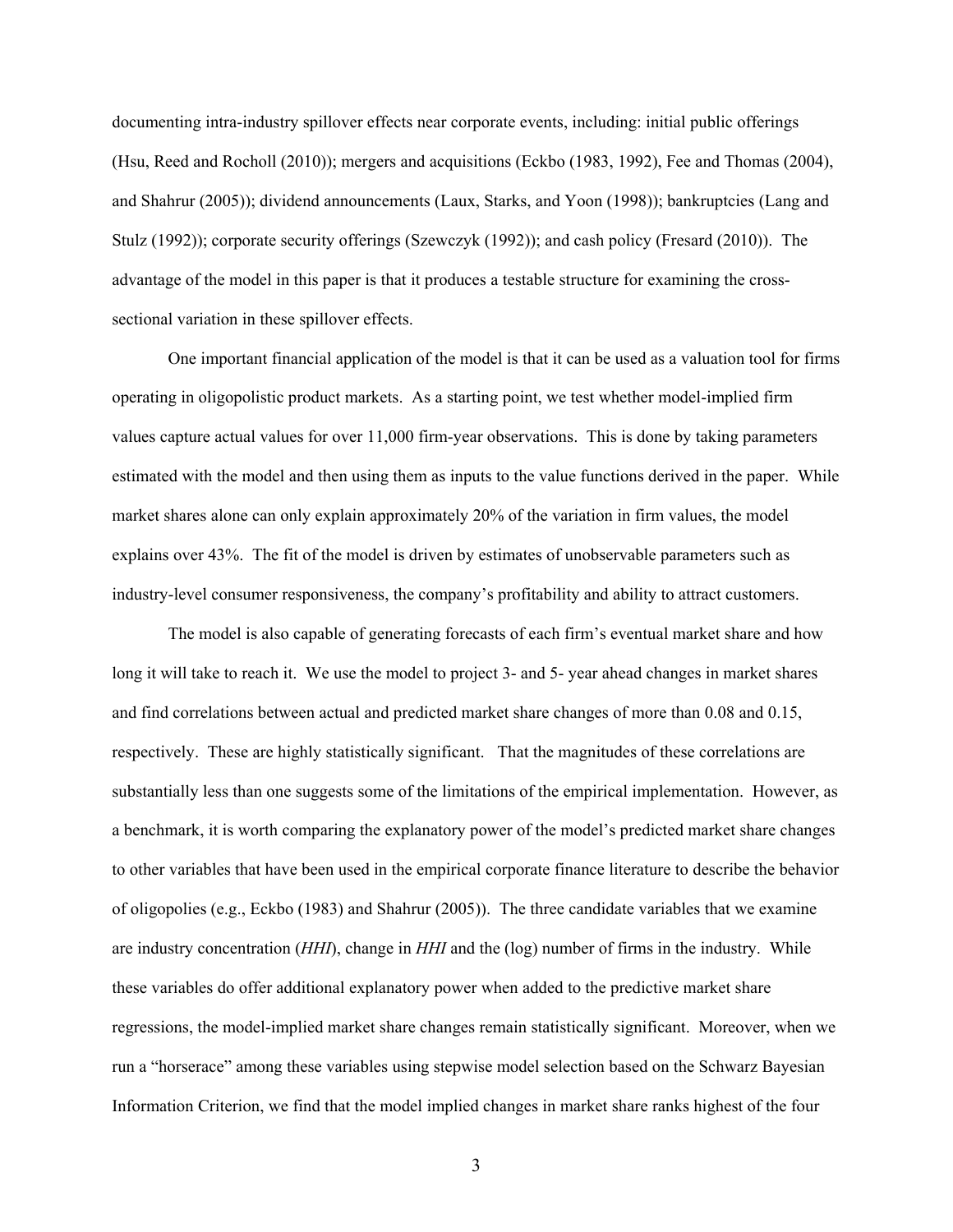candidate variables. When a version of the model with stochastic market shares is applied to the empirical implementation we find that the predictive power of the model is very robust. The market share prediction exercise in this paper is, to our knowledge, novel and may enhance current approaches to valuation.

The model's flexibility allows it to be applied in many corporate finance settings.<sup>1</sup> We present one example that revolves around a horizontal merger  $(M&A)$ . In this setting, conflicting forces vie to determine the ultimate impact on rival firms. Rivals benefit from the reduced number of competitors. But they are hurt if the combined firm is a much stronger competitor than were the stand alone firms. We take advantage of the structural model to disentangle these two effects. The model also shows how mergers between one pair of rivals can trigger profitable mergers among other pairs. This may prove useful in future research on how merger waves start.

Estimates based on the M&A model indicate that it does help to explain the cross sectional pattern of rival returns in response to a horizontal merger. Regressing actual merger announcement period returns against the model's (out of sample sample) forecast yields parameter estimates showing that a 1% change in the model's return is associated with about a 1% change in actual returns. The  $R^2$ statistics are also quite reasonable for an exercise of this type, coming in at about 9%. Furthermore, this is accomplished by the model with the help of only two data series: revenues and cost of goods sold. By comparison, the purely empirical 11 variable model of customer and supplier returns in Fee and Thomas (2004) generates an  $R^2$  of 1.4% while Shahrur's (2005) model of rival returns, with 10 explanatory variables, generates one of 9%. These analyses fit observed returns using a variety of explanatory variables that are potentially correlated with returns. Here the exercise is forward-looking. Our forecasts are based on the estimated model parameters using only data that was available prior to the forecast date.

The model's structure also allows one to decompose the effect of a merger on industry rivals in ways that are impossible with a static model as guidance. In particular, it can be used to estimate the gain from a reduction in the number of competitors versus the loss from facing a potentially stronger rival. Based on the empirical estimates, if within industry mergers did nothing but soften competition through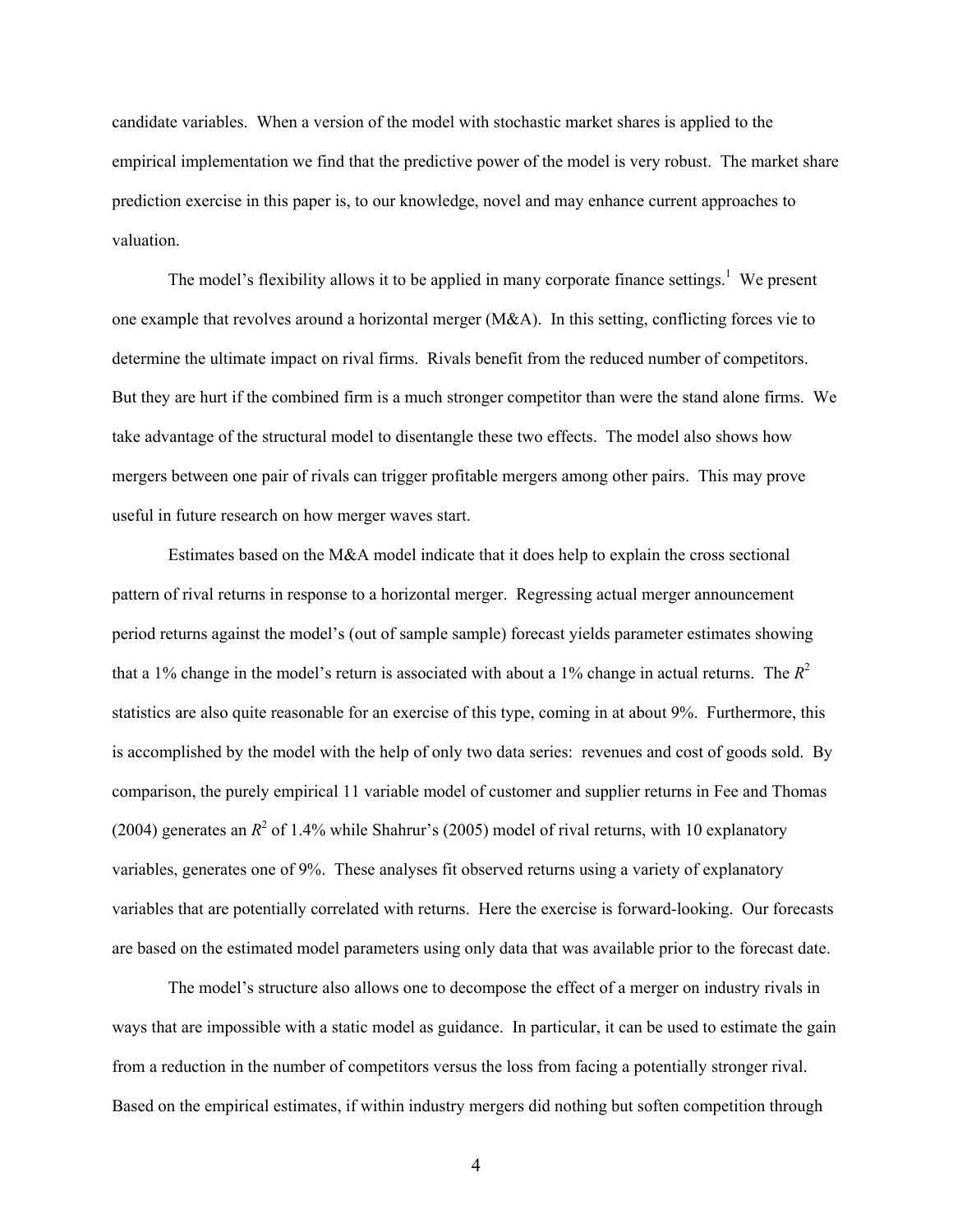the reduction in the number of firms then the median rival's value in our data would increase by about 2.52%. Similarly, if the only effect was to generate a stronger competitor, the rivals would lose about 0.30% in value. This makes intuitive sense. Prior studies show that mergers create considerable value for the combining companies. Betton, Eckbo and Thorburn (2008) report abnormal returns to the combined firm of more than 2%. Yet, studies going back to Eckbo (1983, 1992) also show that rival returns are small. The model reconciles this by providing estimates of the two competing forces. It also shows that nonlinearities may matter. On average, the model forecasts a rival return of 0.36%. (In actuality, firms in our database earn a mean return of about 0.61% and a median return of 0.47%.) This comes from a 2.22% gain due to the reduction of the number of firms in the industry, which is partially wiped out by 1.86% reduction in rival firm value, caused by the reduction in competitors along with a new stronger firm. This offsetting effect occurs because the reduction in the number of competitors along with the creation of a stronger rival creates an interaction effect that works to the newly created firm's relative advantage.

The paper is organized as follows. Section I presents the basic model, including the solution to the infinite horizon case. Section II presents results from estimating key parameters in the model. Section III presents the M&A application. Section V concludes. Finally, the Appendix contains details regarding the derivation of the model's equilibrium.

#### **I. Basic Model**

# *A. Players, Timing, Dynamics and Strategies*

The Lanchester (1916) battle model was originally designed to study military strategy. Since then variants have been widely used in the marketing literature to examine advertising strategies (see e.g., Erickson (1992); Erickson (1997); Fruchter and Kalish (1997); Bass et al. (2005) and Wang and Wu (2007); for a review, see Dockner, Jørgensen, Van Long, and Sorger (2000)), although, to our knowledge, not in the form presented here. This paper's adaptation creates a differential game where competition among oligopolists selling heterogeneous goods can be explored.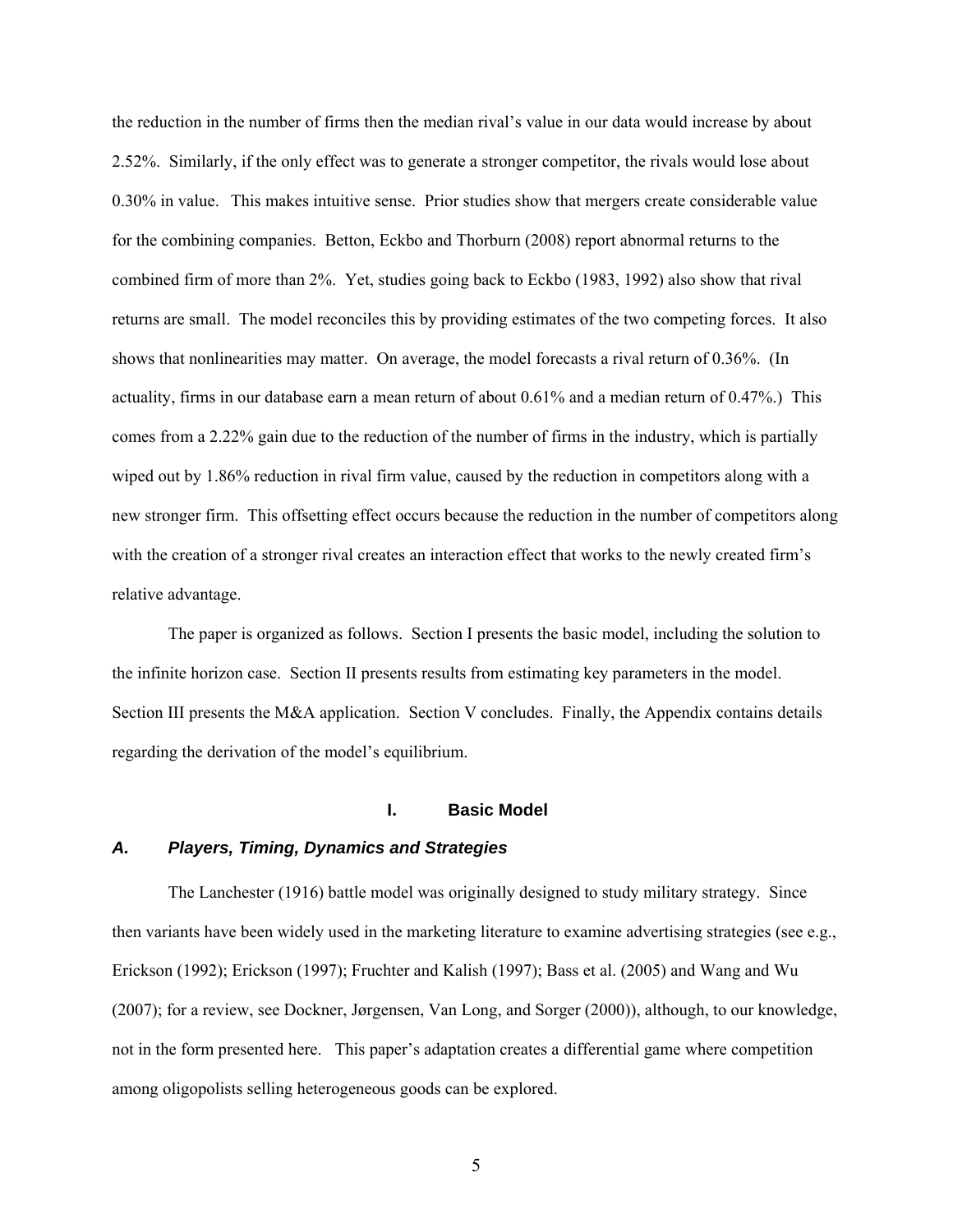Consider *n* risk neutral value maximizing firms battling for market share. Let  $u_i(t) \geq 0$ represent the dollars spent by firm  $i$  on gaining market share at instant  $t$ . Let  $s_i$  denote the effectiveness of spending. Note that spending to acquire a competitor's customers  $(u_i)$  can imply a wide range of activities including advertising, new product design, opening new stores and R&D. The *si* parameters can represent the relative attractiveness of each firm's product and/or the relative quality of their marketing campaigns.

The market share of firm *i* at time *t* is denoted  $m_i(t)$ . Time is continuous and there is a finite starting point at  $t = 0$ . Given the initial condition  $m_i(0)$ ,  $m_i$  evolves as follows:

$$
dm_i = \frac{\phi\left[(1-m_i)u_i s_i - m_i \sum_{j \neq i} u_j s_j\right]}{\sum_{j=1}^n u_j s_j} dt
$$
 (1)

where  $\phi \geq 0$  represents the speed with which consumers react to each firm's entreaties and can be interpreted as consumer disloyalty. (High values imply consumers are easily lured away from one firm to another.) Intuitively, (1) says that the variation in Firm *i*'s market share is simply the difference between what it gains from the market share held by its competitors and what it loses to them. For now, (1) is deterministic. Later, the analysis will generalize it to include a stochastic term.

Equation (1) is the driving force behind the model. According to Equation (1), the market share of firm *i* increases with its own spending and effectiveness (*ui* and *si*, respectively) and decreases with the spending and effectiveness of its competitors. Note that a high current  $m_i(t)$  gives Firm *i* "more to lose" to its rivals and as a result makes it easier for competitors to gain market share. Thus, there are diminishing returns to being large.

Since this paper seeks to examine economic outcomes within industries that are natural oligopolies an assumption about consumer behavior is needed. If the industry is characterized by positive network externalities then it is a natural monopoly. In this case, once a firm's market share reaches a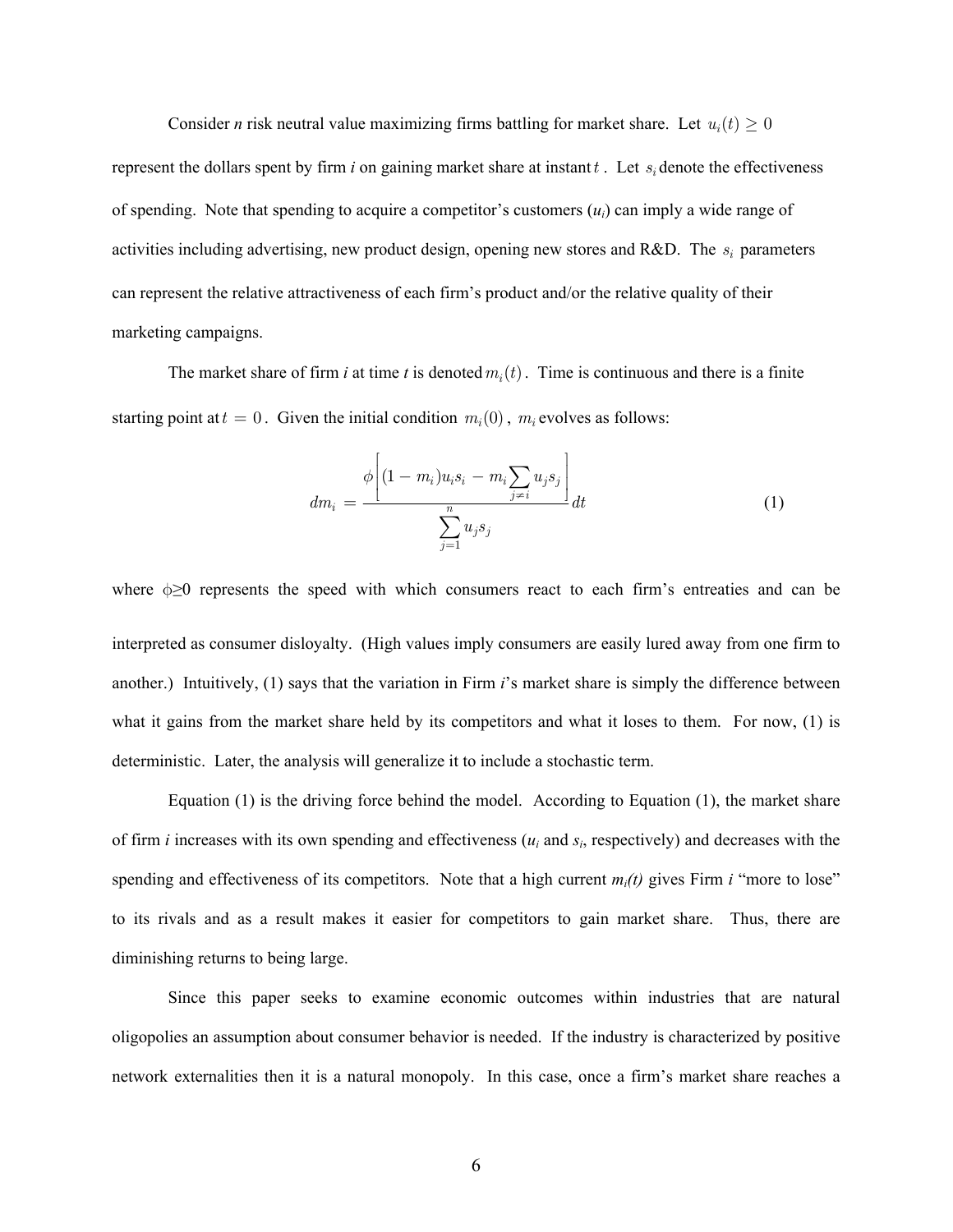tipping point, it eventually acquires all of the market. In a natural oligopoly such as the one described in this paper, that is not the case. Instead, it must be that every firm has some consumers that find its offerings exceptionally attractive even if most people use a rival's products. For example, McDonalds is the largest fast food restaurant chain in the U.S. Nevertheless, many consumers only eat at Burger King. Equation (1)'s structure captures this general property: firms produce heterogeneous products and consumers have heterogeneous preferences. This formulation also implies there are diseconomies of scale in spending to attract customers. Differentiating  $(1)$  shows that it is monotonically decreasing in  $u_i$ . Essentially, the first dollar a firm spends on its customer acquisition program does more to attract buyers than does the second, and so on. This is natural since customers that have a strong preference for a firm's product line should be easy to bring in. As one moves further away in preference space, the firm is then forced to spend even more to acquire new customers. For example, Burger King's loyal customers will probably continue to eat there, no matter how much McDonald's spends to attract them. On the other hand, the converse is true too – there are fans of McDonalds that Burger King cannot attract.

Related to the issue of ensuring that the model describes an oligopoly is the assumption that spending effectiveness and actual dollars spent are multiplicative. That is, the relative value of a dollar spent by any two firms is constant. Other formulations like a power relationship, for example,  $u_i^{s_i}$  will alter that. In this case, the relative value of each dollar spent would either increase  $(s_i>1)$  or decrease  $(s<sub>i</sub><0)$  with a firm's own spending. In equilibrium, we suspect that with  $s<sub>i</sub><1$  the results would be qualitatively similar to what the current setting yields. But, of course, tractability would suffer. For  $s_i > 1$ , however, as spending increases the firm becomes even more effective in attracting consumers. In the end, this produces an industry with what amount to network externalities and thus a natural monopoly.

The last element in Equation (1) is  $\phi$ . This is a consumer "stickiness" parameter. High values imply that customers are easy to move in a short period of time from one firm's product line to another's. Low values imply the opposite. Thus, one imagines that  $\phi$  has a high value in the fast food industry since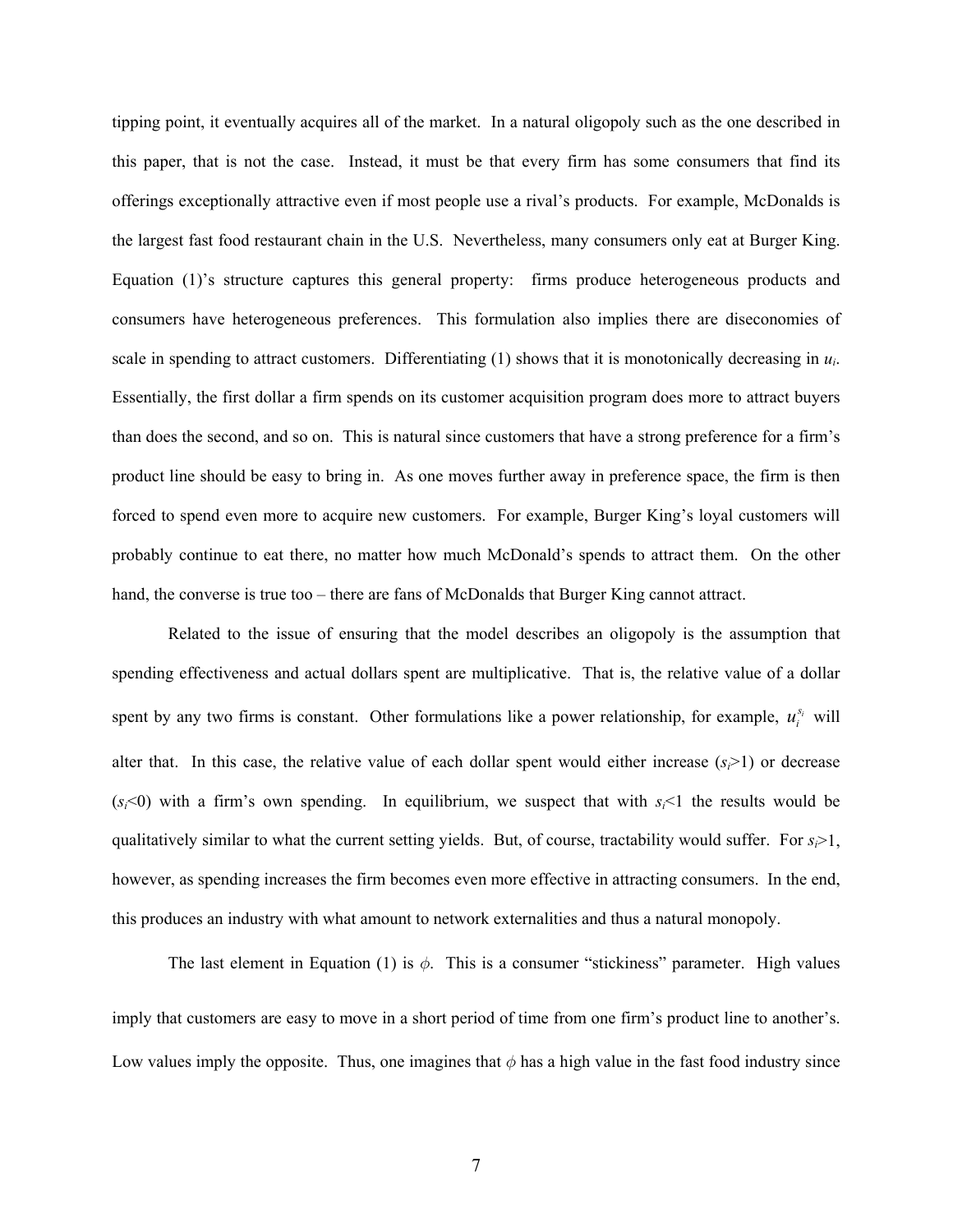people purchase meals several times a day and purchases do not have to be made repeatedly from the same firm. Conversely, it is likely that  $\phi$  is low in industries that sell heavy equipment like backhoes. These are durable goods that are only replaced every few years. Furthermore, once a firm has committed itself to a product line, it may be costly to switch vendors if the products interact with each other.<sup>2</sup>

Before specifying the profit function, three additional observations from the formulation of *dm* (Equation (1)) are worth noting. First, the discussion in the paper assumes  $u_i \geq 0$  in equilibrium. However, the equations are solved unconstrained and in principle there exist exogenous parameter sets such that one would need to solve a constrained problem instead. Since this paper seeks to focus on mature stable industries, where exit is of secondary importance, it is useful to restrict attention to cases where the unconstrained equilibrium values of  $u$  are always strictly positive. Later on sufficient exogenous parameter conditions needed to do this are laid out.

A second point regarding  $dm$  is that it is discontinuous whenever a firm "gives up" and sets its  $u_i$ to zero. This is a result of the model's assumption that it is relative spending that matters and ensures that the model is unit free. Beyond that, the *dm* equation's behavior when a firm sets  $u_i = 0$  also generates one particularly useful statistic, which the paper calls the "industry half-life." That is, if a competitor sets  $u_i$  equal to zero, one can estimate the length of time it takes that firm to lose half of its customers when the other firms continue to compete for them.<sup>3</sup> Third, the law of motion shown in Equation  $(1)$  differs from the marketing literature, which typically examines a duopoly model with either: (1)  $dm/dt = u_1(1-m) - u_2m$  or (2)  $dm/dt = u_1\sqrt{1-m} - u_2\sqrt{m}$  (Dockner et al. (2000)). One advantage of using Equation (1) instead is that it is unit free. This eliminates the problem that changing the unit of currency also changes the rate at which *m* changes over time. Another important advantage to this formulation is that relative (rather than absolute) measures of spending are likely to be most relevant for within-industry dynamics.

 Returning to the model, instantaneous profits are assumed to be proportional to market share and include a fixed operating cost. Let  $\alpha_i$  denote the revenue generating ability of firm *i* per unit of market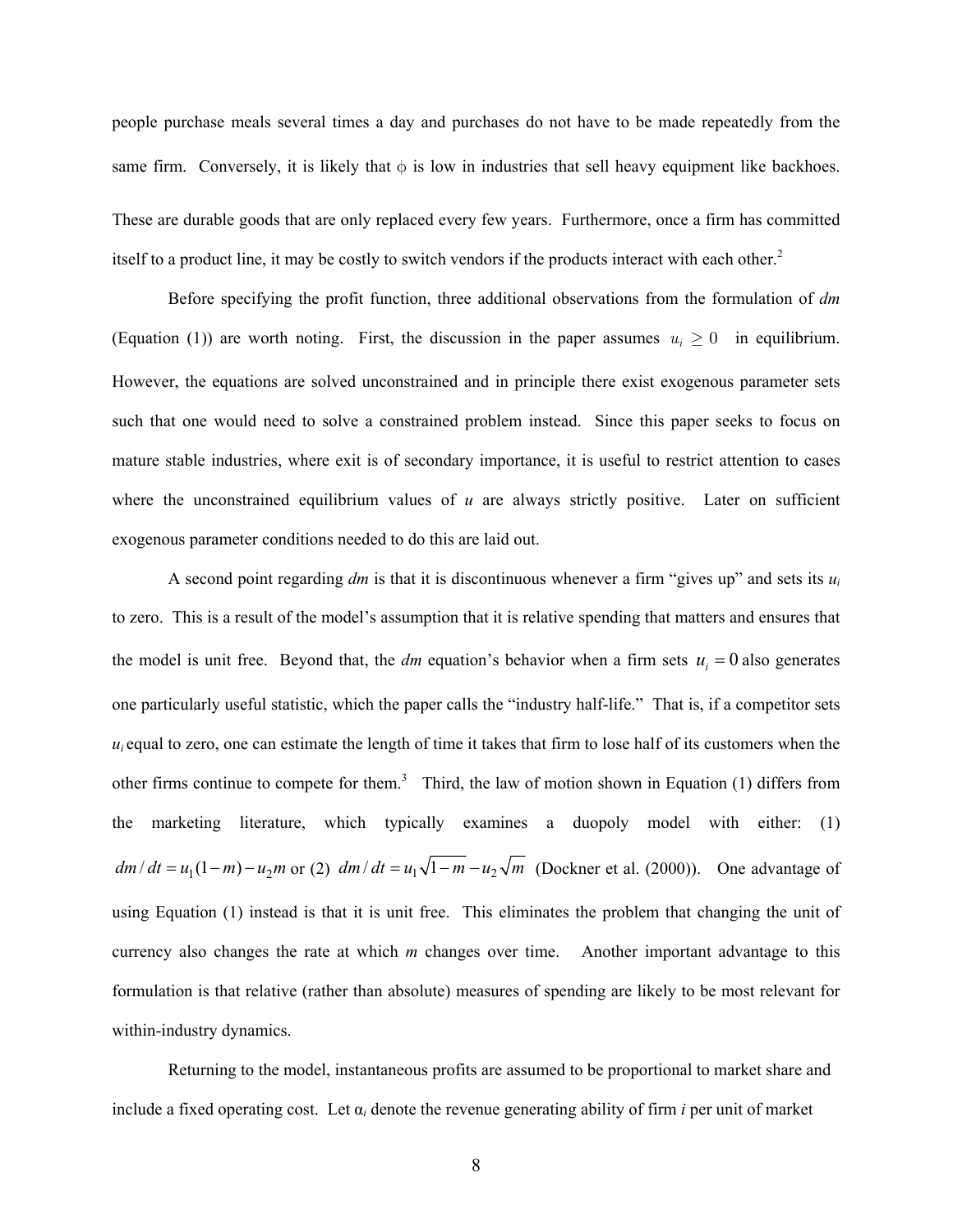share. Profits  $\pi$  equal revenues minus both spending on market share competition and a fixed operating cost *fi*:

$$
\pi_i(t) = e^{gt} (\alpha_i m_i(t) - u_i(t) - f_i)
$$
\n(2)

The term *g* represents the industry's rate of growth. It is assumed that as the industry grows larger, profits and costs grow proportionately.<sup>4</sup> Note that spending by each firm does not impact the industry growth rate. Thus, the model should be thought of as applying to an industry in which innovations tend to change customer loyalties rather than increase overall demand. For example, an easier to swallow aspirin will probably cause consumers to switch brands but seems unlikely to lead to an overall increase in pill consumption. One can modify the model to allow *g* to depend on the *ui* but at the cost of a closed form solution. We therefore leave *g* as an exogenous parameter; making the model better suited for an analysis of lower growth industries, as in the aspirin example. Still the model is quite flexible in its ability to describe differences across industries. If one thinks that it is easier to acquire market share in faster growing industries this can be accommodated by simply setting *φ* to a larger value if *g* is larger. In terms of the mathematics it does not matter if market share growth comes from taking in newly entering consumers or stealing existing ones from rivals.

 The profit function in Equation (2) is similar to that used in many applications; for example the standard Cournot oligopoly model. Because profits are linear in market share (sales), the firm's production function exhibits constant variable costs. At the same time, the fixed operating cost (*fi*) implies that there are economies of scale. (If  $f_i$  equals zero then total production costs are simply proportional to sales. There is nothing in the model's analysis that requires a strictly positive value of *fi*.) For many, although not all, industries these seem like reasonable assumptions. For example, a fast food chain purchases raw materials (beef, potatoes, cleaning supplies, ovens, etc.) in a competitive environment. In cases like this, variable costs should be approximately proportional to sales.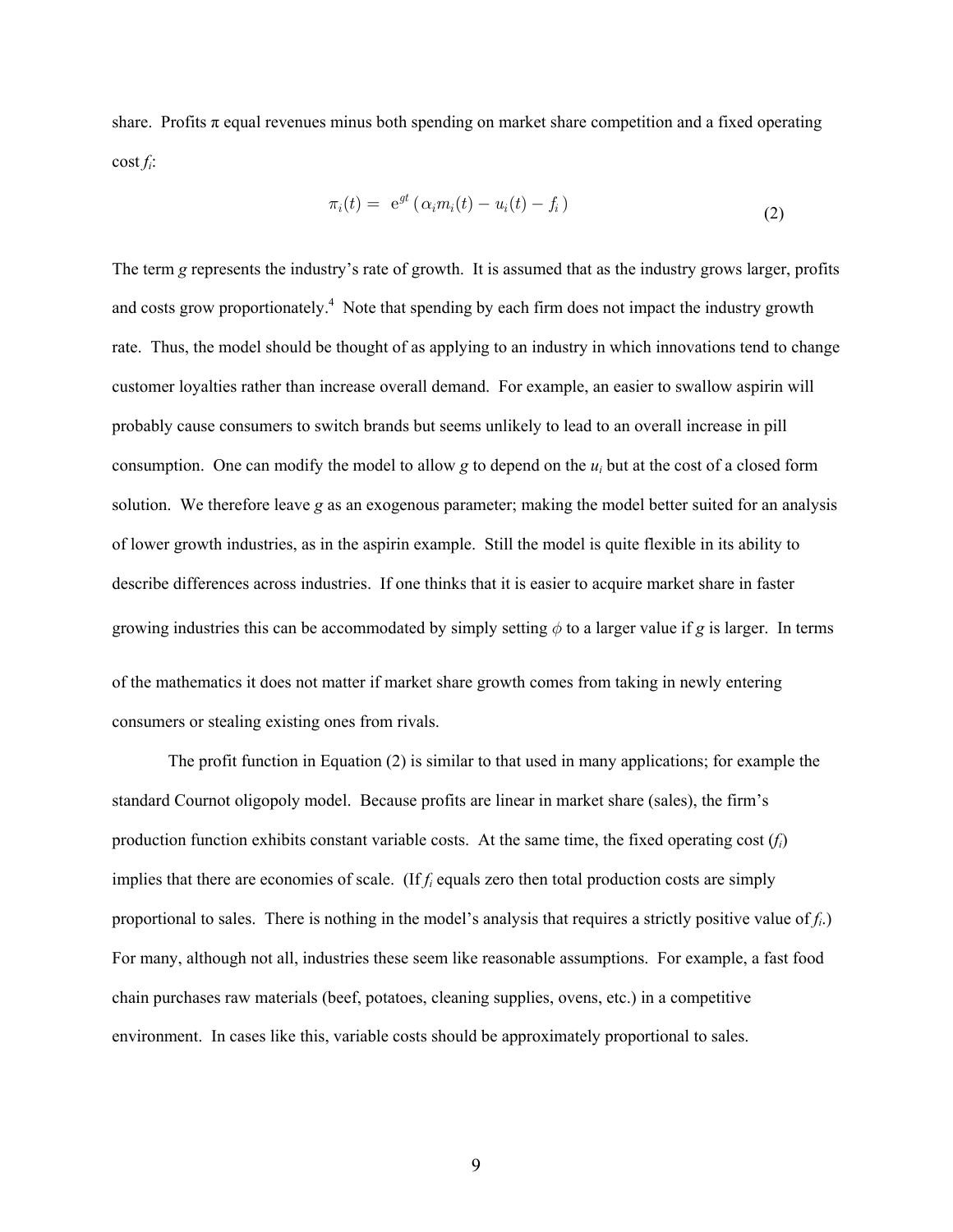To help streamline the exposition, details regarding the derivation the model's equilibrium conditions can be found in the Appendix. There a general version is solved. The main text then employs that general solution to discuss various special cases. Thus, in the main body of the paper, equilibrium conditions are simply stated without proof except for occasional references back to the Appendix.

### *B. The Equilibrium Value Functions*

Let *r* denote the instantaneous discount rate. Assume that the discount rate exceeds the industry rate of growth ( $r > g$ ). Define  $\delta = r - g$ . Firms choose  $u_i$  to maximize expected discounted profits:

$$
\int_{0}^{\infty} (\alpha_i m_i(\tau) - u_i - f_i) e^{-\delta \tau} d\tau
$$
 (3)

Assume the parameters are such that no firm ever exits. Following standard practice in the literature on differential games, the analysis seeks a Nash equilibrium in which the players use Markovian strategies (see Dockner, et al. (2000)). The Appendix solves for the pure strategy equilibrium of this game and shows that each firm's value function  $V_i$  at time  $t$  (i.e., the present discounted value of each firm's profit stream conditional on the equilibrium strategies) can be written as:<sup>5</sup>

$$
V_i(m,t) = a_i + b_i m_i \tag{4}
$$

within the scenarios considered in this paper.<sup>6</sup> As shown in the Appendix

$$
a_i = \frac{\phi \alpha_i \left[ \alpha_i s_i z - (n-1) \right]^2}{\delta (\phi + \delta) (\alpha_i s_i z)^2} - \frac{f_i}{\delta},\tag{5}
$$

and

$$
b_i = \frac{\alpha_i}{\phi + \delta}.\tag{6}
$$

In Equation (5) above, *z* equals:

$$
z = \sum_{j=1}^{n} \frac{1}{\alpha_j s_j} \tag{7}
$$

and can be thought of as a measure of the competitive strength of firms within an industry. Later on it will also be useful to define its mean as  $\overline{z} = z/n$ . Intuitively, a firm is a strong competitor if it can both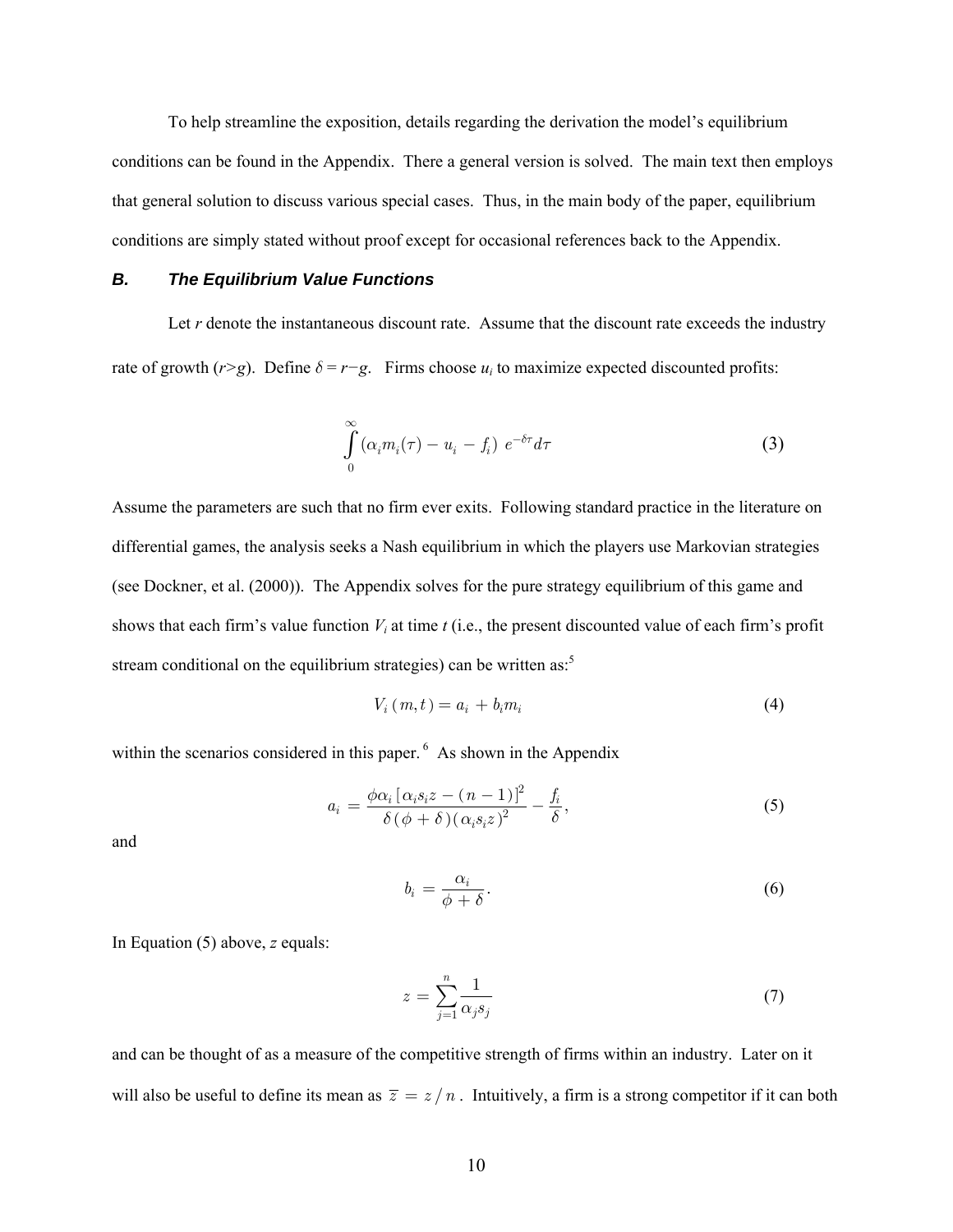profit from gaining market share (α*j*) and economically attract customers (*sj*). Since the units of measure are arbitrary (dollars or euros for *α* and some measure of effective marketing *s*) what matters is *z*, the ratio of one firm's competitive strength relative to that of each rival. As a result, the term *z* appears repeatedly throughout the model's solution.

## *C. Equilibrium*

# *C.1.* **Spending on Customer Acquisition and Retention**

In the Appendix it is shown that the  $V_i'$  has as its solution  $\alpha_i/(\phi+\delta)$ . Then using the definition of *z* and some algebra one can show that

$$
u_i = \frac{\alpha_i \phi(n-1) [\alpha_i s_i z - (n-1)]}{(\phi + \delta) (\alpha_i s_i z)^2}
$$
\n(8)

which characterizes the equilibrium strategies being sought. Observe that if there are no fixed costs  $(f_i=0)$ equilibrium spending remains unchanged. This is because  $V_i'$  is a function of only  $\alpha_i$ ,  $\varphi$ , and  $\delta$ .

 Since the focus of this paper is on an ongoing oligopoly, we need to assume the exogenous parameter values are such that no firm wishes to exit the industry. This naturally requires setting each firm's fixed costs low enough that it is worth more if it operates than if it closes down. A sufficient condition to guarantee this is to select  $f_i$  small enough that  $(5)$  is strictly positive. However, that will only hold in the steady state if firms actually compete for market share and sufficiently weak firms will not. So long as a firm's spending on market share is strictly positive, the law of motion (1) guarantees a strictly positive market share along all possible paths. However, if spending  $(u_i)$  is negative this need not be the case. Thus, in keeping with this paper's focus, assume every firm is strong enough that  $\alpha_i s_i z_i$ <sup>-</sup>(*n*-1)>0.<sup>7</sup>

From Equation (8), one can examine how competitive forces impact equilibrium spending. It is straightforward to show that spending is strictly increasing in consumer responsiveness,  $\phi$ . When there is a greater incentive to spend money to attract customers, firms do so. Spending is strictly decreasing in the discount rate net of industry growth  $(\delta)$  since it lowers the present value of the revenue a new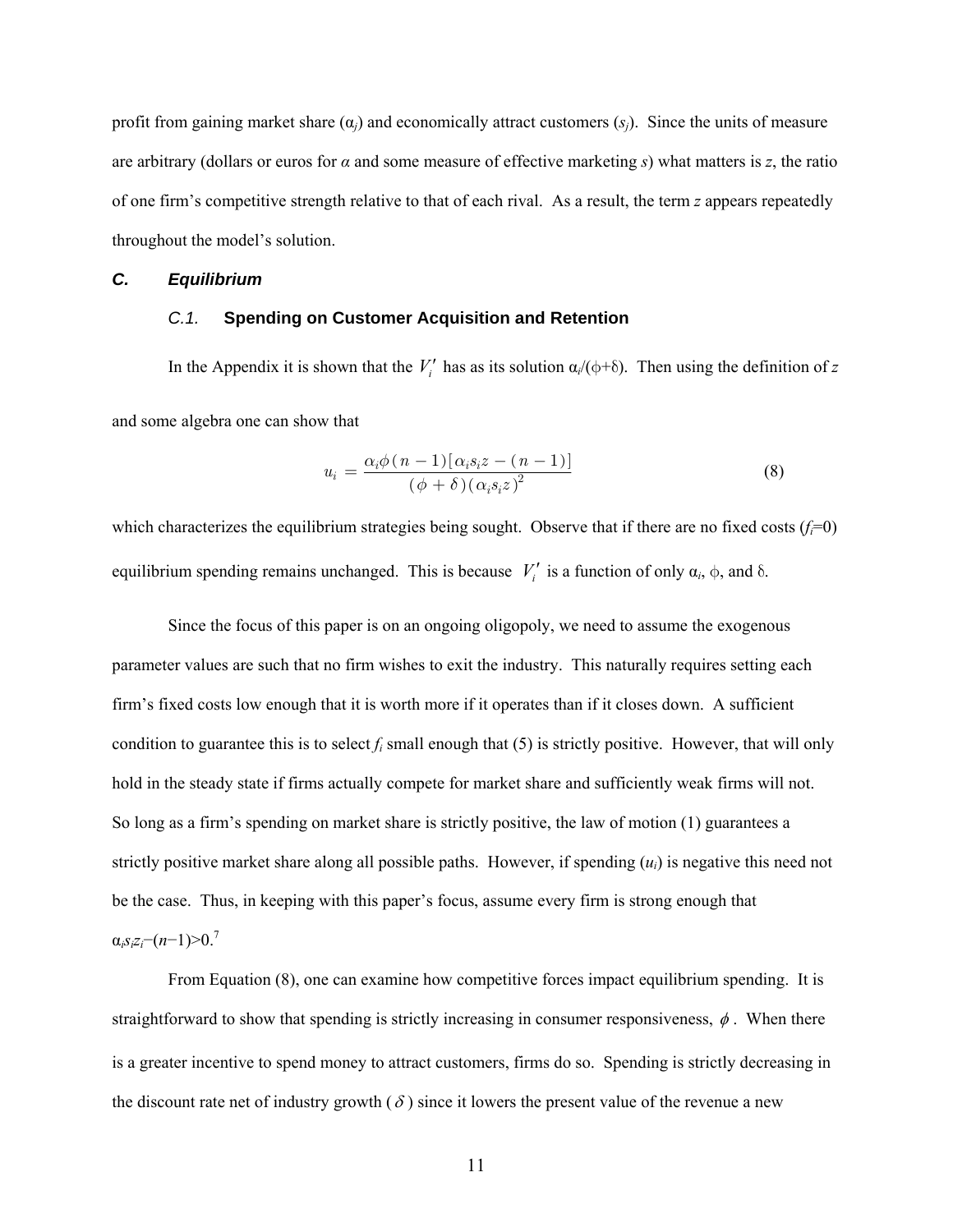customer brings in. As one might expect, firms that earn a greater profit per sale (higher  $\alpha_i$ ) spend more on customer acquisition because they are worth more to acquire. The derivative  $\partial u_i / \partial \alpha_i$  is positive as long as  $\alpha_i s_i z > 2 - 2/n$ . As noted above, if every firm in the industry is competing for customers then  $\alpha_i s_i z_i > n-1$  and for  $n \ge 2$  this implies that  $\alpha_i s_i z_i > 2-2/n$  as well. However, the impact of spending effectiveness  $(s<sub>i</sub>)$  on equilibrium spending depends on a firm's competitive strength. The derivative  $\partial u_i / \partial s_i$  is positive as long as  $\alpha_i s_i z > 2(n-1)$ . Thus, if the firm is strong enough, higher values of  $s_i$  will lead to higher value of  $u_i$ , otherwise  $u_i$  goes down.<sup>8</sup> There are two forces at work here. One is the standard tradeoff. Firm's with higher values of  $s_i$  can spend less and still attract customers. Weak firms find that the best option is to "split the difference" when  $s_i$  increases by reducing  $u_i$ . For strong firms, the gain in market share from spending yet more on customer acquisition is just too strong to pass up for the offsetting gains a reduction in  $u_i$  would bring. But there is a second factor at play that only becomes apparent in a multiple firm model. When firms are relatively weak, increases in spending are met with more aggressive spending by rivals, which decreases the incentives to spend more. This can be seen by an examination of  $\partial u_i / \partial (\alpha_{i \neq i} s_{i \neq i})$ , which is also positive as long as  $\alpha_i s_i z > 2(n-1)$ . Comparative statics using Equation (8) are summarized in Table I.

## *C.1.a. Entry and Exit: Impact on Customer Acquisition and Value*

With the model's solution and restrictions on the exogenous parameter values in place, one can now analyze the equilibrium responses to changes in  $\overline{z}$ ; the competitive environment. Since the paper's empirical section examines the impact of a merger between rival firms it is useful to begin by seeing how a change in the number of competitors (*n*) alters equilibrium spending across firms. In a standard Cournot model, adding competitors decreases the equilibrium quantity produced by each firm. Firms "accommodate" the new entrant. Is the equivalent true here? Does adding a firm to the industry cause its competitors to reduce their spending on customer acquisition, with the incumbents all settling for smaller market shares? Because the model allows for heterogeneous firms this question cannot be answered until one first specifies what type of competitor is being added. A natural choice is to assume the new firm is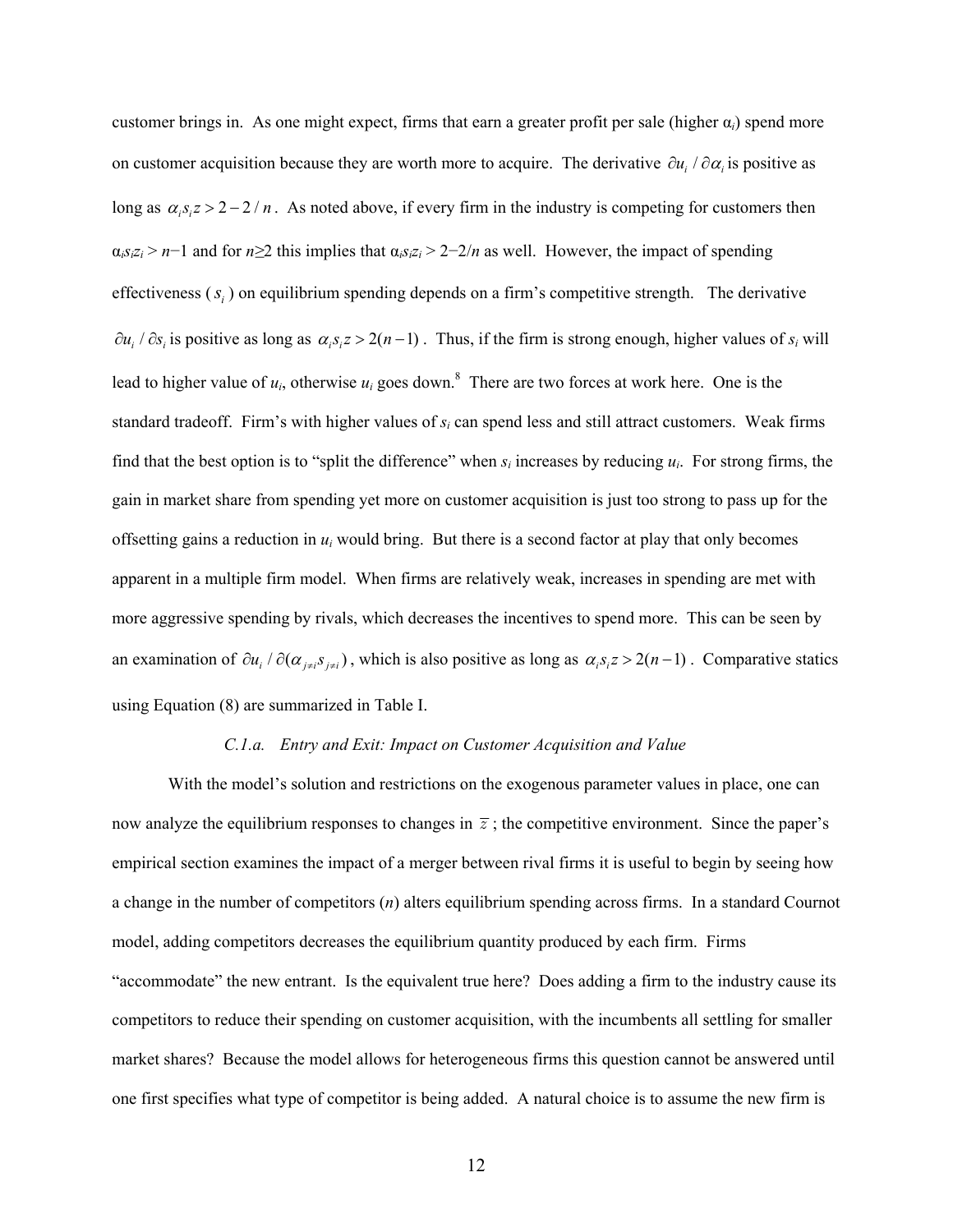"average" in that it leaves  $\bar{z}$  unchanged. Assuming that is the case then differentiating (8) leads to the following Proposition.

**PROPOSITION 1**: *Increasing n while holding*  $\overline{z}$  *constant leads to the following spending change by firm i.* 

$$
\frac{du_i}{dn} = \frac{\phi[n\alpha_i s_i \overline{z} + 2(1-n)]}{n^3 (\phi + \delta) \alpha_i (s_i \overline{z})^2}.
$$
\n(9)

This change in spending is strictly negative for average and below average firms (where  $\alpha_i s_i \overline{z} \leq 1$ ) whenever *n* is greater than 2. For these weak firms, increasing spending to attract customers in response to an increase in the number of competitors is relatively futile. Stronger firms have larger values of  $\alpha_i$  and  $s_i$  and thus react differently from weaker firms. It is easy to show that firms which obtain more value per unit of market share (large  $\alpha_i$ ) will spend more relative to their less profitable rivals in response to entry (i.e.  $\partial^2 u_i / \partial n \partial \alpha_i > 0$ ). For firms that are particularly good at customer acquisition (high *s<sub>i</sub>*) the cross derivative is ambiguous. But for an average or below average competitor in the industry (i.e.  $\alpha_i s_i \overline{z} \leq 1$ ) one can show it is strictly positive. Thus, if the model captures the competitive features of an industry, then looking across companies from weaker to stronger the response to an increase in *n* should be increasing in the data.

Compare the result in Proposition 1 to its analog within a standard homogenous product Cournot model. In a Cournot model, entry induces every firm to accommodate the new firm by cutting back on production. Whether a firm is strong or weak it scales back on the control variable. In this paper, that is generally false for very strong firms. Empirically, this dichotomy may look like "predatory behavior" on the part of an industry's leaders as these are the firms most likely to have large values of  $\alpha_i$ ,  $s_i$ , and thus  $\alpha_i s_i \overline{z}$  .

 Based on the above results, intuitively one might now expect to find that very strong firms actually gain market share if a new firm of average competitive ability enters the market. However, it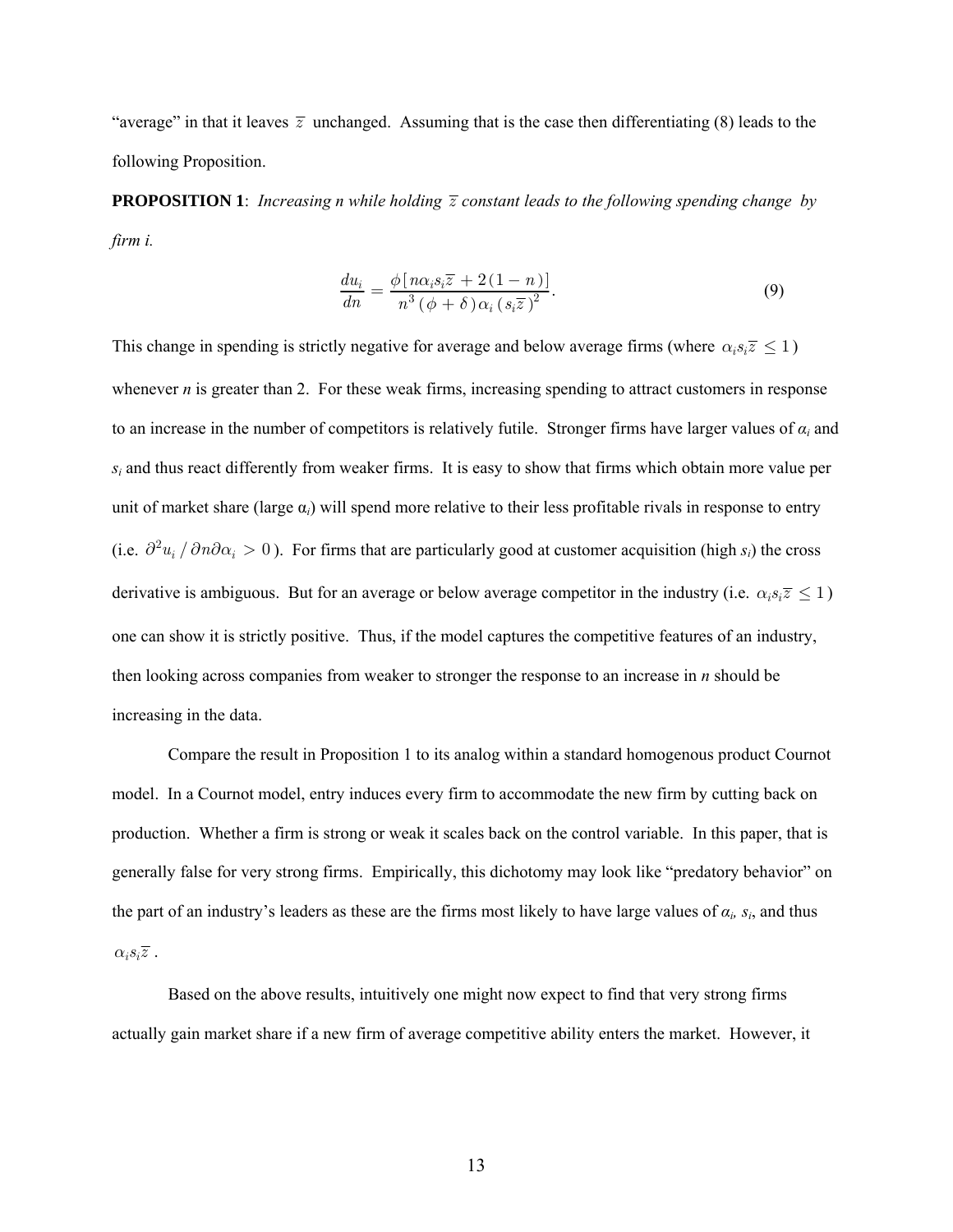turns out that is not true. To begin the analysis, the next proposition derives the steady state market share of each firm  $(\bar{m}_i)$  in terms of the model parameters.

**PROPOSITION 2**: *The steady state market share of each firm equals:* 

$$
\overline{m}_i = 1 - \frac{n-1}{\alpha_i s_i n \overline{z}}.
$$
\n(10)

Proof: Steady state occurs when  $m_i$  is such that  $dm_i/dt=0$ , or

$$
m_i = \frac{u_i s_i}{\sum_{j=1}^n u_i s_i}.
$$
\n
$$
(11)
$$

To generate (10) substitute (8) into (11). For the denominator of (11) this produces  $\sum_{j=1}^{n} u_j s_j = 1/z$ , after using  $z = \sum_{j=1}^{n} 1/\alpha_i s_i$ . Some simple algebra then yields (10). Q.E.D.

Two somewhat obvious empirical implications arise immediately from Proposition 2. The first is that in the steady state stronger competitors (those with higher values of  $\alpha_i s_i$ ) obtain a larger share of the market. Second, adding a new competitor of average competitive strength (thus leaving  $\bar{z}$  unchanged) reduces the market share of every firm.

A more interesting set of empirical predictions arises from a closer examination of the model's cross sectional attributes. Proposition 1 showed that very strong competitors increase their spending on market share acquisition in response to entry. Proposition 2 however demonstrates that in the end they still lose some customers. But the additional spending is not in vein. The increased spending by stronger firms causes them to lose fewer customers than their weaker rivals to the new entrant. Some minor algebra shows that the cross derivative of a firm's steady state market share to the number of competitors and its own competitive ability ( $\partial^2 \overline{m}_i / \partial n \partial (\alpha_i s_i)$ ) is strictly positive. Thus, one has the empirical hypothesis that following the entry of a new firm into an industry, the weaker firms will lose a greater fraction of the market than the stronger firms. This happens even though the weaker firms begin with smaller fractions of the market to begin with. Given their relative inability to compete effectively, their best response is to essentially cede market share and not fight to retain it.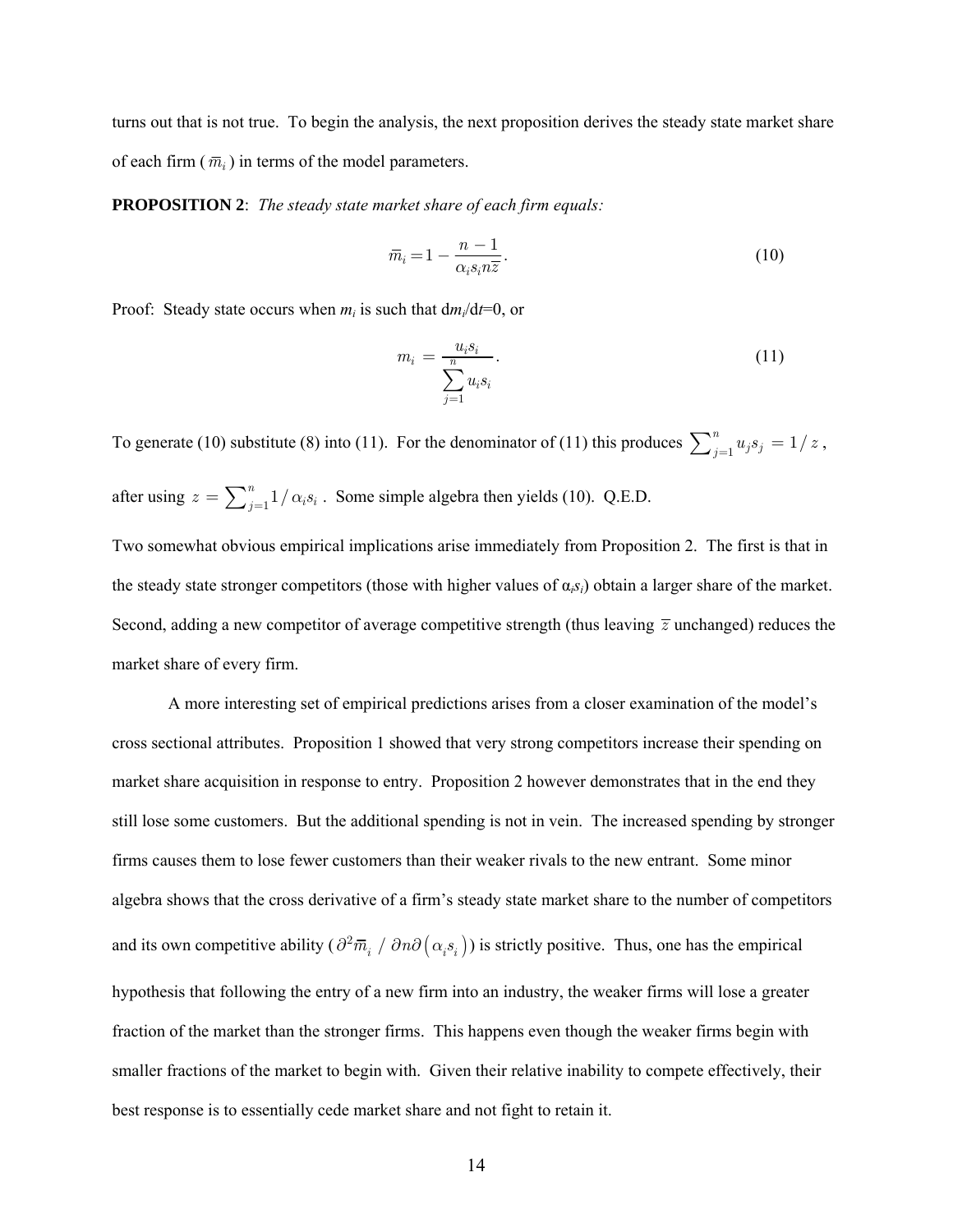#### *C.1.b.* **Consumer Responsiveness and Corporate Values**

Another variable impacting long run industry values is the degree to which consumers respond to corporate entreaties ( $\phi$ ). By plugging  $\bar{m}_i$  into  $V_i$  yields firm *i*'s steady state value:

$$
V_i\left(\bar{m}_i\right) = \frac{\alpha_i\left[\alpha_i s_i z - (n-1)\right]\left[(\phi+\delta)(\alpha_i s_i z) - \phi(n-1)\right]}{\delta(\phi+\delta)(\alpha_i s_i z)^2} - \frac{f_i}{\delta}.\tag{12}
$$

Differentiating (12) with respect to the consumer responsiveness parameter shows that, in the steady state, firms are worth less if they are in an industry where consumers are easily drawn away. The reason for this can be found in the equilibrium values of *u<sub>i</sub>* and the fact that a firm's steady state market share  $(\bar{m}_i)$ does not depend on *φ*. An examination of equilibrium spending to attract customers (Equation (8)) shows that firms spend less if consumers become less responsive. Thus, every firm in an industry benefits from *φ*'s reduction because they earn the same steady state revenue stream while wasting fewer resources trying to lure away each other's customers.

The effect of consumer responsiveness on corporate policy as outlined above is easily seen in real industries. For example, if beer drinkers exhibited greater loyalty to particular brands brewers would undoubtedly advertise less, and collectively earn higher profits. From 1981 to 2008 per capita beer consumption in the U.S. fell from 24.6 to 21.7 gallons despite heavy product advertising (USDA, 2010). But, no one brewer can reduce its own spending without losing customers to competitors. Thus, in equilibrium, they end up advertising just to retain their current market shares even amid stagnant sales. Compare this to the situation in, for example, natural gas distribution where consumers are locked into a single supplier and thus these firms do relatively little advertising.

Additional economic intuition can be gained by looking at what can be called the industry "halflife." This represents the time it would take a firm to lose half its customers if it stopped working to keep them by setting  $u_i$  to zero. This value can be calculated from (1) and turns out to equal  $h = \ln(2)/\phi$ .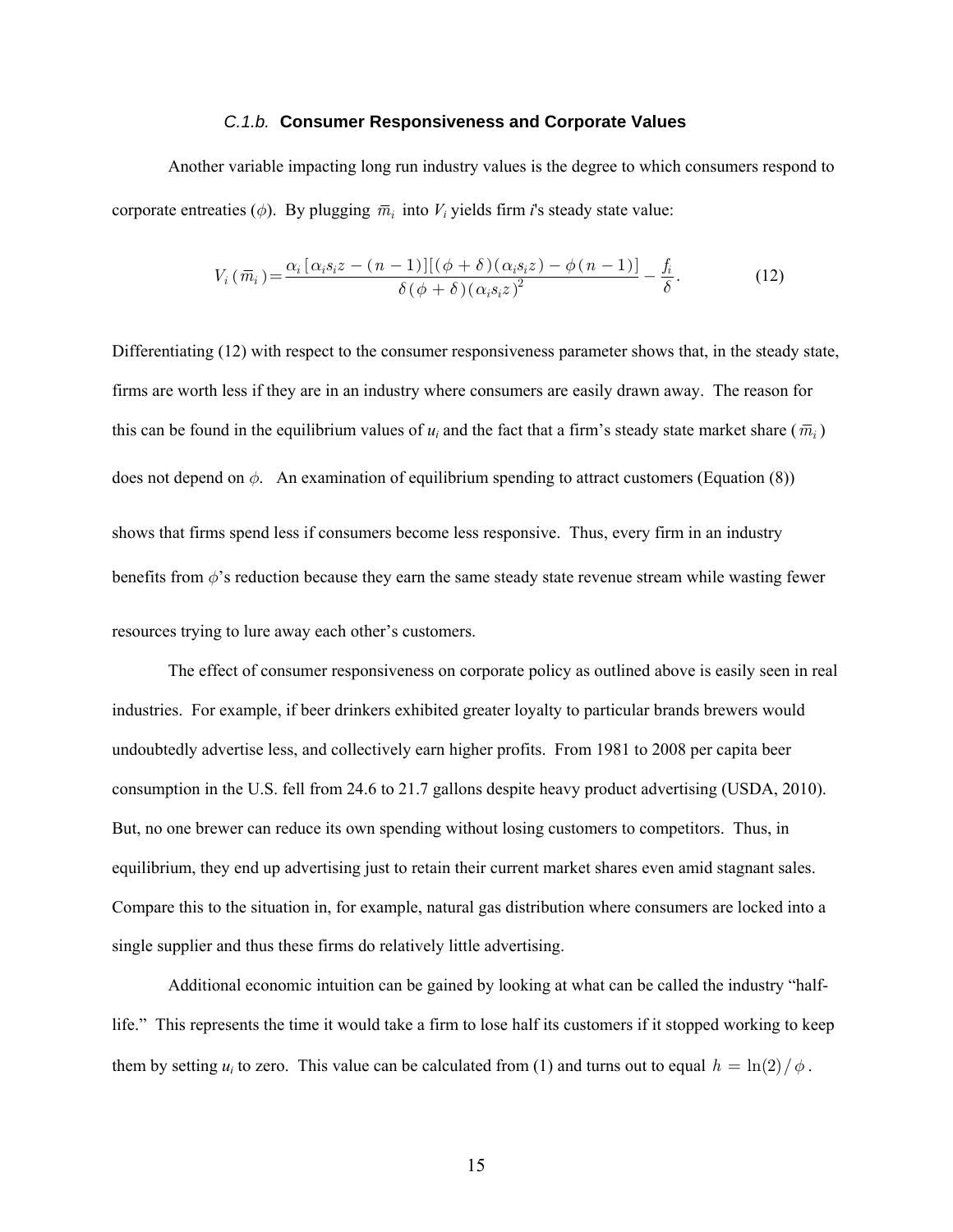While the half-life (*h*) is the time that it would take a firm to lose half of its market share if it stopped spending to attract customers, it can also be used to analyze the growth of new firms. If a firm enters an industry its rivals will not passively let it grow. This slows the entrant's growth making it impossible to capture half the market in the interval *h* described above. How long would it take? The model can be used to provide a quantitative answer. Plugging the equilibrium values of  $u_i$  into (1) yields

$$
\frac{dm_i}{dt} = \frac{\phi n \alpha_i s_i \overline{z} - (n-1)}{n \alpha_i s_i \overline{z}} - \phi m_i
$$
\n(13)

which has a solution for  $m_i(t)$  of

$$
m_i(t) = \frac{n\alpha_i s_i \overline{z} - (n-1)}{n\alpha_i s_i \overline{z}} \left(1 - e^{-\phi t}\right)
$$
\n(14)

Thus the new entrant can be expected to capture a quarter of its steady state market share after *t*=*h* years. In this example, the incumbent firms' reaction to the entrant cuts the entrant's rate of growth in half.

Growing, newly public firms can be difficult to value, in part because of challenges associated with forecasting their future cash flows. Suppose the entrant in the above example goes public upon reaching a quarter of its steady state market share. Again solving the ODE one finds that the entrant's growth decelerates from its pre-IPO levels. While the firm gained a quarter of its long run market share in the first *h* years of its life it will now take the same amount of time to go from a quarter to threeeighths. What this means is that if one can estimate the value of *h* associated with a particular industry and each firm's  $s$  and  $\alpha$  the model can be used to make predictions about each firm's long run market share, profitability, and spending on customer acquisition. In addition, it offers predictions about the time it takes new entrants to reach particular market share levels. These estimates should also help predict cash flows and improve valuation in IPO studies.

## *C.2.* **Stochastic Market Shares**

Prior to applying the model to real world data, it is useful to generalize the law of motion governing the change in market shares (Equation (1)) to include a stochastic component. This allows one to expand the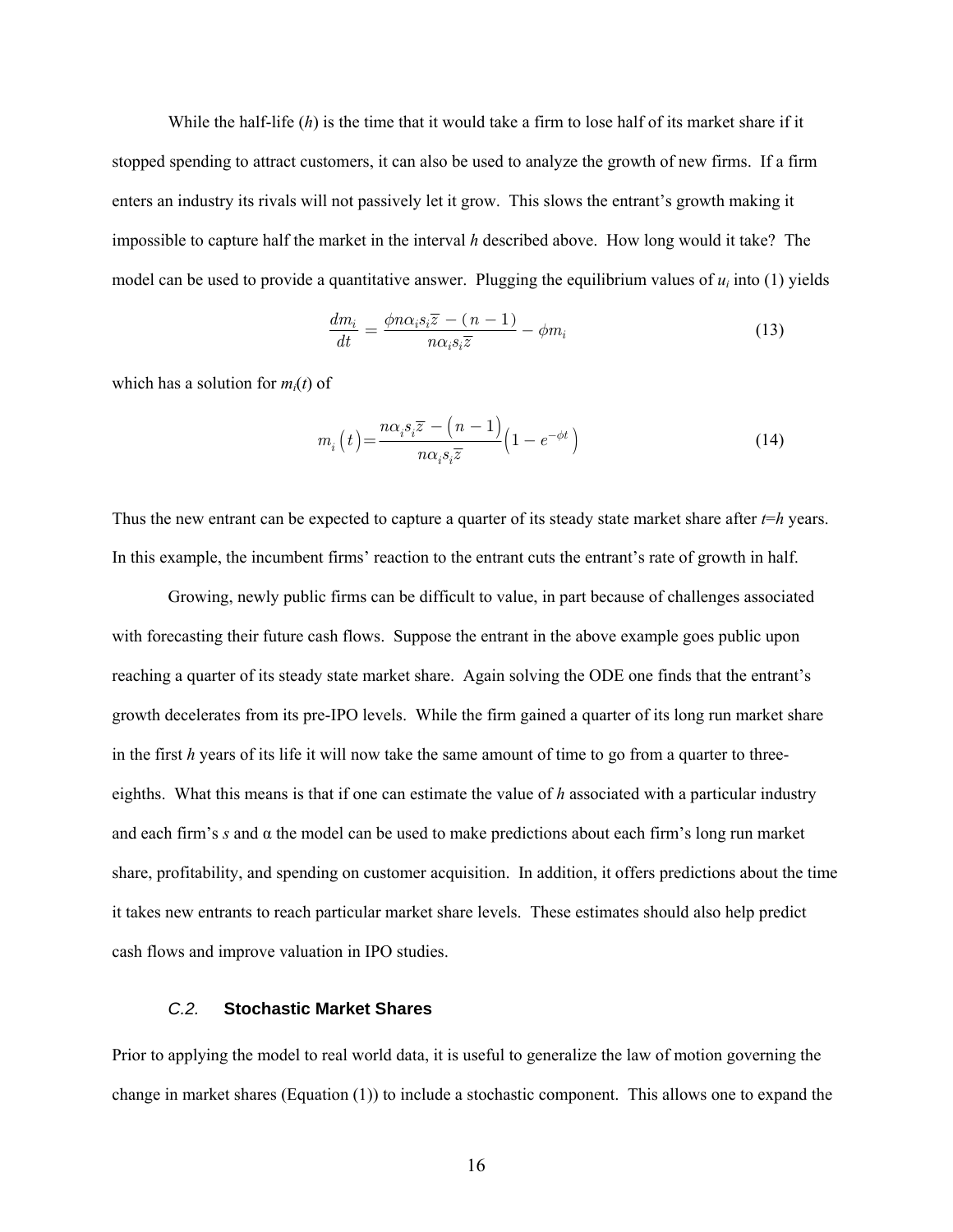interpretation of the error term in empirical work from that of measurement error alone to one that also includes randomness in the underlying economy.

 Since market shares always add to one, the structure of any error term must not pull them off of the unit simplex. At the same time, intuition suggests that there should exist a general symmetry in the error structure. For example, a natural restriction is that rearranging the order in which the firms are numbered should have no economic impact. One way to do that is by starting with the idea that competition in an industry is in some sense always bilateral. If a customer of firm *i* randomly walks into firm *j*'s store then *i* has lost that customer to *j*. Thus, one can think of a random process governing the change in market shares between two different firms *i* and *j* as  $l_{ij}\sigma\sqrt{m_im_j}dw_{ji}$ , where  $dw_{ij}$  is a standard Weiner process, and  $\iota_{ij}$  is an indicator variable that equals +1 if *i* $\leq j$  and -1 if *i* $\geq j$ . The indicator variable guarantees that a customer gained by one firm is also a customer lost by another, thus insuring that the market shares will always add to one.

 Each firm in an industry competes with *n*-1 others. It therefore faces *n*−1 stochastic processes relating where its customers may arrive from or depart to. Combined with the discussion above, the original law of motion describing firm *i*'s market share formulated in Equation (1) becomes:

$$
dm_i = \frac{\phi\left[ (1 - m_i)u_i s_i - m_i \sum_{j \neq i} u_j s_j \right]}{\sum_{j=1}^n u_j s_j} dt + \sigma \sqrt{m_i} \sum_{j \neq i} \iota_{ij} \sqrt{m_j} dw_{ij}.
$$
 (15)

Using (15), the instantaneous variance for each firm's market share is  $\sigma^2 m_i (1 - m_i)$  and its covariance with firm *j* is  $-\sigma^2 m_i m_j$ . Overall then, the variance-covariance matrix governing the change in market share can be written as:

$$
\sigma^2 \begin{bmatrix} m_1(1-m_1) & -m_1m_2 & \cdots & -m_1m_n \\ -m_1m_2 & m_2(1-m_2) & \cdots & -m_2m_n \\ \vdots & \vdots & \ddots & \vdots \\ -m_1m_n & -m_2m_n & \cdots & m_n(1-m_n) \end{bmatrix} .
$$
 (16)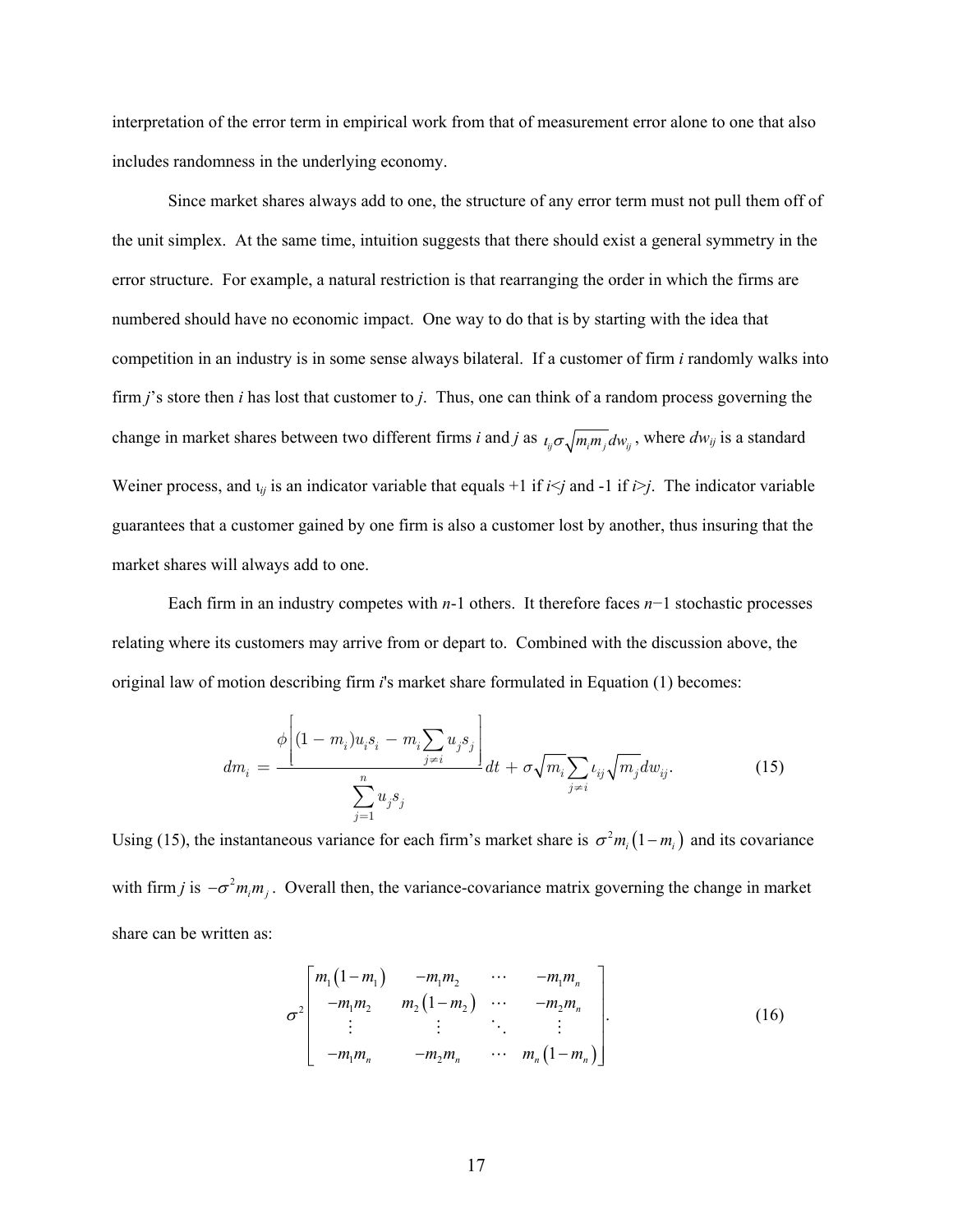While adding a stochastic term to Equation (1) induces uncertainty in the value of each firm going forward, it does not change the solution to its optimization problem. The solution to the original deterministic problem involves a value function (*V*) that is linear in the state variable *m*. Thus, the second order term ( $\partial^2 V_i / \partial m_i^2$ ), which interacts with the variance-covariance matrix (16), equals zero in the HJB equation for the new optimization problem. This implies that the solution to the deterministic problem is also the solution to the one with stochastic elements.<sup>9</sup>

 Even though adding stochastic terms leaves the solution to the control problem unchanged, it does add new elements to the model's properties. With the addition of the Weiner processes, market shares no longer follow deterministic paths and thus neither do firm values. Combining Equations (4),  $(13)$  and  $(15)$  implies

$$
dV_i = \frac{\alpha_i}{\phi + \delta} \left\{ \left[ \frac{\phi n \alpha_i s_i \overline{z} - (n-1)}{n \alpha_i s_i \overline{z}} - \phi m_i \right] dt + \sigma \sqrt{m_i} \sum_{j \neq i} t_{ij} \sqrt{m_j} dw_{ij} \right\}.
$$
 (17)

Thus, the instantaneous variance in  $V_i$  is proportional to that of  $m_i$ .

#### **II. Estimation**

#### *A. Outline*

A primary goal in this paper is to incorporate market share dynamics resulting from product market competition into the analyses of firm valuation and financial decision-making. One important advantage of the main model is that it is well-suited for empirical analysis. As Table II shows, there are several readily available empirical proxies that can be used. In this section, we take the first of the three possible approaches to the estimation of  $\phi$  that are suggested in Table II. Equation (1) provides a mechanism through which the consumer responsiveness parameter  $\phi$  can be estimated for each industry. Substituting equilibrium values of spending from Equation (8) into Equation (1) and using Equation (11) to define steady state market share,  $\overline{m}_i$ , gives:

$$
dm = \phi(\overline{m}_i - m_i(t))dt.
$$
\n(18)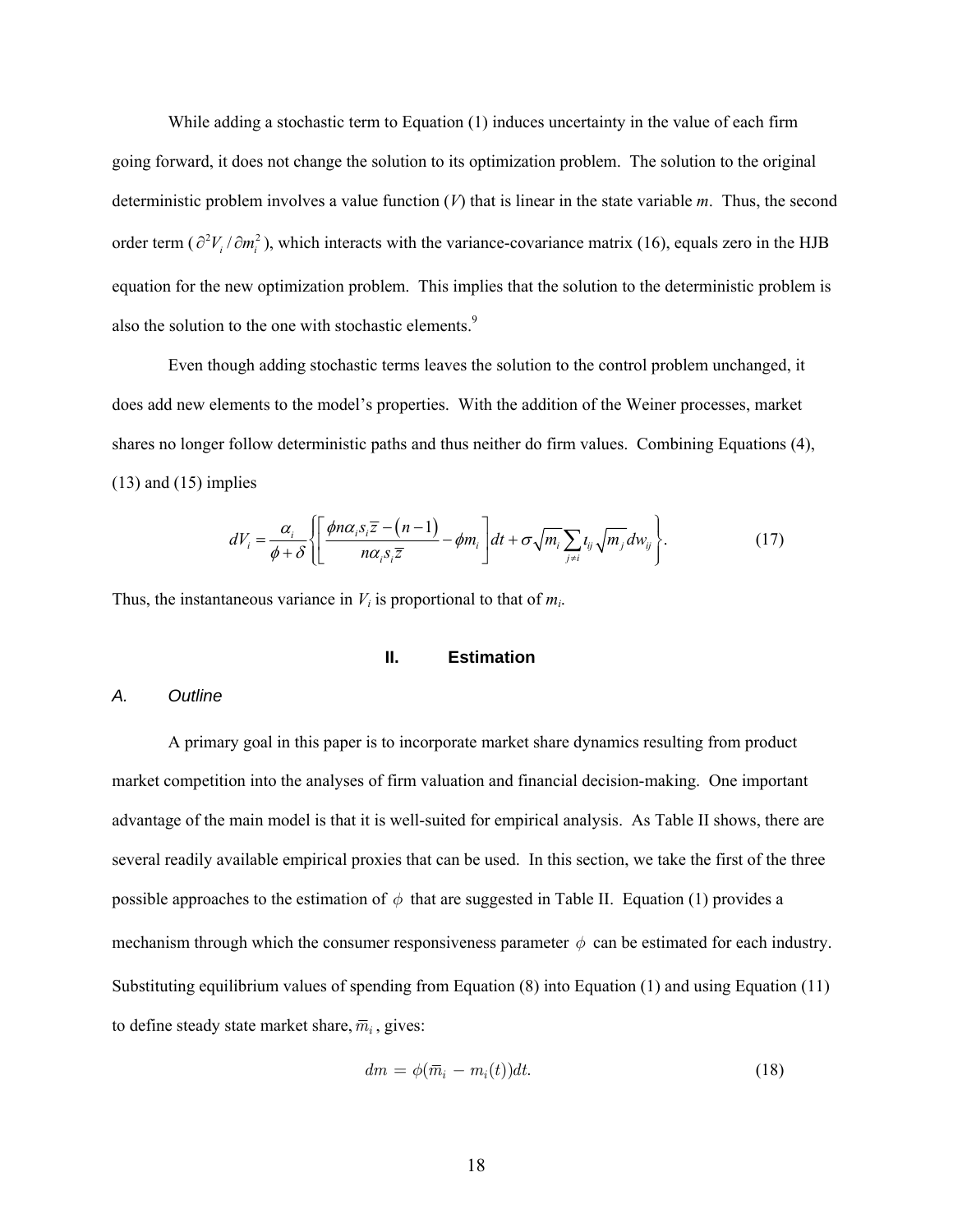which has a solution for  $m_i(t)$  of:

$$
m_i(t) = \bar{m}_i + (m_i(0) - \bar{m}_i)e^{-t\phi}
$$
\n(19)

Because the stochastic component in (15) is white noise, albeit with a volatility that depends on the vector of current market shares, Equation (19) applies whether or not the stochastic term is included in the  $dm_i$ equation. We rely on Equation (19) to estimate both  $\phi$  and  $\overline{m}_i$  using nonlinear least squares. As described in more detail in Section I.B below, identification in the model comes from market share evolution across firms and over time.

Recall that  $\phi$  captures consumer responsiveness, and is expected to be greater than zero. If consumers are unresponsive to spending, then they continue to purchase from their current firm, no matter how much is spent to attract them. In estimation, the only restriction that we impose on  $\phi$  is that it is non-negative and less than 25 (in our annual estimation, 25 would correspond to a customer half-life of just 10 days, implying extreme disloyalty). This rarely binds in the data. Recall from *Proposition 2* that  $\sum_{i=1}^{n}$  –  $\frac{n-1}{\alpha_i s_i n \overline{z}}$  $\overline{m}_i = 1 - \frac{n-1}{\alpha_i s_i n \overline{z}}$ . Thus, parameter estimates from Equation (19) also provide estimates of each firm *i*'s

competitive strength,  $\alpha_i s_i z$ .

## *B.* Identification

For each industry and year, we estimate the model using data from rolling 10-year intervals and assume that  $\phi$  remains constant over each interval. Since there are *N* firms and market shares have to add to one, there are *N*-1 independent observations in each period. To ensure that annual market shares do not add to 1, we eliminate the *j* smallest firms (i.e., those with *t*=0 market shares of less than 3%, or the smallest firm in the industry if there are no firms with market shares of less than 3%). There are 10 years in the estimation window, and therefore  $10(N_f)$  observations are used to estimate the  $N_f+1$  unknown parameters ( $\bar{m}_i$  for each of the *n-j* firms, plus  $\phi$ ). In reality, firms enter and exit industries, so there are actually  $10(N<sub>t</sub>-i)$  observations for each industry. The requirement that  $t=0$  market shares are greater than 3% reduces noise in parameter estimates due to small firms moving in and out of the sample (because we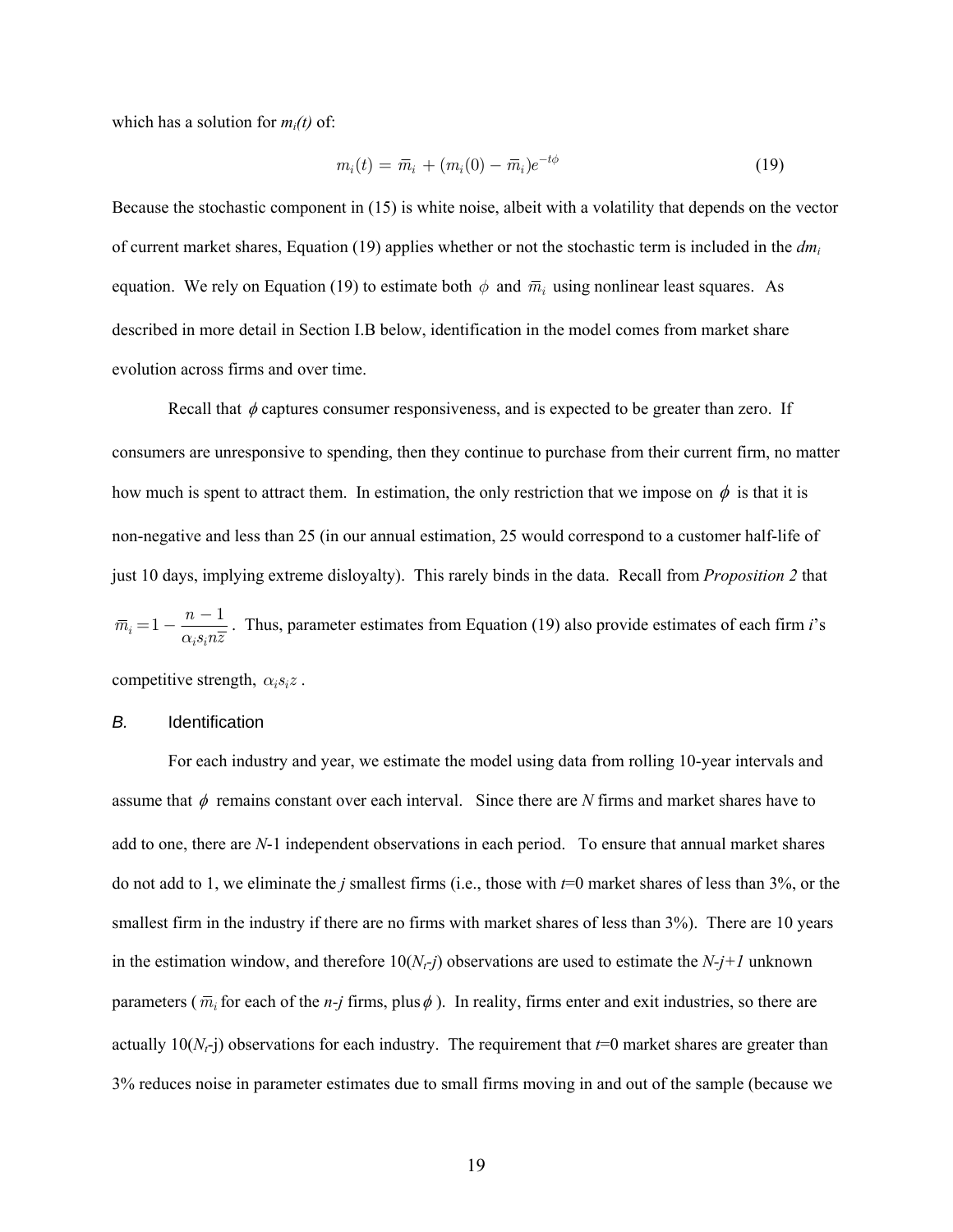focus on larger firms that are in the sample at the beginning of the estimation window). Assuming  $\phi$ remains constant over the sample period we estimate the parameters in Equation (19) by minimizing the total sum of squared errors via nonlinear least squares.

Identification in the empirical estimation comes from changes in market share over time (to identify  $\bar{m}_i$ ) and across firms (to identify  $\phi$ ). To illustrate how this is done, one can think of it as a twostep iterative process. The first starts with initial values  $m_{i,0}$  from the data and a starting guess for the industry value of  $\phi$  (1 is used in the estimation). These are then plugged into (19) to produce a set of errors over time for each firm *i*. An initial estimate of  $\overline{m}_i$  is then produced by finding the value that minimizes the sum squares for that firm *i'*s errors. This procedure is then repeated across all firms in the industry to produce an initial vector of  $\overline{m}_i$ . Given a set of  $\overline{m}_i$ , the second step then finds the industry value of  $\phi$  that minimizes the cross sectional panel of squared errors in (19). Using the new  $\phi$  as a starting value this two-step process can be repeated until convergence is obtained for  $\phi$  and all of the  $\bar{m}_i$ . In practice, the nonlinear least squares estimation of both  $\phi$  and the  $\overline{m}_i$  's is done simultaneously, using an iterative process (Gauss-Newton method) and given starting values for all unknown parameters.

Given the estimated steady state market shares,  $\overline{m}_i$ , and Proposition 2, the firm-specific variable  $\alpha_i s_i z$  comes directly from the estimation described above. One benefit of the model and our estimation approach is that we do not need to estimate the firm-specific parameter *s*. This is because it is only a firm's relative competitive strength (combined  $\alpha_i s_i z$ ) that impacts equilibrium spending and value.

### *C.* Data and Parameter Estimates

# *C.1.* Data and Sample Selection

The only data required to estimate  $\phi$  and  $\overline{m}_i$  are the market shares of all firms in the industry. Market share,  $m_{i,t}$ , is defined as firm *i*'s sales divided by the sales all U.S. headquartered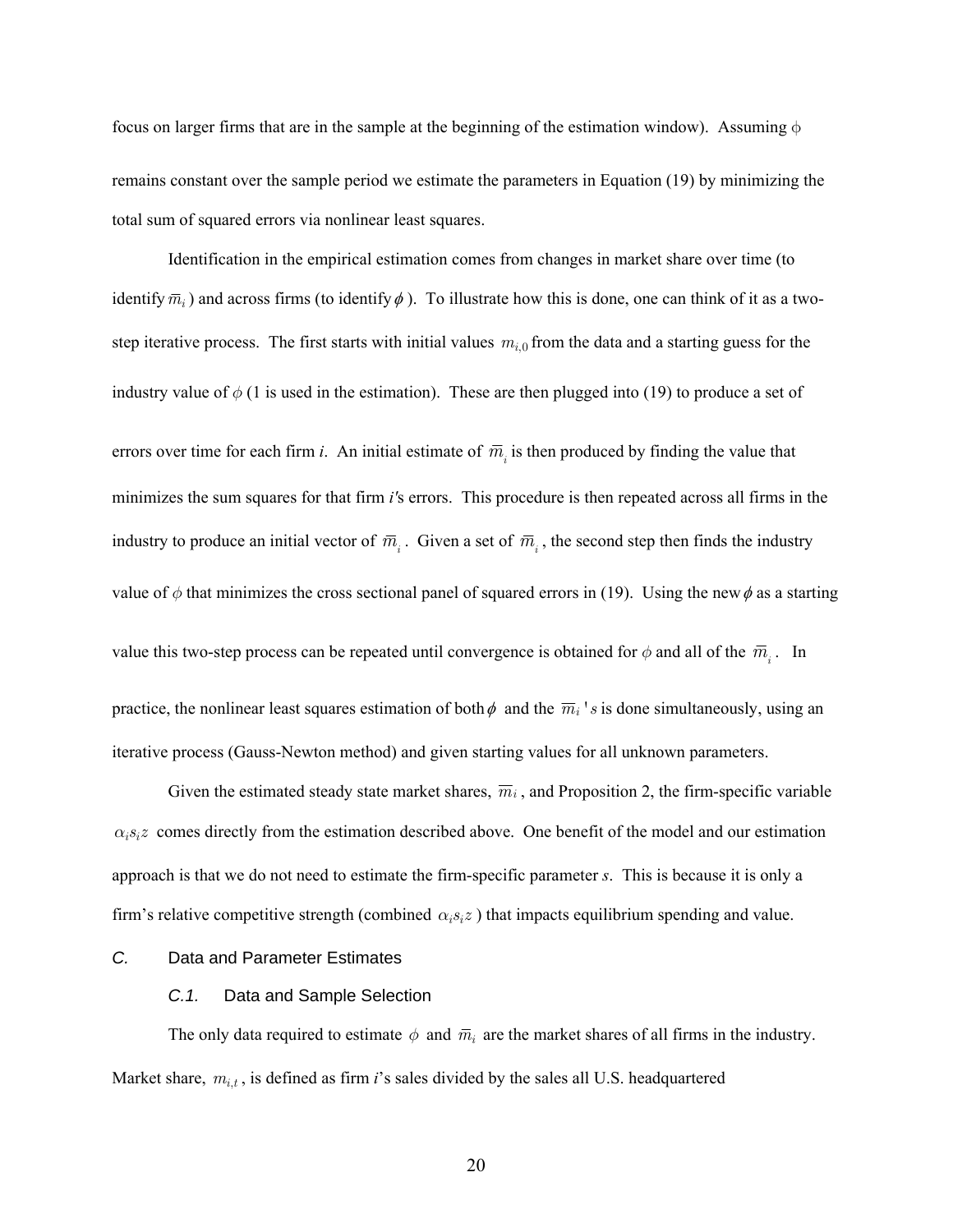CRSP/Compustat firms in the Compustat 4-digit SIC code during year  $t$ <sup>10</sup>. We choose 4-digit codes to mimic the model's industry setting as closely as possible. Compustat codes are used due to findings in the literature (e.g., Guenther and Rosman (1994)) that linkages among firms based on these codes are higher than with CRSP SIC codes.

The initial sample consists of all firms for which there is non-missing information on annual sales and all 4-digit SIC industries in which there are fewer than twenty firms. The oligopolistic structure described in the main model makes industries with a large number of firms inappropriate in the context of this paper. We also exclude all industries with fewer than two publicly traded firms during the entire sample period. As noted earlier, we estimate the model annually. Estimates for year *t* are obtained using rolling 10-year data intervals covering years *t* through year *t+9*. We restrict our attention to firms for which we have data for more than 5 of the 10 years of each estimation interval. The estimation period begins in 1980 and ends in 2004.<sup>11</sup> Given the model's assumptions that  $r > g$  and that there is no entry or exit, we exclude industries that are growing (or shrinking) at very high rates. To do this, we impose a filter that  $r > |g|$  where g is the average sales growth by all firms in the industry during the estimation window and *r* is the expected rate of return on the stock market at the beginning of the estimation window.

The observations are pooled for each industry and then the industry and firm-specific parameters  $\phi$  and  $\alpha_i s_i z$ , respectively, are estimated according to (19). For each 10-year rolling window, we also estimate firm-level parameters  $\alpha_i$  and fixed cost  $f_i$  based on OLS estimation of a modified Equation (2):  $\pi_i(t) = e^{gt} (\alpha_i m_i(t) - u_i(t) - f_i)$ . Rather than using proxies such as advertising or capital expenditures to capture spending to attract customers (which can vary substantially in form given our large cross section of industries), we instead let  $\pi_i(t) + e^{gt} u_i(t) \equiv \hat{\pi}_i(t) =$  (Revenue – Cost of Goods Sold). This is equivalent to estimating pre-spending profitability (i.e., adding  $u_i(t)$  back to both sides of Equation (2)). We explicitly subtract cost of goods sold from revenue in estimating pre-spending profitability  $(\hat{\pi}_i(t))$  because this type of spending is tied to the production of the good, not spending to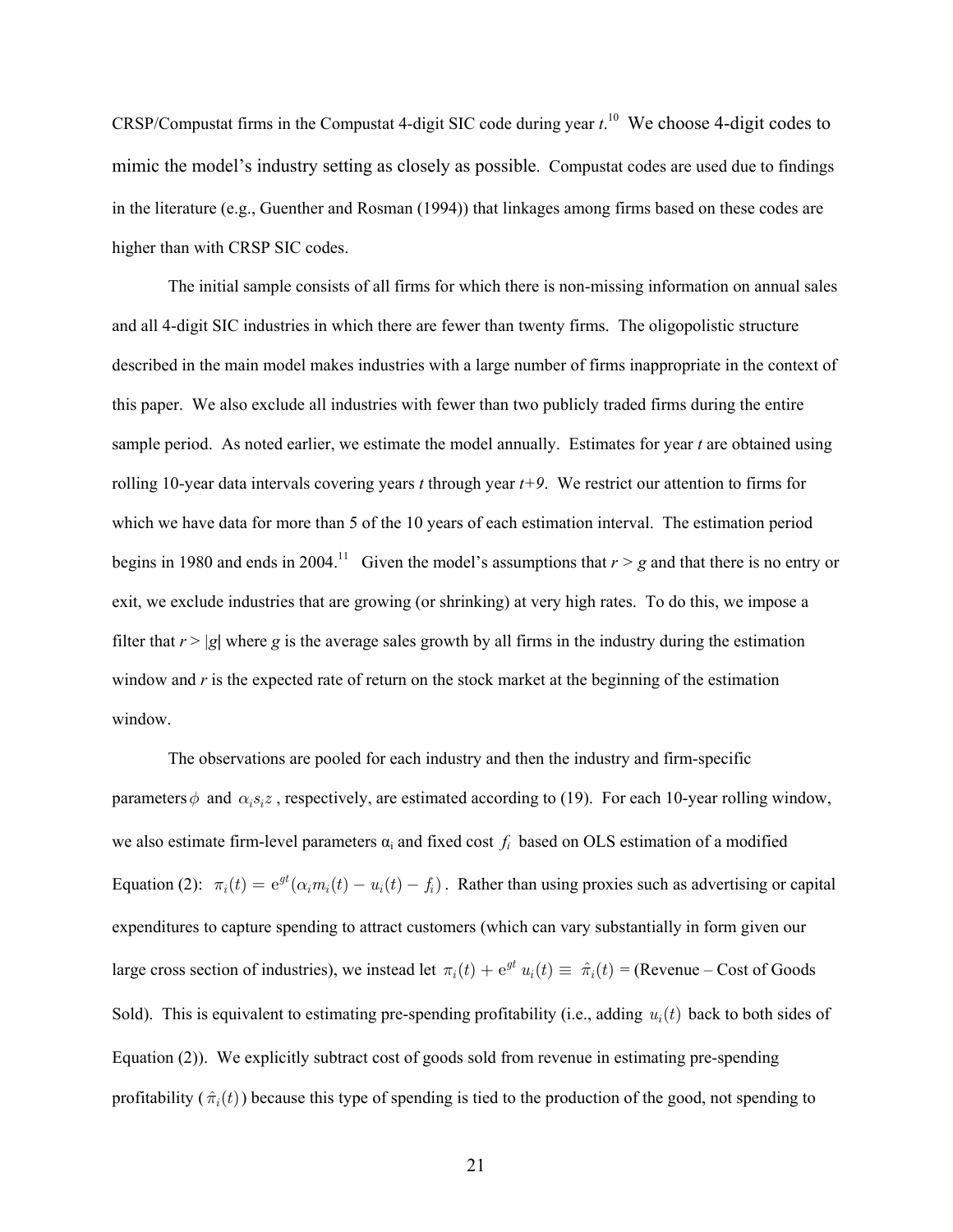attract customers (e.g., advertising, investments in PP&E etc). Importantly, the parameters of interest are of α and *f*, which do not depend on the investment in market share,  $u_i$ . Therefore, Equation (2) becomes:  $\hat{\pi}_i(t) = e^{gt} (\alpha_i m_i(t) - f_i).$ <sup>12</sup> For each firm, there are two unknown parameters:  $\alpha$ , which multiplies market share, and fixed cost *f* (an intercept). To obtain estimates of these parameters, we need only one explanatory variable: market share  $(m_{ii})$ . Estimating  $\alpha_i$  and  $f_i$  now simply requires estimation of the regression coefficient on current market share and the intercept, respectively.

The  $e^{gt}$  term is calculated from industry sales. It equals the ratio of total current period industry sales to total industry sales in the first year of the sample (all values are in real 2007 dollars).

We obtain estimates for consumer responsiveness ( $\phi$ ), competitive strength ( $\overline{m}_i$  and  $\alpha_i s_i z$ ) and profitability  $(\alpha_i)$  for 2,033 unique firms in 332 industries. There are a total of 12,643 valid firm-industryyear estimates, representing the majority of the possible 14,678 firm-industry-year observations that meet the initial data filtering requirements. Table III reports summary statistics on the estimated  $\phi$ 's,  $\bar{m}$  and

 $\alpha_i$ . The mean (median)  $\phi$  is 0.423 (0.191). This corresponds to an industry half-life of about 1.6 (3.6)

years. That is, it would take a firm in the average industry 1.6 years to lose half of its customers if it completely stopped spending to acquire market share. The mean (median) steady state market share of firm *i* is 19.0% (11.1%). These magnitudes for  $\overline{m}_i$  are expected given that a minimum current market share of 3% is required for inclusion in the sample.<sup>13</sup> Finally, the  $\alpha$  parameter represents the annual profitability (in millions of 2007 U.S. dollars) per unit of market share. The mean (median) estimated  $\alpha$ is \$3,831.6 (\$724.6) and is interpreted as the profitability of a firm with 100% of all industry sales. While the summary statistics in Table III provide a useful overview of the estimates, the discussion below highlights some potentially important between- and within-industry variation.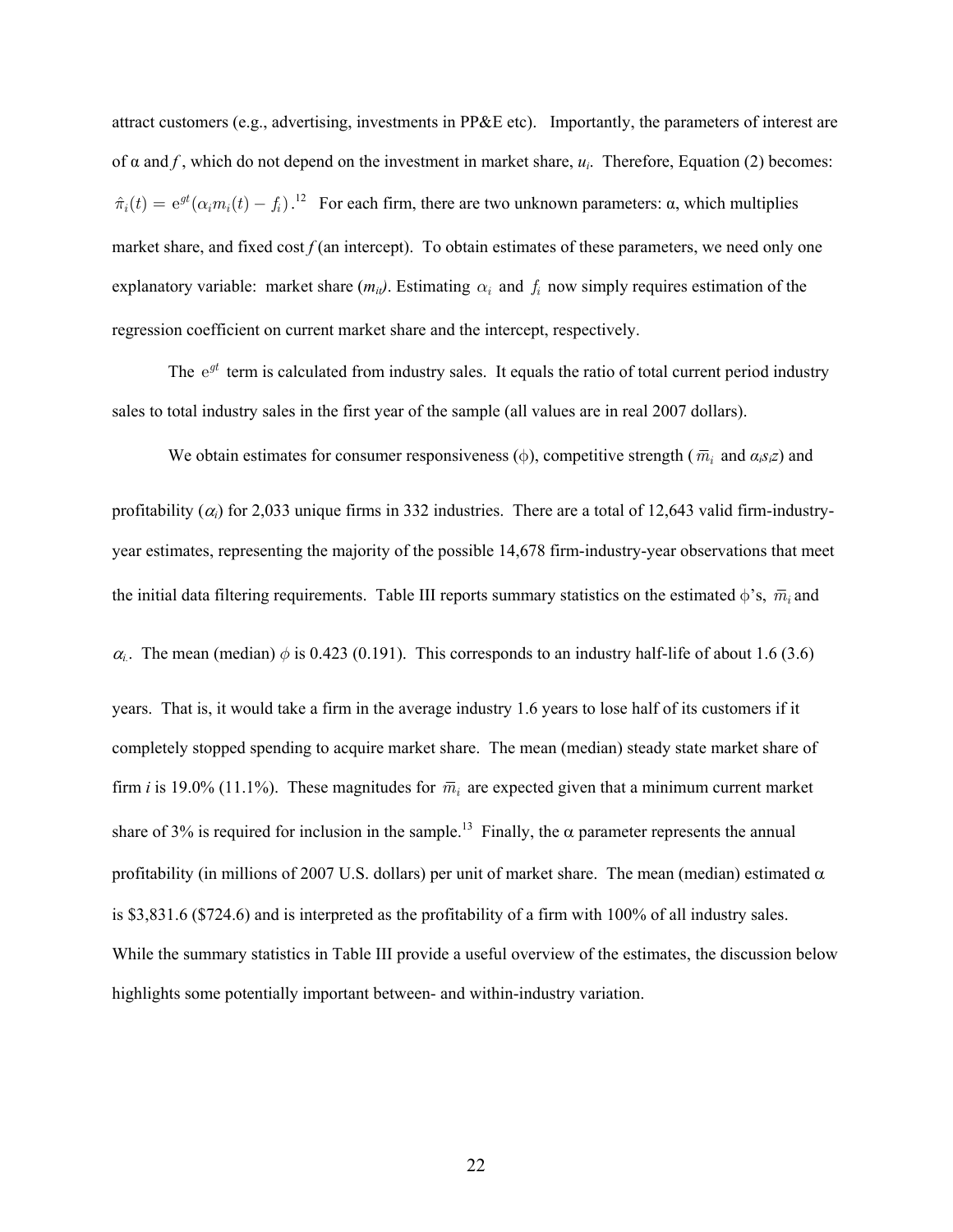#### *C.1.a.* Phi (*φ*) and Industry Half Life Estimates

Table III lists estimated *φ*'s at the industry level along with half-lives (*h*) based on the point

estimates for φ. The half-lives are expressed in years (calculated as  $\ln(2)/\phi$ ). Individual  $\phi$ 's,  $\bar{m}_i$  and  $\alpha_i$  are estimated at the four-digit SIC code level; however Table IV shows the median  $\phi$  within each twodigit level (for brevity). Despite the aggregation, useful observations can be made from the table.

Economically, the question is whether the half-lives in Table IV are "reasonable." Recall that setting  $u_i$  to zero does not imply that the firm ceases operations, maintenance, or eliminates all customer service. Rather, it means that it does not actively compete for customers through things like advertising, R&D, and the construction of new outlets. In this light the estimates seem plausible. For example, within the transportation industry, rail has a half-life of 4.9 years and air 2.1 years. Given the fixed nature of rail track, this difference expected. While there are clearly some industries in Table IV with estimated halflives that appear to be either too high or too low, most seem to lie within the ranges one would expect.

We obtain parameter estimates for firms in all 332 industries at the 4-digit level. For illustrative purposes, Table V presents firm-level estimates for five of these industries for the year 2000 (the most recent year for which we have full data for the year *t* to *t+9* estimation period). These industries reflect significant between-industry variation in consumer responsiveness ( $\phi$  of 0.025 to 0.561), as well as within-industry variation in both steady state market shares and profitability of individual competitors. As in Table IV, many of the estimates appear very plausible. For example, the estimated half-life for SIC Code 5731, Radio, TV and Consumer Electronics Stores is 1.2 years, whereas the half-life for SIC code 3523, Farm Machinery and Equipment is more than six times that number, at 6.9 years. Here, the intuition is that modern storefronts, aggressive advertising or improvements to enhance the electronics shopping experience will make customers more likely to patronize a given electronics store. In contrast, consumers' established comfort with the features of a particular brand of farm equipment and the delay between replacement cycles will make them slower to switch brands in response to an improvement in,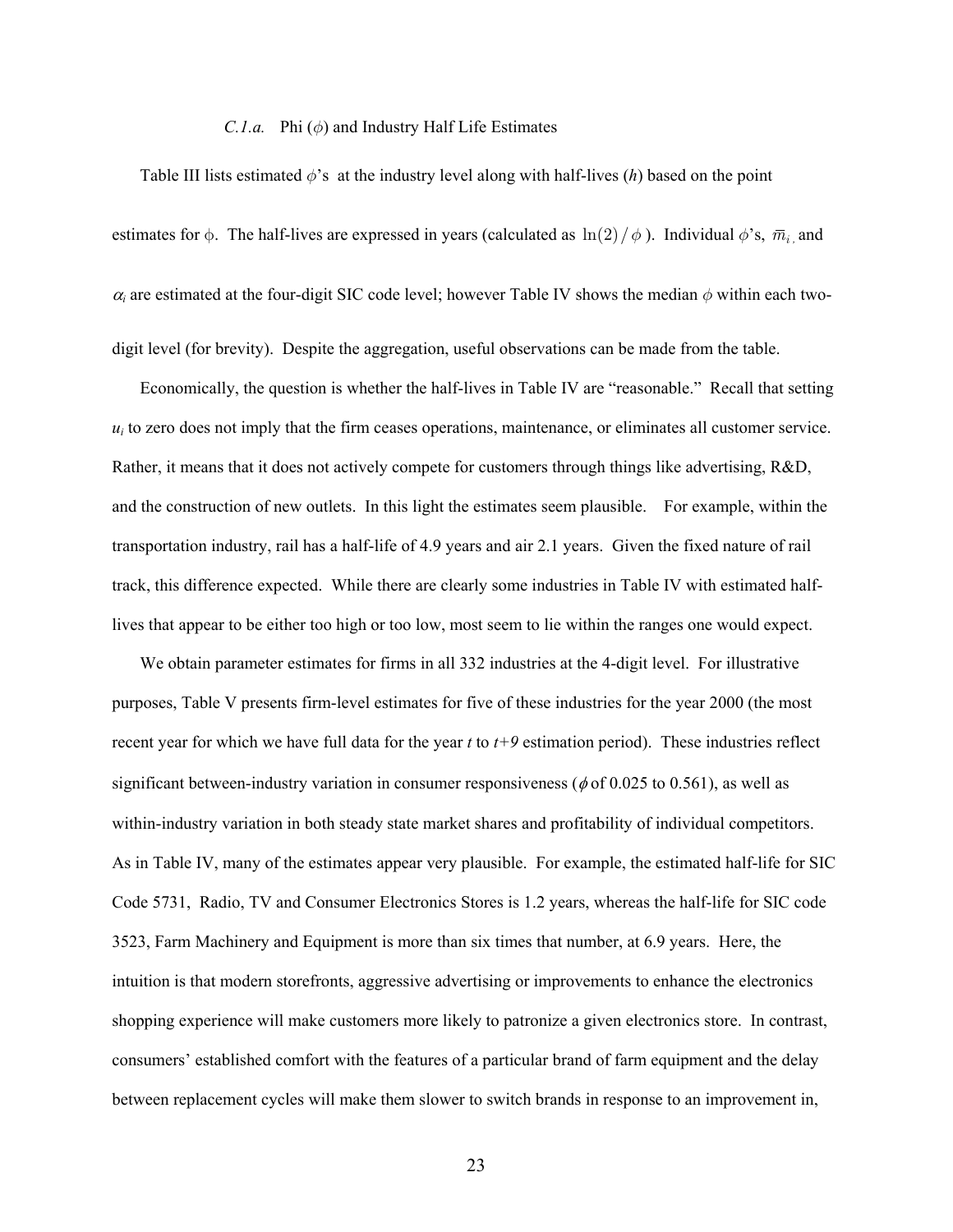for example, tractor steering capabilities. This variation in consumer loyalties would seem to make these reasonable estimates. A dataset containing the estimated parameters shown in Table V for all firms and years in the sample is available in the Internet Appendix to this paper.

# *C.2.* Calibration: Dynamics of Values and Market Shares

While the illustrative examples in Table V provide useful intuition, a natural question to ask is whether the value functions described in Equations (4)-(6) are consistent with observed firm value dynamics. We can use the parameter estimates obtained in the previous section to provide a more powerful test than the "reasonableness" checks above, used as a starting point in evaluating the validity of the model. We first calculate actual firm values, defined as the equity market capitalization, plus book values of debt at the end of year *t*. The estimation procedure for the parameters  $\phi$ 's,  $\overline{m}_i$  and  $\alpha_i$  used to calculate model-implied  $V(m)$  is described in Section I.C.1. The final input to the value functions is the cost of capital minus the growth rate (δ), which we define in two ways, using industry-level and market wide  $\delta$ 's. Industry  $\delta_{lt}$  is defined as the average (unlevered) cost of capital, minus the average 5-year sales growth rate for all firms in the 4-digit SIC code. The market-wide  $\delta_{Mt}$  is defined as the long-run (1926 through period *t*) historical market risk premium plus the risk-free rate, minus the long-run GDP growth rate.<sup>14</sup> The market-wide measure captures overall equity market returns during our sample period.

Table VI presents results from regressing (log) actual firm values on the (log) model-implied V(*m*) from Equations (4)-(6) using ordinary least squares and allowing for clustering of standard errors at the firm level. Because the regressions are log-log regressions, the coefficients are interpreted as elasticities. Results from a benchmark regression of (log) actual firm values on market shares are also given in Table VI, for comparison.

Panel A of Table VI contains the main results: model-implied V(*m*) captures actual valuation. The coefficients on this variable are statistically significant and range from 0.497 to 0.583. Thus, a 1% increase in model-implied value corresponds to a 0.497% to 0.583% increase in actual firm value. This is to be expected given that the model does not fit the data perfectly; the standard regression towards the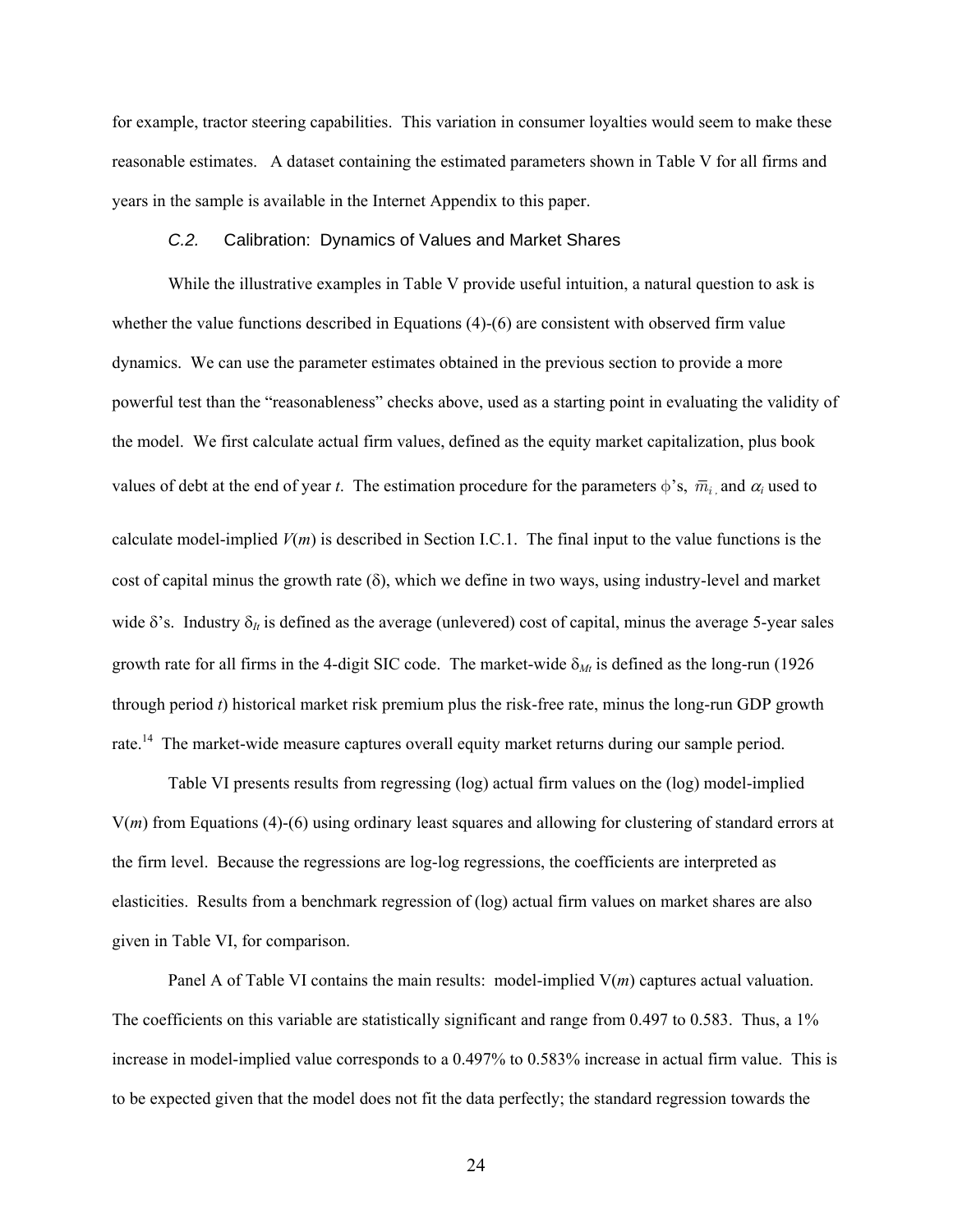mean argument. However, it may also be due in part to the market anticipating the news in accounting releases. For the model, any change in an accounting variable is indeed "new news." Market participants, though, may have foreseen such changes in values well in advance.<sup>15</sup> The positive intercepts in Panel A of Table VI are further evidence of this; market values tend to rise over time for reasons outside the model and data it employs.

Finally, note that the Table VI adjusted  $R^2$  in the regressions using  $V(m)$  alone are substantial. Their value ranges from 0.439 to 0.494 depending on the definition of  $\delta$  used. These are large compared to the  $R^2$  of 0.197 in the benchmark case which uses market share as the sole explanatory variable. Here, again, the model seemingly brings to the data information beyond what a standard linear regression might.

The model assumes that *r*<*g* and also assumes no entry or exit. Because the model is not intended to explain value dynamics in industries exhibiting rapid growth or contraction, the initial data filters excluded such industries from the sample. In order to check the validity of this filter, in Panel B of Table VI, we allow high growth industries in the sample and introduce *lowgrowth*, a dummy variable equal to 1 if the firm is in a stable industry (i.e., where  $r<|g|$ , as in the Panel A regressions). We interact *lowgrowth* with  $V(m)$  and test the hypothesis that the model does a better job for the stable industries for which it was intended. That is, we expect to observe a positive coefficient on the *lowgrowth* and *V*(*m*) interaction. This is exactly what we observe. While the model is still important in explaining values of all firms, the estimated coefficient on *V*(*m*) drops relative to Panel A. The estimated coefficient on the interaction is around 0.21, implying that for every 1% change in model-implied values, actual values increase by 0.21% more for firms in stable industries than firms in less stable ones. This validates the initial sample selection criteria and also suggests the types of industries for which the model does and does not perform well.

As mentioned previously, we define industries using 4-digit SIC codes. While this is the finest level of SIC categories, it is possible to examine even narrower industry definitions based on other classification systems. To check that our main results are not driven by the choice of industry definition,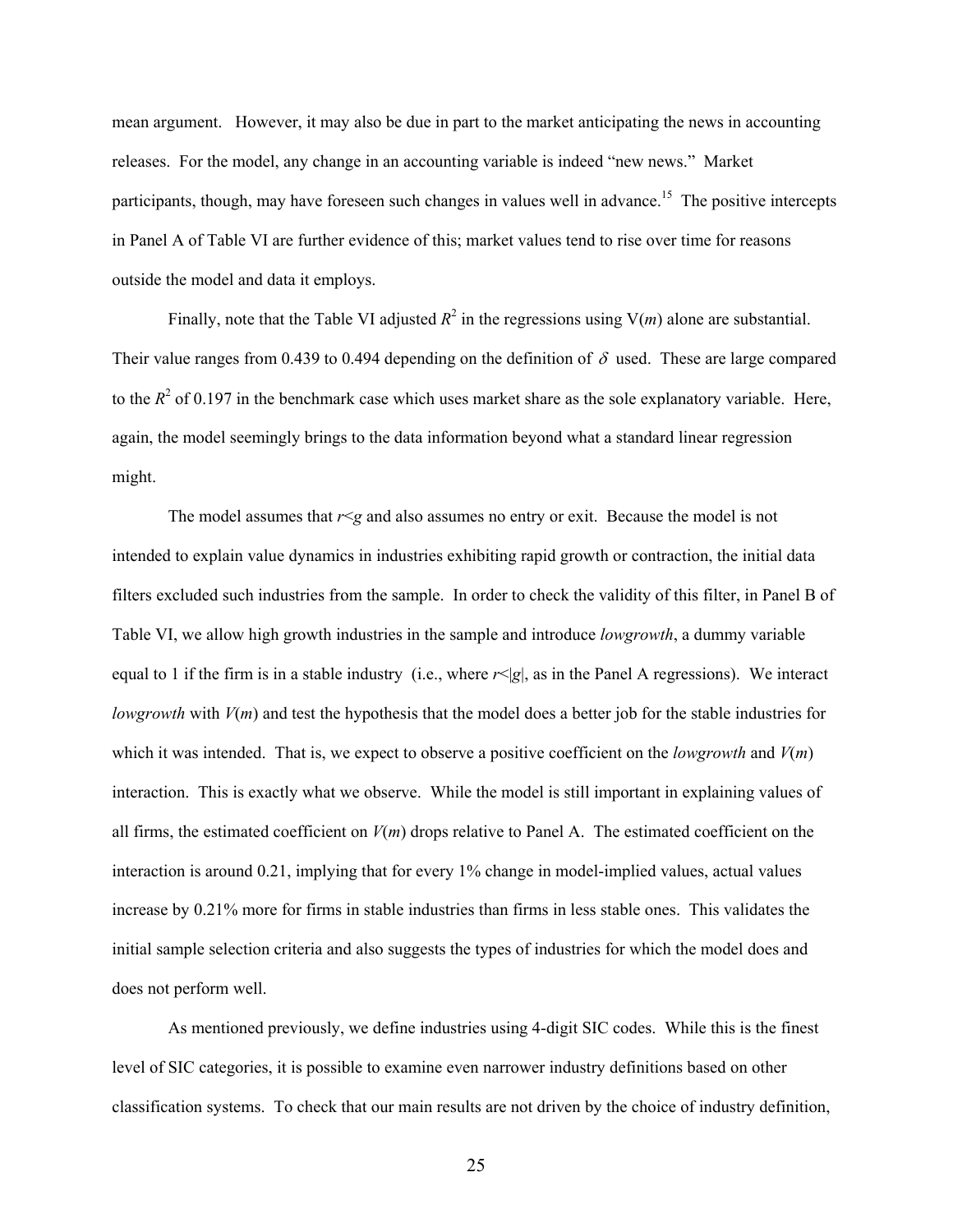we re-estimate all parameters and the regressions shown in Table VI but replace SIC codes with 6-digit NAICS codes. Although we obtain estimates for a smaller set of firms using this industry definition, the main findings regarding the ability of the model to explain actual firm valuations remain. Detailed results are available in the Internet Appendix (Table IA.I).

In addition to predictions about value, the model also provides clear predictions regarding the evolution of market shares within industries. Subtracting  $m_i(0)$  from Equation (19) yields  $m_i(t) - m_i(0) = (\overline{m}_i - m_i(0))(1 - e^{-\phi t})$ . Given initial condition  $m_i(0)$ , we can use estimates from the model to forecast *t*-period ahead market share changes. We first use data from year *t*-9 to year *t* to estimate the model's parameters. We then use these estimates to generate out-of-sample predictions of changes in market shares from year *t* to years *t*+3 and *t*+5. Table VII shows results from regressing actual 3- and 5- year ahead changes in market share on model-implied (predicted) changes for all firms and industries for which we are able to obtain estimates. These results are based on data from all the industries for which we have parameter estimates (i.e., those in Panel A of Table VI). Because the estimates require data for the 10 years prior to the forecast period as well as the forecast period itself, the number of observations is substantially smaller than in Table VI. Still, there are 4,417 observations in the 3-year ahead regressions and 3,871 observations in the 5-year ahead regressions. Both sets of regressions show significant predictive power of the model-implied market share changes.

In the theory presented in this paper, the model-implied market share change is the only relevant explanatory variable and is therefore the only variable in the main predictive regression specification, shown in the leftmost columns of Table VII. Further, the estimated coefficients on the model-implied market share changes are 0.10 for 3-year ahead changes and 0.21 for 5-year ahead changes, with *t*statistics that are greater than 2.5. Thus, the model not only captures variation in firm values, but predicts within-industry market share dynamics as well. As a benchmark, it is worth comparing the explanatory power of the model's predicted market share changes (based, as previously noted, only on revenue and COGS) to other variables that have been used in intra-industry studies of returns near major events (e.g.,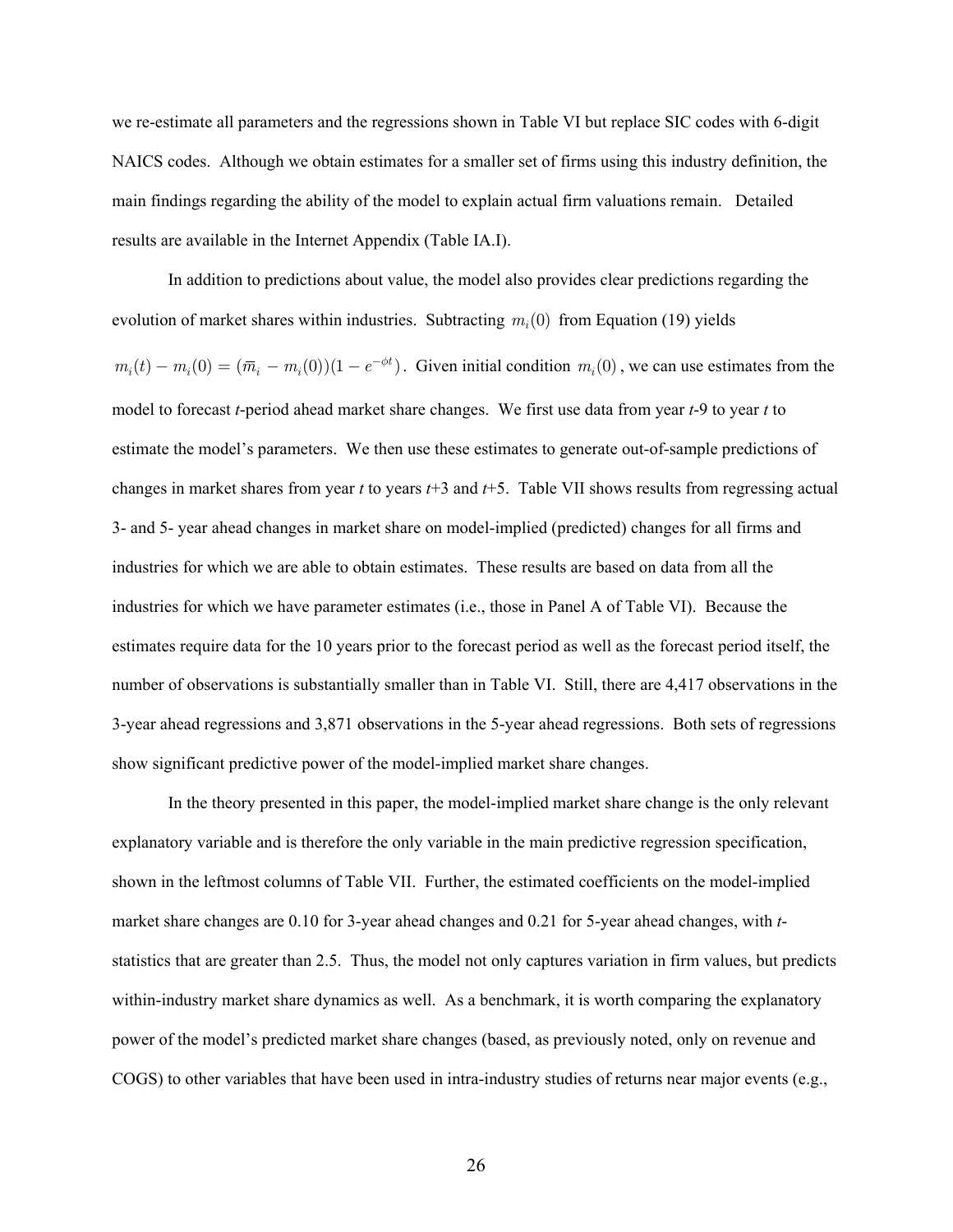Eckbo (1983) and Shahrur (2005)). In the right hand side columns of Table VII, we introduce industry concentration (*HHI*), change in *HHI* and number of firms in the industry as alternative explanatory variables. While these variables do offer additional explanatory power when added to the regressions, the coefficients on the predicted market share changes from the model remain statistically significant. Moreover, when we run a "horserace" among these variables using stepwise model selection based on the Schwarz Bayesian Information Criterion, we find that the model-implied market share changes ranks highest of the four candidates in these out-of-sample predictive regressions.

The benchmark market share analysis in Table VII assumes that the world is deterministic and that all errors in the estimation are due to measurement error. In reality, industries are likely to be hit by random shocks. We use the framework presented in Section I.C.2 to explicitly account for stochastic shocks in the estimation of market share evolution. Rather than simply allowing for industry clustering of standard errors as we do in Table VII, we introduce the structure of the variance-covariance matrix defined in (16) to the empirical implementation. We do this in two ways. In the first approach, we use ordinary least squares to obtain coefficient estimates and then use (16) and year *t* market shares to estimate standard errors (and industry-specific  $\sigma_i$ ). In the second approach, given that we have information on market shares, we initially set all  $\sigma_i$  equal to the those obtained using OLS and use year *t* market shares in (16) as a weight matrix to estimate coefficients using GLS. Residuals from the equation using GLS parameter estimates are then used to estimate new  $\sigma_i$  and the coefficient standard errors. In both cases, the industry-specific  $\sigma_i$  are estimated as in a standard a random effects model (see e.g., Greene, 1997), except that the residuals are pre-multiplied by the square root of the inverse of the diagonal terms in (16). Results are in Table VIII. Similar to Table VII, we find that model-implied market share changes have substantial predictive power.<sup>16</sup> In fact, the significance of the estimated coefficients increases relative to the Table VII analysis once we explicitly account for stochastic market shares. This is due, at least in part, to the fact that market shares add to one, introducing negative correlation within each industry in a given time period.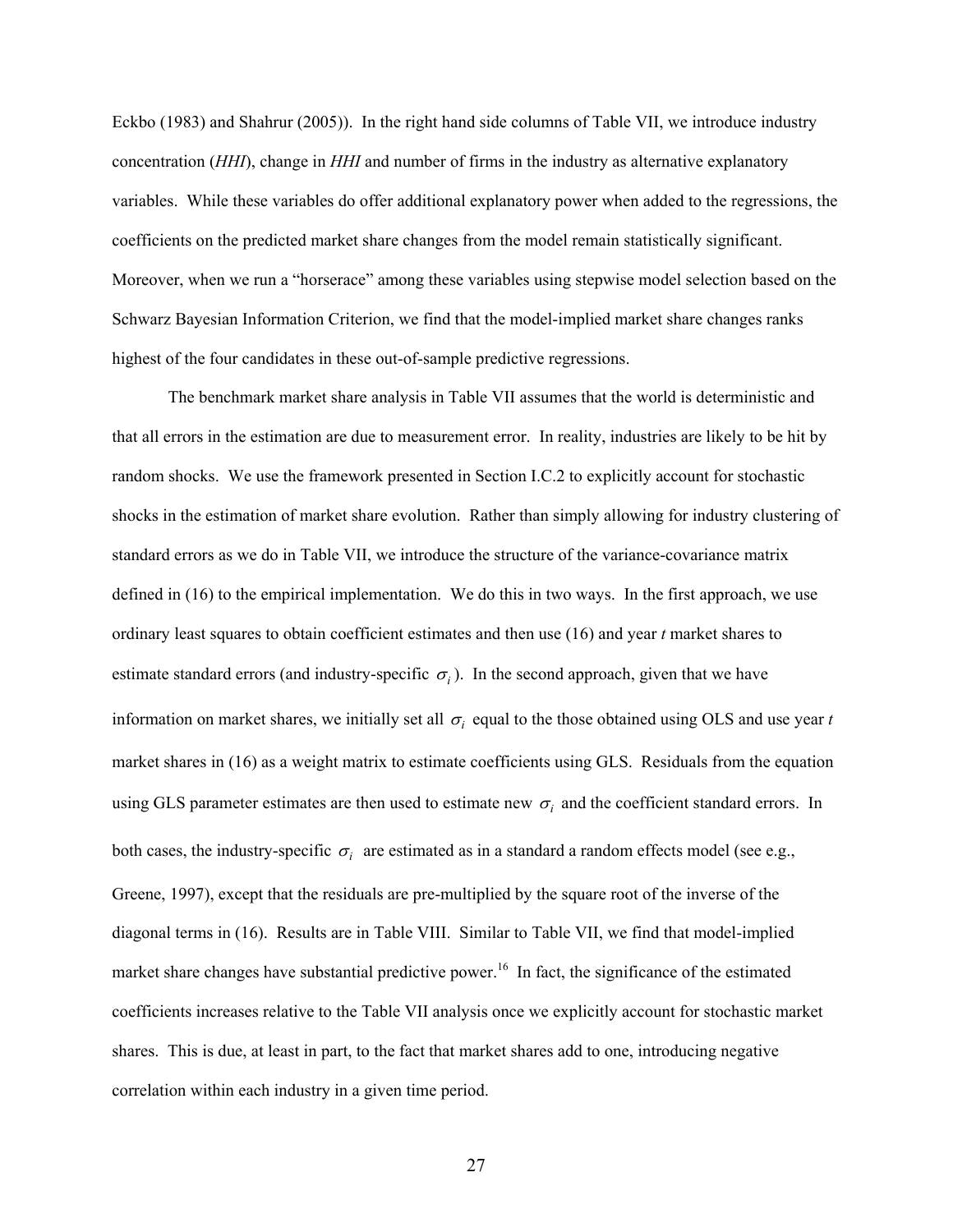One interesting question that arises is how industry  $\phi$  might be related to the variance of its market share shocks ( $\sigma$  in Equation (15)). One might expect that when customers are very loyal (low  $\phi$ ), intrinsic market share volatility would be low as well. Similarly, disloyal customers might be associated with high levels of intrinsic market share volatility. This is precisely what we find. The correlations between estimated  $\sigma_i$  and  $\phi$  are between 0.23 and 0.26, depending on the estimation window, and are statistically significant.

Since the results in Tables V through VIII indicate that the model fits actual value and market share dynamics, one can potentially use it to forecast corporate returns to investments that improve fixed costs, profitability and effectiveness. These are all very different types of investments and will generate different competitive responses. The advantage of the value functions produced in this paper is that they explicitly account for the competitive response to such improvements. To illustrate this idea, Table IX shows estimates of the average percentage change in value given an opportunity to improve  $\alpha$ , s, and  $f$  by 10 and 25% for the five sample industries from Table V. Observe that investments in  $\alpha$  provide the highest benefit. Not only does an increase in profitability make each customer more valuable, but also leads the firm to garner more of them (i.e. increase its market share). Decreases in fixed cost *f* can also substantially improve value. The benefit of this type of innovation is that there is no competitive response to improvements in *f* (the equilibrium spending described in Equation (8) is independent of *f*)*.*  Spending effectiveness has a somewhat smaller impact on value than the other two parameters. This is because improvements in *s* can increase a firm's market share, but will not improve value from each unit of market share. In fact, if there are more than two firms in the industry, it is possible that improvements in *s* by weaker than average firms are met with such aggressive responses from competitors that value is actually reduced.

# *C.3. Limitations and Possible Extensions*

 The analysis presented in this section is intended to provide an example of how the model in this paper can be applied in empirical research. Because we are the first to implement this type of model in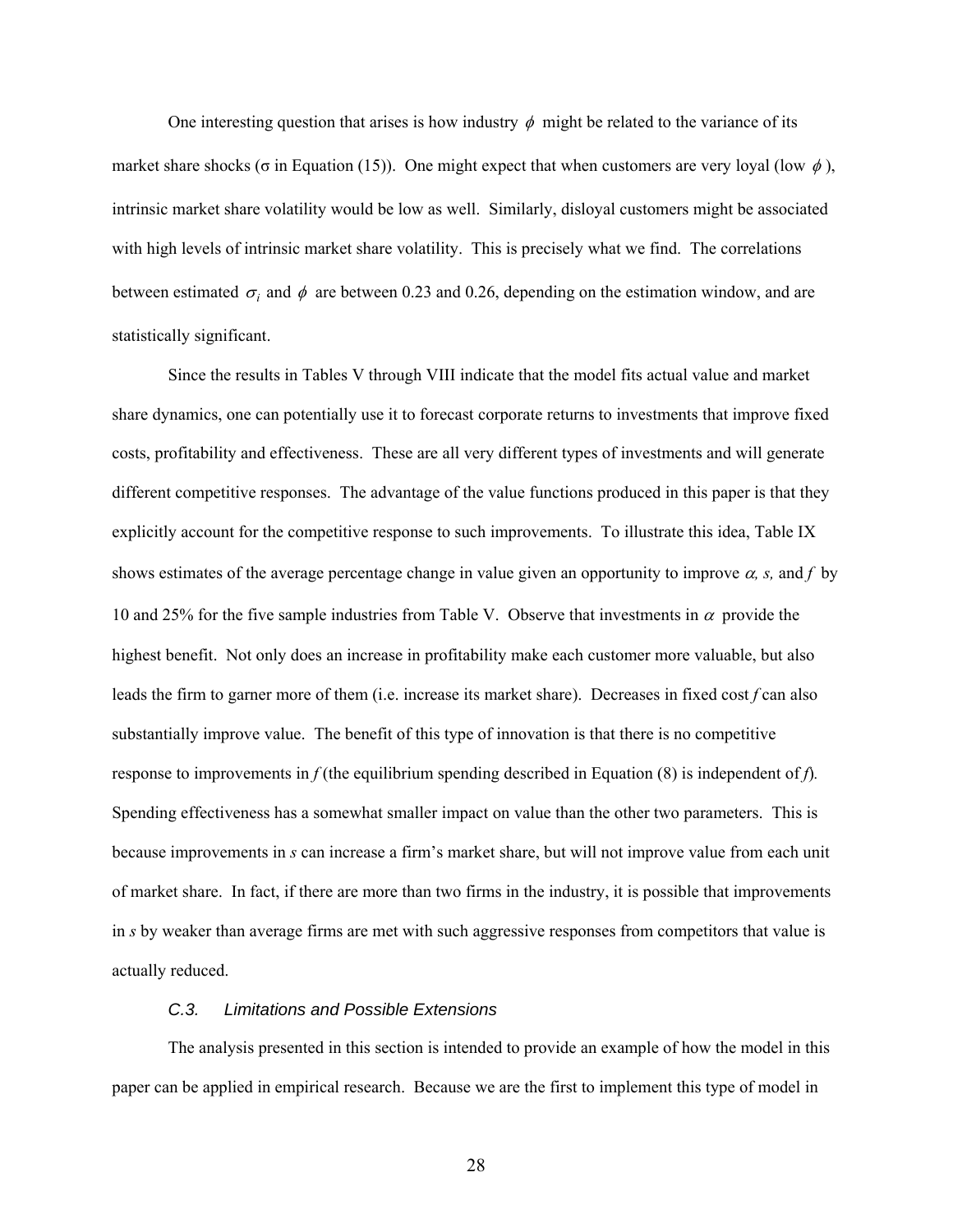the finance literature, we have chosen to estimate parameters for a broad set of industries and a large number of firms, rather than engage in a very specific industry study. This also helps to draw out the model's performance across industries. For example, the model is not intended to capture the dynamics of industries undergoing structural changes due to the entry and exit of significant firms, or shifts in regulation.17 Consider the entrance of Amazon.com to the retail book industry. While the underlying product remains books, Amazon's entrance provided a new medium for attracting customers, capable of changing industry growth *g*. The tobacco industry, which has been the subject of advertising and labeling regulations over the past few decades, provides another scenario in which an industry's structural changes may limit the model's applicability. One way that we mitigate the impact of these types of structural changes is that we estimate the model parameters over rolling 10-year periods. This decreases the odds of more than one competitive regime existing in a given estimation window. Moreover, it allows the parameters of the model to change over time.

 Entry, exit, regulatory changes and innovation are additional real-world factors that might impact market share evolution in ways that are not captured by the model and could bias parameter estimates. Entry would cause us to overstate steady state market shares of all of the firms because the model is estimated only for those firms that are in the industry at the beginning of the estimation window. But it would not bias  $\phi$ . Exit would not impact estimates of steady state market shares (if the exiting firm's long run market share should be zero) and would give  $\phi$  an upward bias because market shares would appear to increase very quickly as a result of the exiting, zero-spending firm. Regulatory changes or innovation would change the entire industry structure and could produce biases in all parameters (in either direction depending, on the nature of the change). For example, if one firm develops a new product and obtains a patent in the middle of the estimation period, steady state market shares for non-patent firms are likely to be upward biased and the market share for the patent firm is likely to be downward biased. Consumer responsiveness ( $\phi$ ) could be over-estimated due to the immediate shift in shares when the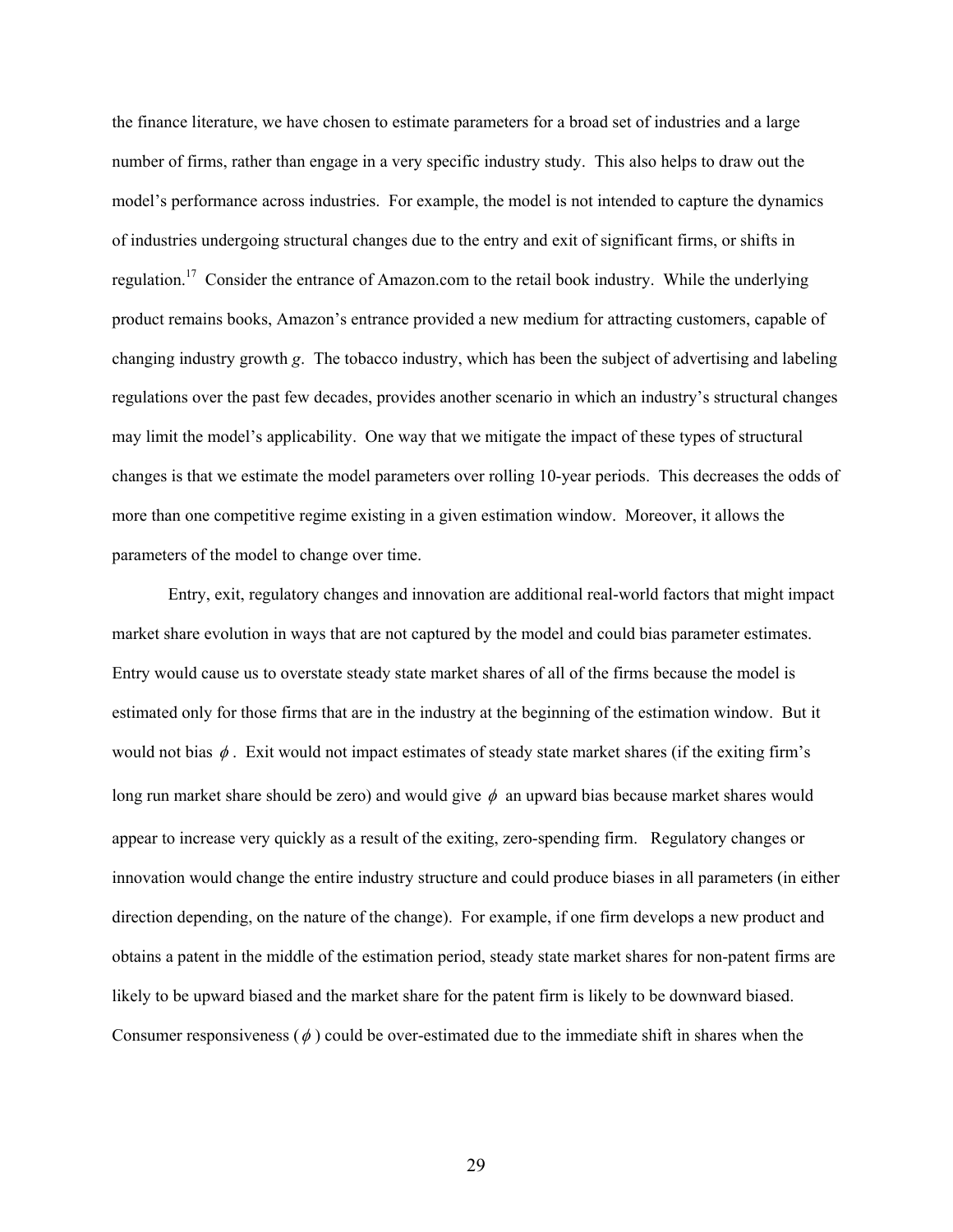patent is introduced. Importantly, as noted above, we estimate the model over rolling windows to minimize the impact of these potential biases. We do not expect important bias across all time periods.

 Another limitation is that the model is not intended for high growth industries. The model describes market share competition, not sales competition (which would be more appropriate for high growth industries). Indeed, when we condition on low growth industries in the analysis, we observe significant improvements in the fit of the model to the data. Future researchers should be cautious about applying the model or drawing inferences based on data from high growth industries.

Specific industry analysis using richer datasets than the *Compustat* tapes (e.g., detailed brandlevel advertising and sales information; higher frequency data; international industries and private firms) would provide more realism and even more precise estimates of the impact of industry dynamics on values and investment incentives. Narrower industry definitions might also help. One option might be to use a firm's own statements regarding who they believe their competitors are along the lines of those used in Hoberg and Philips (2010a and 2010b). Similarly, applications that can use a specific industry as a case study might also increase the precision of model's estimated parameters.

Finally, following the literature using Lanchester battle models of advertising competition, we do not explicitly model consumer preferences or utility functions. Therefore, we cannot speak to welfare. We can, however, say that spending to attract customers is wasteful in the sense that it reduces firms' values without having an impact on the total quality or quantity being produced.

Despite the model's limitations, the evidence presented thus far shows that it captures at least some new information about the variation in firm values and the evolution of future market shares. Given the industry parameter estimates such as those presented in Table V and the value functions in functions in Equations (4)-(6), one can now potentially incorporate product market dynamics in a wide range of investment and financing decisions. The next section applies this potential to the issue of horizontal mergers and acquisitions.

### **III. Application: Horizontal Mergers and Acquisitions**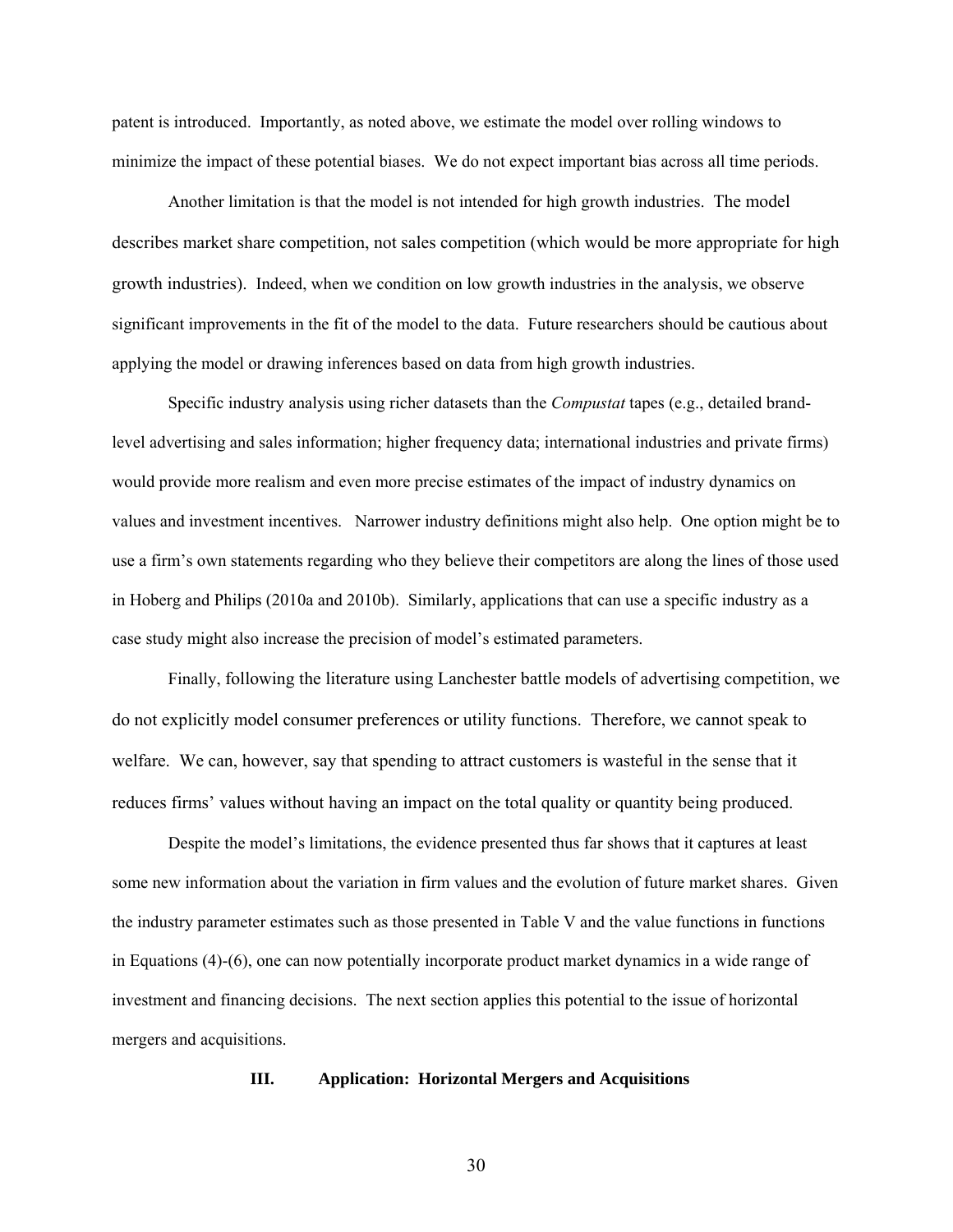# *A. Theory*

Horizontal mergers offer the potential to benefit every firm in an industry by reducing the number of competitors. Indeed it is true that reducing *n* while holding  $\bar{z}$  constant increases the value of every firm. However, that is only part of what a merger does. It also alters the structure of the competitive environment. The newly merged firm may have a different  $\alpha$  and with two product lines a different (and presumably larger) *s*. This means that it will likely behave more aggressively, and may have a larger steady state market share. These competing influences imply that the impact on rival firms will depend on what the merger accomplishes.

In order to discuss how a merger impacts rival firms it is useful to establish what the union of two firms can do. Within the model there are three parameters that come to the forefront: the profit per unit of market share  $(\alpha_i)$ ; the ability of the now joint product line to attract customers  $(s_i)$ ; and the fixed operating costs (*fi*). It is useful to begin by establishing a baseline for each.

In order to simplify the exposition assume firms 1 and 2 in the industry merge. The parameters for the merged firm will be designated with a subscript 1+2. As a baseline, consider a merger that simply "glues" the two firms together without offering any operational or competitive advantages. Call this a "synergy free" merger: (1) no reductions in overhead, (2) no improvement in consumer response to the product line and (3) no production cost benefits. The first condition implies that firm  $1+2$  has the same total fixed costs as 1 and 2 or  $f_{1+2} = f_1 + f_2$ . The second implies that if every firm spends as much postmerger as it does pre-merger on marketing then firm 1+2 will acquire customers at the same rate as 1 and 2 do. This can be translated, via the  $dm_i$  Equation (1), into requiring that  $u_1s_1 + u_2s_2 = (u_1 + u_2)s_{1+2}$  holds. Using the equilibrium values for  $u_i$  (Equation (8)) the consumer responsiveness condition can be written, after some algebra as:

$$
\frac{\alpha_1 s_1 z - (n-1)}{\alpha_1 s_1} \left( 1 - \frac{s_{1+2}}{s_1} \right) + \frac{\alpha_2 s_2 z - (n-1)}{\alpha_2 s_2} \left( 1 - \frac{s_{1+2}}{s_2} \right) = 0. \tag{20}
$$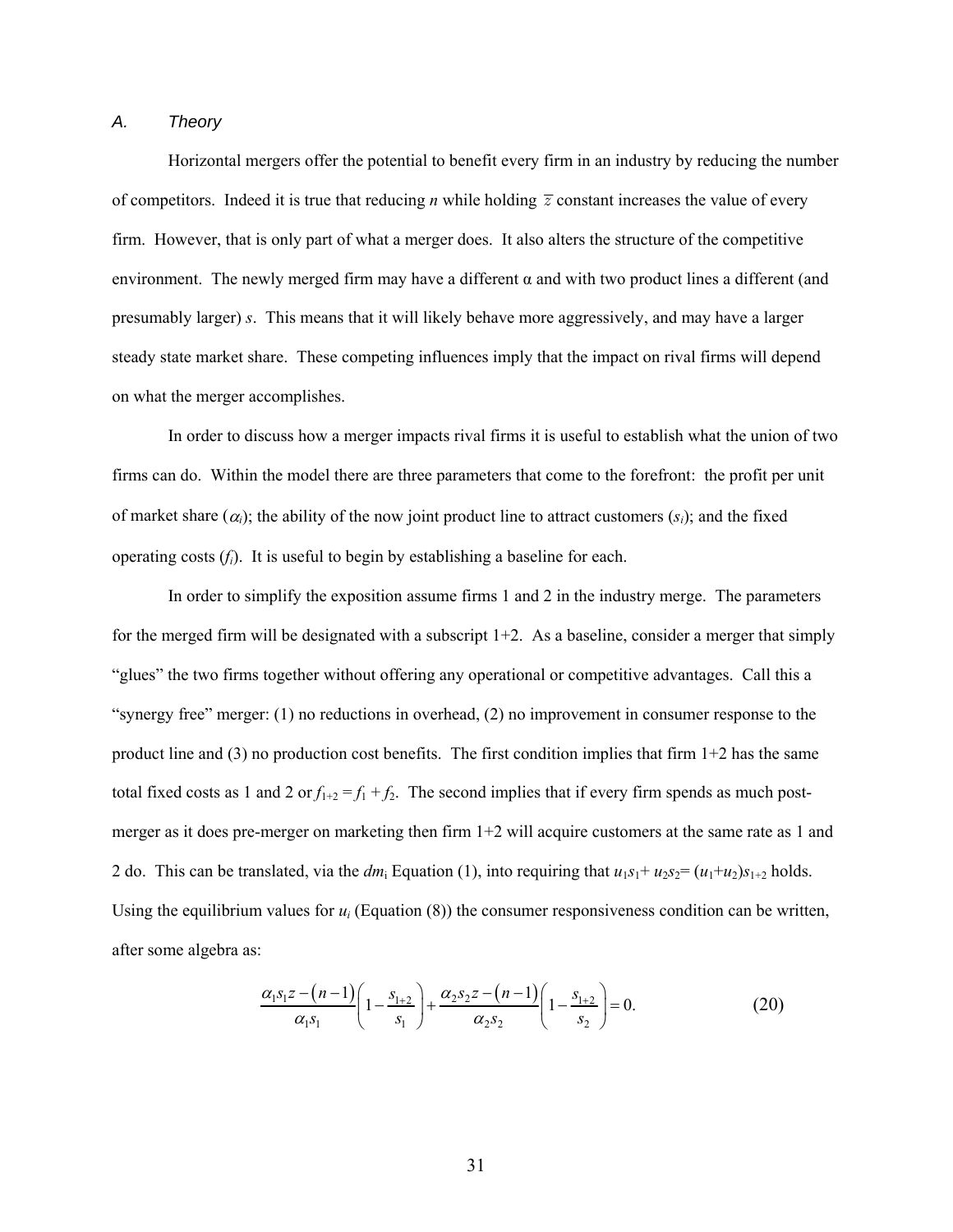The first two conditions for a synergy free merger restrict f and s. The third restricts  $\alpha$  and requires that  $\alpha_1 m_1 + \alpha_2 m_2 = \alpha_{1+2}(m_1 + m_2)$ . All three conditions, when taken together, imply that absent changes in market share or spending on customer acquisition the merged firm's total profits will equal the sum of the two underlying companies. Thus, in this case, any gains from the merger arise because of the oligopoly's stronger market power and not productivity improvements.

Clearly mergers that produce operating efficiencies of one sort or another will lead to consolidations. But what about those which do not? Is there a natural tendency for industries to form into monopolies? Or, as in the standard linear demand-constant marginal cost Cournot model, is there an incentive to break apart into smaller and smaller companies? Part of the answer is provided within the next proposition.

PROPOSITION 3: *Consider a merger between two identical firms (f<sub>1</sub>=f<sub>2</sub>=f,*  $\alpha_1$ *=* $\alpha_2$ *=* $\alpha$ *,* $m_1$ *=* $m_2$ *=* $m$ *, and*  $s_1 = s_2 = s$ ) in which there are no synergies. Upon the merger's completion, the value of the merged firm *will be higher than the sum of the standalone companies if*  $\alpha sz(\sqrt{2}-1) < \sqrt{2}$  *and less if the inequality is reversed.* 

Proof: See the Appendix.

Proposition 3 establishes that synergy free mergers between identical large rivals will not be profitable, while those between small ones may be. Relative to other firms in an industry, large rivals must have relatively large values of α*s*. This is how they generate a large steady state market share. Now, consider an industry with two weak (and thus small) firms with values of *αs* equal to 1 and three strong (and thus large) firms with values equal to 3. In this case *z* equals 3. For the two small firms  $\alpha$ *sz*( $\sqrt{2}$  -1) equals 1.24<1.41 and a synergy free merger is profitable.<sup>18</sup> For the large ones, however,  $\alpha$ *sz*( $\sqrt{2}$  -1) equals 3.73>1.41 and consolidating, absent synergies, would not generate additional value to the firm's investors.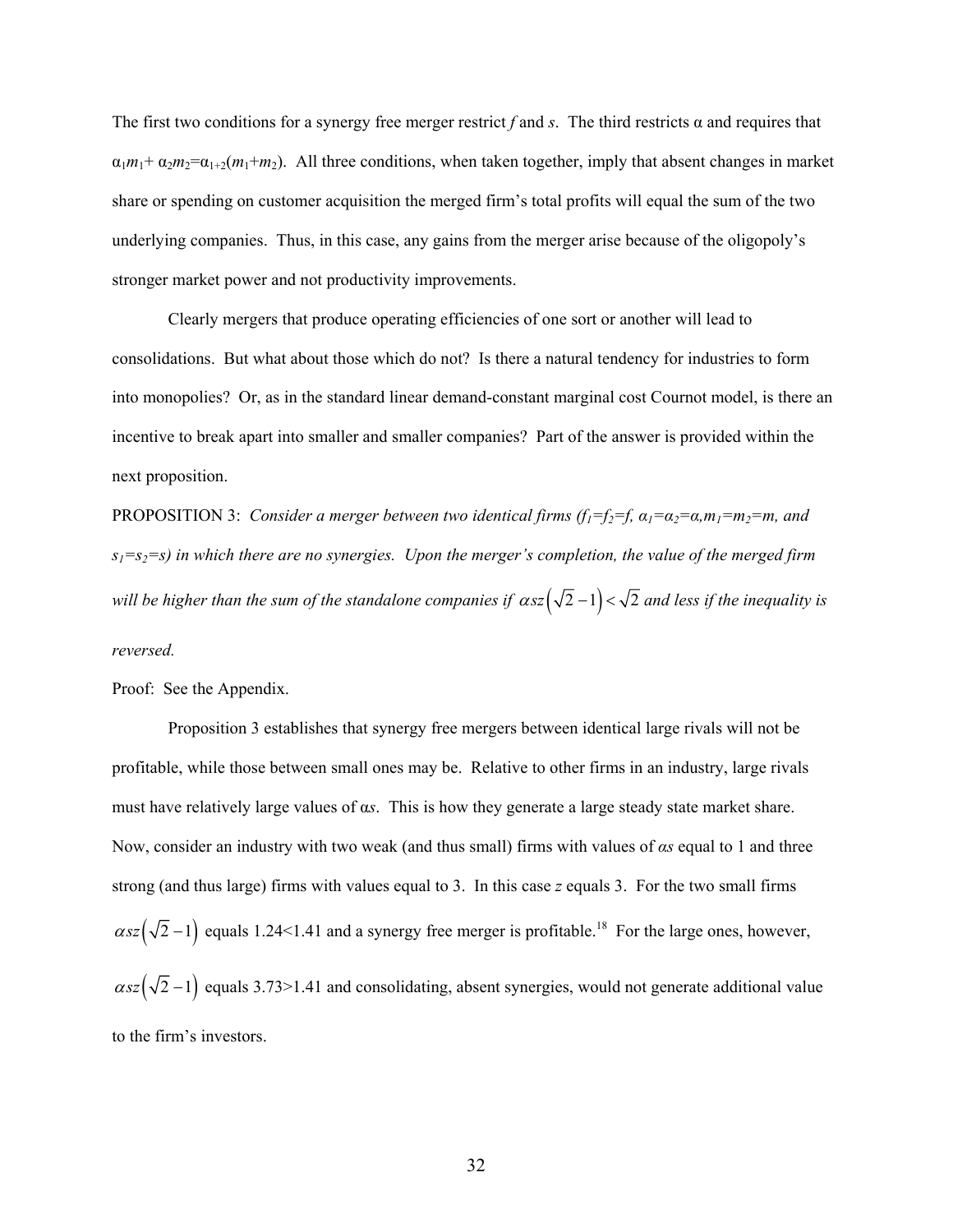Based on Proposition 3, unfettered mature industries may structure themselves into forms that look like oligopolies with several large firms and few if any small ones. However, it is unlikely they will end up as monopolies. Consider an industry of *n* identical firms. In this case α*sz* equals *n* for every firm and synergy free mergers are only profitable if  $n(\sqrt{2}-1) < \sqrt{2}$ . Plugging values of *n* into the inequality shows that it will not hold if there are four or more firms. Thus, after the very small firms consolidate, the M&A process should cease.

What discourages consolidation in the model and why is it more likely that small firms can profitably merge absent synergies? Economic intuition suggests that such horizontal mergers should increase market values, if only due to having fewer competitors to battle against. However, this ignores the influence of a countervailing force; increased rival aggressiveness. Rivals view the reduction in *n* as a reason in and of itself to ramp up their spending on customer acquisition. (One can see this by observing that the equilibrium values of  $u_i$  and  $\overline{m}_i$  both depend on *n*.) Intuitively, fewer competitors mean larger market shares become easier to procure, so firms respond by increasing *ui*. For would be acquirers, this means facing a tougher competitive environment post-merger. This discourages acquisitions.

Despite the response to a reduced value of *n* from a merger, potentially offsetting it is the impact on *z*. Lower values of *z* result in less aggressive competitors. This means the strength of the eliminated firm from a merger matters. In the case of a merger of two identical firms, *z* drops by 1/α*s*. Since large firms have large α*s* values a merger by them does little to change *z*. In this case the impact from reducing *n* is all there is, making a synergy free merger look unattractive. In contrast, removing a small firm has a relatively large impact on *z* leading to a less robust competitive response and making such acquisitions potentially worthwhile. Intuitively, the result is similar to what one might expect in an athletic tournament. If one of the top athletes is removed the others have a stronger incentive to compete for the top spots. On the other hand, removing a weak competitor leaves the incentives to compete for the top spots relatively unchanged. In the model, the former is like buying out a large firm and thus leading to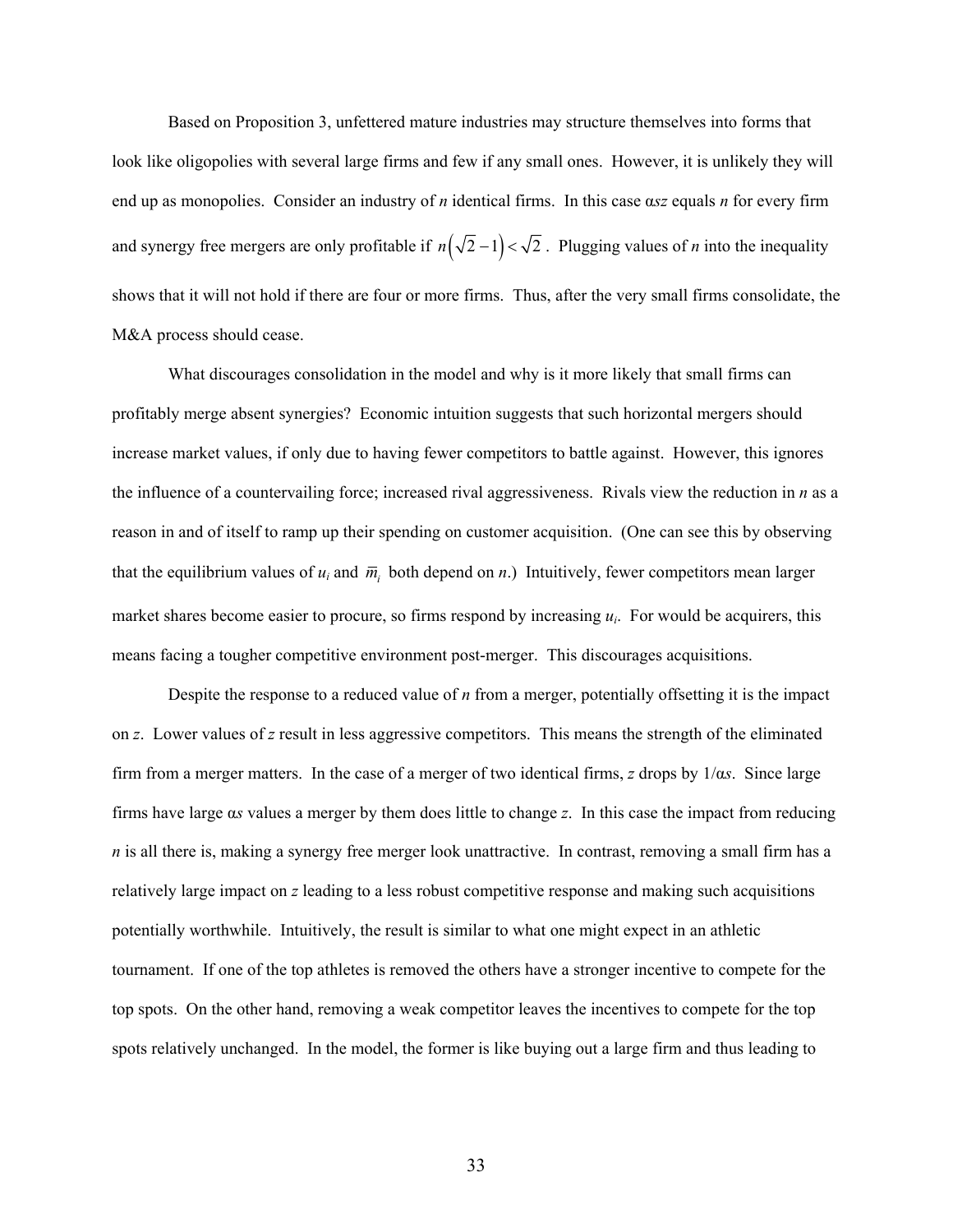large increases in  $u_i$  by everybody else. The latter is like buying out a small firm which has essentially the opposite effect.

Based on Proposition 3, one can also create settings that produce merger waves. A modified version of the prior 5 firm example shows how. As before assume that the three large companies have α*s* values of 3. This time, however, assume the two small ones have values of 2. In this case *z* equals 2 and absent synergies none of the firms will wish to merge. Suppose something changes and that two of the large firms can profitably merge because they can consolidate their back offices. In the model this means  $f_{1+2}$  is substantially lower than  $f_1 + f_2$ , but there are no other direct gains  $(\alpha_{1+2}s_{1+2} = \alpha_1s_1 = \alpha_2s_2)$ . Postmerger *z* drops to 1.67. Now it will pay for the two small firms to merge even absent synergies since their α*sz* values fall to 1.38. Here, one merger suddenly makes others look attractive. A full analysis of the potential for merger waves within the model takes the discussion far afield, thus the paper leaves it for future research.

 Another empirical implication of the model has to do with post-merger announcement returns across the rival firms. Stronger firms (large values of α*s*) will see a larger negative percentage change in their values if  $(n-1)/z$ < $(n-2)/z$ <sub>1+2</sub>.

PROPOSITION 4: *If z1+2/(n−2)<z/(n−1)then rival firms all see a reduction in their values. On a percentage basis, the reduction is increasing in*  $a_i s_i$ *.* 

Proof: The rival values of α, *s*, and *f* are unaffected by the merger as are their current market shares. Thus, the only change in value comes from the part of Equation (5) that does change: *z* and *n*. The first statement in the proposition then follows directly from (5) after some minor algebra. The second and third claim can be verified by differentiating the percentage change in value by  $\alpha_i$  and  $s_i$ . Q.E.D.

Proposition 4 offers a potentially testable set of hypotheses that appear to be new to the literature. However, it also indicates that some previous studies that examined the issue of horizontal mergers on rival firms may be able to draw clearer distinctions if they further parse the set of rivals by their competitive strength. The next section will implicitly test Proposition 4's predictions by examining how well the model fits actual rival returns upon the announcement of a horizontal merger in their industry.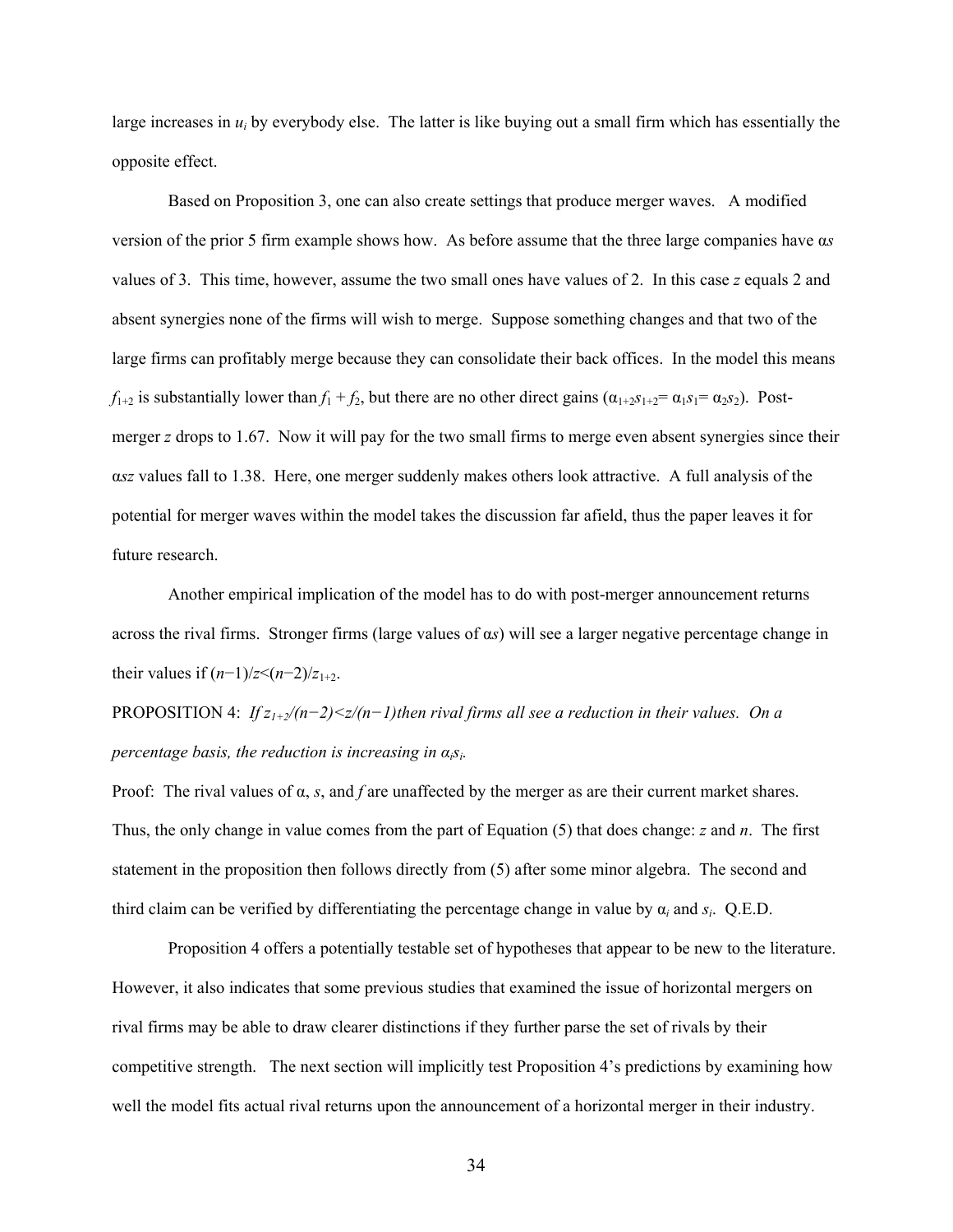# *B. Empirical Estimates*

#### *B.1. Employing the Structural Model*

This section examines the model empirically within an M&A setting. We begin by using the parameter estimates (summarized in Table III) for rival firms, based on the prior estimation of Equations (2) and (19). While a merger may lead to the creation of a newly empowered or weakened firm, there is no reason to believe it should impact the firm specific attributes of others in the industry. Within the model this translates into assuming that if two firms combine and firm *i* is not involved then its  $\alpha_i$ ,  $s_i$  and  $f_i$ remain unchanged. Similarly, while  $m_i$  may eventually drift up or down as a result of the merger, on the announcement date it too should be unchanged. Finally there is no reason to believe a merger will dramatically impact the industry parameters related to discount rates  $(\delta)$  or consumer responsiveness  $(\phi)$ .

Based on the above assumptions, a merger's impact on a rival firm's announcement day return occurs through two channels: (1) there is a reduction in competition via the change in *n* to *n*−1 and (2) the newly combined firm may be either stronger or weaker than the stand alone companies were, leading to a change in *z*. With these assumptions in place, Equations (4), (5), and (6) imply that the expected return to rival firm *i* from the merger equals:

$$
r_{i} = \frac{\phi \left\{ \frac{\phi \alpha_{i} \left[ \gamma \alpha_{i} s_{i} z - (n-1) \right]^{2}}{\delta \left( \phi + \delta \right) \left( \gamma \alpha_{i} s_{i} z \right)^{2}} - \frac{\phi \alpha_{i} \left[ \alpha_{i} s_{i} z - (n-1) \right]^{2}}{\delta \left( \phi + \delta \right) \left( \alpha_{i} s_{i} z \right)^{2}} \right\}}{\phi \alpha_{i} \left[ \alpha_{i} s_{i} z - (n-1) \right]^{2}} + \frac{\alpha_{i} m_{i}}{\phi + \delta} - \frac{f_{i}}{\delta}}{\delta}
$$
(21)

where  $\gamma$  represents the change in  $\alpha_i s_i z$  due to the merger. Given estimates of the firm parameters  $\alpha_i$ ,  $f_i$  and industry parameters δ, φ, and *z* the only unknown is γ. Thus using each rival's return from the merger one can use (21) to estimate  $\gamma$  via nonlinear least squares. The advantage of this approach is that it only requires pre-merger information to estimate the firm and industry parameters and only post-merger return information to estimate γ.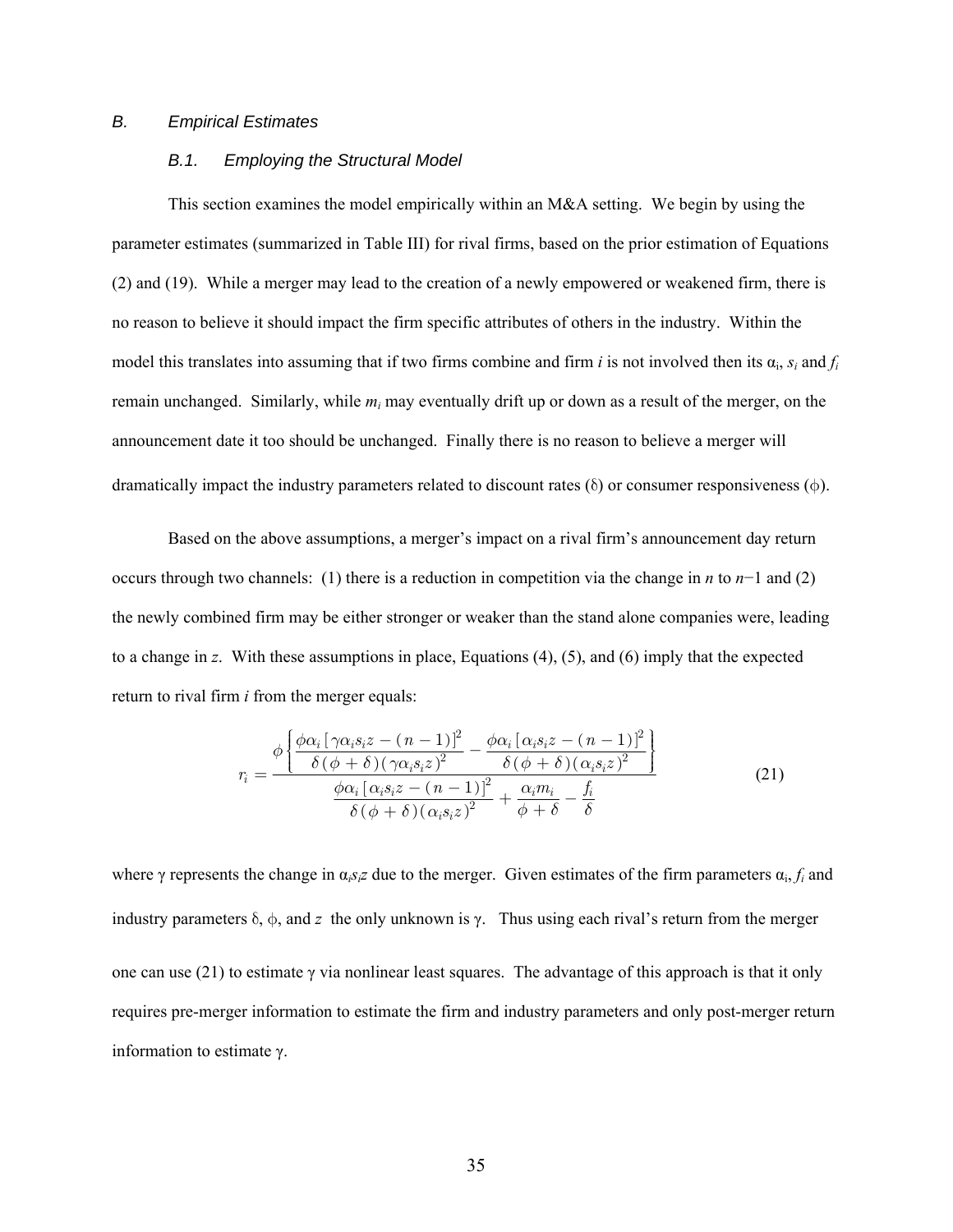Recall that *z* equals the sum of the  $1/\alpha_{\delta i}$ . Thus, even if a combination of firms 1 and 2 implies that  $1/\alpha_{1+2}s_{1+2} \neq 1/\alpha_1s_1 + 1/\alpha_2s_2$ , the total impact on *z* should diminish with the number of firms in the industry. To help specify a functional form, note that if all *n* firms are identical then prior to the merger one has *zpre*=*n*/*αs*. (Here the subscripts have been dropped since they are redundant.) Now suppose the merger is synergy free, the case analyzed in Proposition 3. Then  $1/\alpha_{1+2}s_{1+2} = 1/\alpha s$  and post-merger *zpost*=(*n−*1)/*αs*. Let γ represent a parameter relating the pre and post-merger values of *z* such that *zpost*=γ*zpre*. Substituting out for the values of *z* one has (*n*−1)/α*s*=γ*n*/α*s*. After some rearranging  $\gamma=1-1/n$ . With this backdrop the empirical model thus assumes  $\gamma$  can be parameterized as

$$
\gamma = a_0 + a_1 / n_{\text{pre}} \tag{22}
$$

where the  $a_i$  are estimated parameters, and  $n_{pre}$  equals the number of firms in the industry prior to the merger.

#### *B.2. Sample Selection and Estimates*

In order to be included in the M&A sample both the target and acquiring firm have to be in the same 4-digit SIC industry. As in the Table VII analysis, the main goal is to conduct an out-of-sample test of the model. Therefore, we use data from the 10 years preceding the announcement to estimate all relevant parameters. As in the main analysis, we filter on low growth industries since the model is more likely to be appropriate for these types of industries in the merger setting. Just as we need a fairly stable environment to estimate the model's parameters pre-merger, post-merger we assume that the change occurs within the newly combined firm is a once-and-for all event. Rivals must have valid firm specific parameter estimates using data from the 10-year period leading up to transaction year *t*. These filters, in addition to those described earlier, result in final a sample of 66 horizontal mergers that occurred during the 1990-2009 period with accompanying data on 183 rivals.

Table X Panel A contains the abnormal returns analysis of our sample of M&A transactions. Each observation represents a rival's stock return. As can be seen from the table, the actual announcement period rival abnormal returns are small. The median market adjusted return is 0.47%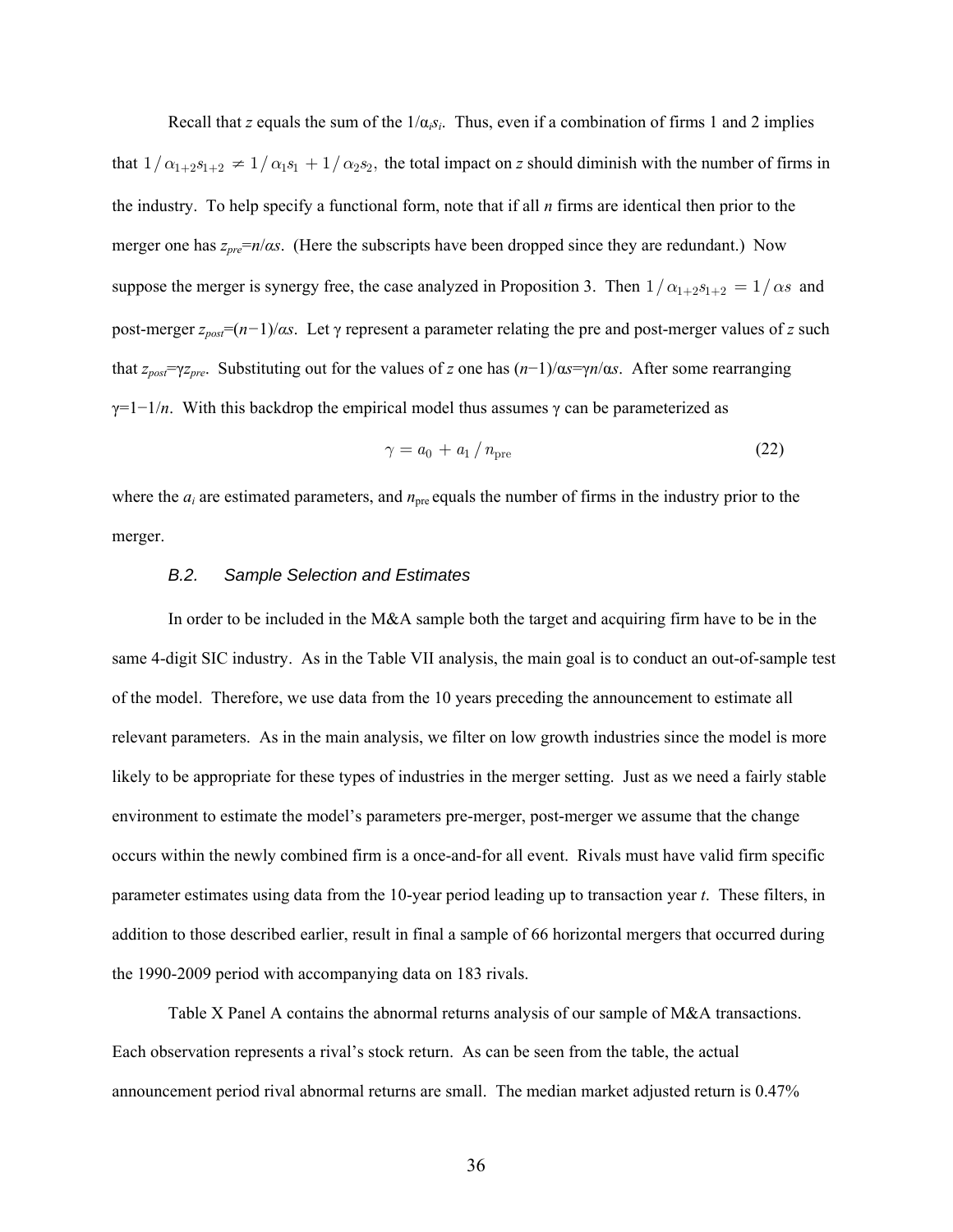while the beta adjusted return is 0.60% over 3-day windows. These relatively small values are consistent with prior findings such as Shahrur's (2005). However, there is substantial variation, with standard deviations that are close to 4%.

Table X Panel B provides statistics summarizing the estimated model parameters. Notice that the parameter on 1/*n* is negative in both specifications. Since the model is highly nonlinear, it is useful to examine the bootstrapped distribution of the parameters. The dark shaded row in the table creates bootstrapped distributions by drawing with replacement the data on a firm-by-firm basis to create new samples of the same size as the original. After each sample is drawn, the model is estimated and the parameter values recorded. The table displays the resulting values across various percentiles. The light shaded row repeats this exercise but this time industries are drawn with replacement to create samples with the same number of industries prior to estimation.

The firm-by-firm bootstrapped distributions using market adjusted returns show that the 1/*n* parameter lies somewhere between −1.32 and −1.24 with 95% confidence. At the 1% level, the range increases to between -1.34 and -1.22. When drawing by industry the results are comparable. Using beta adjusted returns yields nearly identical results which, given the short return window, is to be expected.

Panel C in Table X examines how well the model's resulting return forecasts fit the actual data. It does so by regressing the actual rival announcement returns against a constant and the model's forecast. Overall the results are economically and statistically significant. The parameter on the model forecast return is significant at the 1% level under either bootstrap procedure. The median value of the coefficient is about 0.94 when using market adjusted returns and 0.92 when using beta adjusted returns. This suggests that for every 1% increase in forecasted returns, observed rivals' returns increase by more than 0.9%. Perhaps more importantly, the  $R^2$  statistics are in line with those generated by purely empirical models that use far more explanatory variables. The median  $R^2$  value is about 9% with both market adjusted and beta adjusted returns. As noted in the introduction, this compares well with the purely empirical 11 variable model of customer and supplier returns in Fee and Thomas (2004) which generates an  $R^2$  of 1.4% and with Shahrur's (2005) 10 variable model of rival returns that generates one of 9%.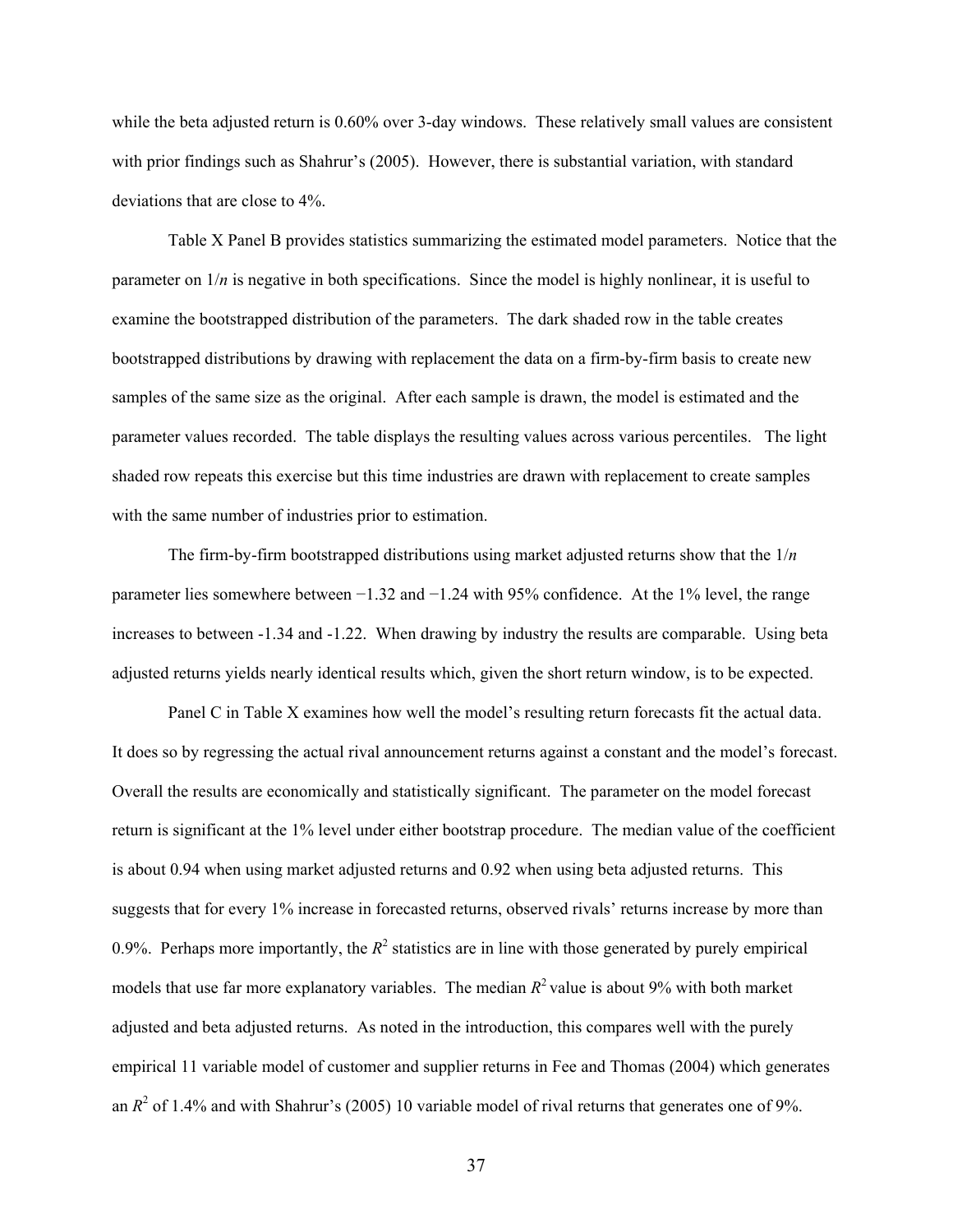These analyses fit observed rival returns by using a variety of potential explanatory variables, such as industry concentration (Herfindahl-Hirschman Index) and the observed abnormal returns to the merged firm, that are likely to be correlated with rivals' returns. By contrast, the exercise in this paper is forwardlooking. It generates return forecasts, based only on the parameters estimated from the model which themselves derive from just two accounting variables: revenues and cost of goods sold.<sup>19</sup>

 The model's quantitative structure allows it to break down the rivals' returns in ways that are impossible in models that yield only forecasts about whether the returns should be positive or negative. Consider the median sample firm. This is a hypothetical firm with the sample median estimated parameter values in a hypothetical industry with the median number of firms. Plugging these values into (21), along with the estimates for (22) from Table X Panel B for the market and beta adjusted returns, yields a forecasted return for the median sample firm of  $r_{\text{median}}$  = 0.36%. <sup>20</sup>

By using the model's structure it is also possible to break down the merger's impact from both the reduction in competition due to the decrease in *n* and the increase in the newly merged firm's competitive ability (via the estimated increase in *z*). The overall return can be split into three components: the change in the number of firms in the industry  $(\Delta n)$ ; the change in the general level of industry competition due to the merger  $(\Delta \alpha sz)$ ; and the total return minus the first two components (*rmedian*- Δ*n-* Δα*sz*). The first two return computations simply require reproducing the calculation for *rmedian* but holding either *n* or α*sz* in (21) constant.

Consider what would happen to the average rival's value if the merged firm were no stronger than its individual components ( $\Delta \alpha$ sz=0). Based on estimates from the market adjusted return model, the rivals would gain 10.21% in value from the reduction in *n* by one. But, this figure overstates what a rival might truly expect solely from a reduction in the number of competitors. The median sample firm competes in an industry with 14 firms. A typical firm in this industry has to have a 7.14% share of industry sales and profits. If one firm randomly drops out, then holding industry profits constant, the remaining 13 firms will gain 0.55% in market share on average. This represents a 7.69% increase in size and thus presumably value. The estimated value of 10.21% from reducing *n* by 1 really consists of two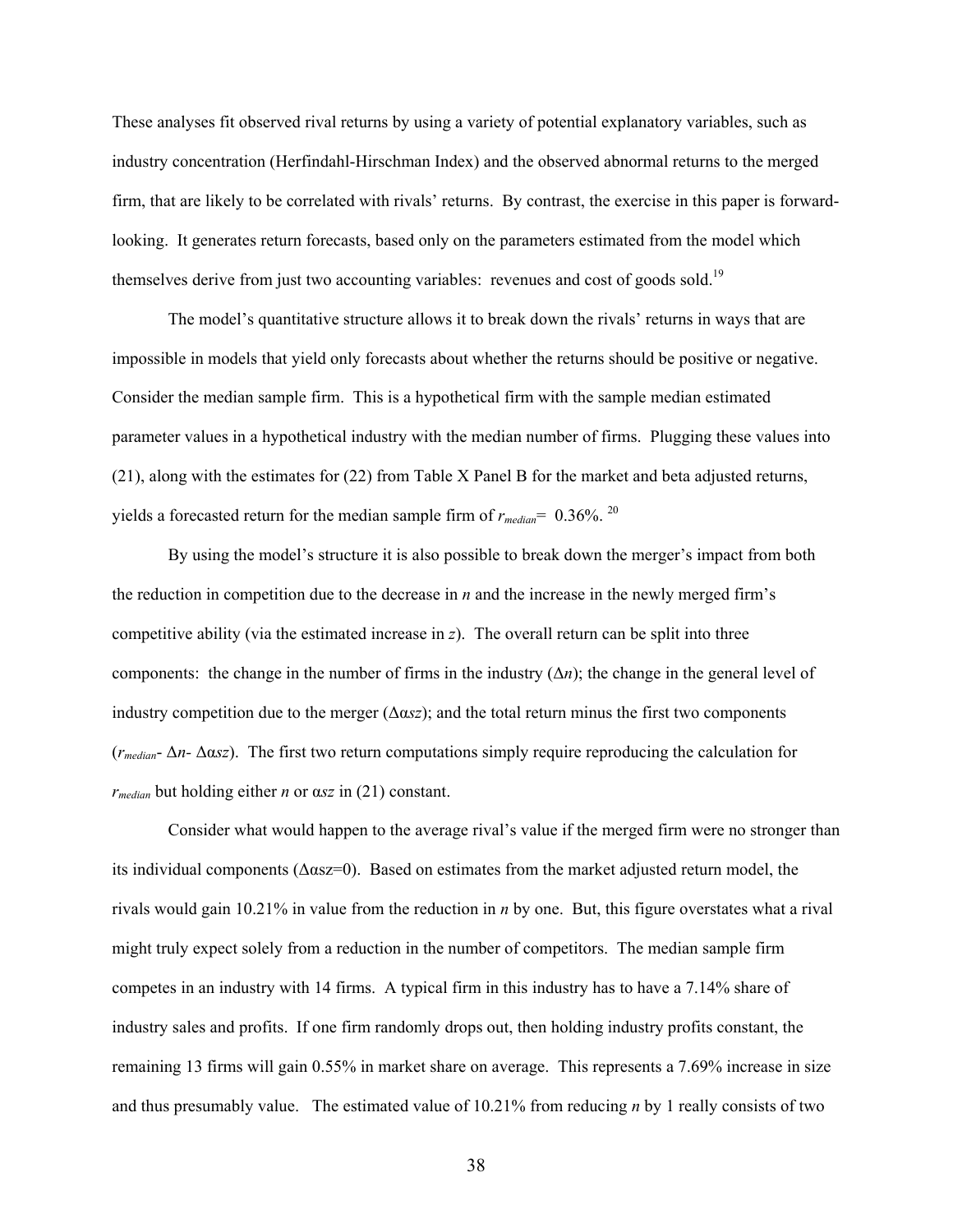parts. The 7.69% arises from the fact that the now missing firm's profits have to be reallocated among the remaining competitors. In reality, it is unlikely that a merger will reallocate the target's profits to anybody other than the bidder. Removing this 7.69% from the 10.21% generated by simply reducing n leaves a 2.52% forecasted rival return. This 2.52% figure is thus the model's forecast of a rival's return when a horizontal merger fails to yield a stronger or weaker competitor and instead creates a tighter oligopoly.

While a 2.52% gain in value from just the reduced competition is substantial, it is partially wiped out by the fact that the newly combined firm is actually a somewhat stronger competitor. That should not be surprising. Studies typically report that target companies see their values increase by 20% to 30% on average when mergers are announced. That value has to come from somewhere. Based on nearly any oligopoly model, the reduction in *n* should increase industry profits. If, however, the increase does not show up in rival returns then the natural explanation is that some of the value increase seen by the target comes from gains in the competitive ability of the combined entity. That gain, whatever it is, must then come at the expense of rivals. Holding *n* constant but allowing Δαsz to equal its estimated value from (22) generates a loss to the median rival of 7.99%. As with the analysis of how reducing *n* impacts rival values, this number appears large but actually combines two affects. In this case, the change in *z* is being driven largely by the fact that a new firm with twice the customer drawing power has been created. If one wants to understand whether or not the two merged firms make for a stronger or weaker rival than when they were independent, one should first add back the 7.69% from the simple reduction in *n*. Doing so leads the model to imply that the newly merged firm is indeed a stronger rival; strong enough that it would reduce the values of others in the industry by about 0.30% even if other competitive pressures remained unchanged.

According to the above estimates, the gain to the median rival firm from reducing *n* by 1 and the loss from the increased competitive ability of the newly merged firm still leaves a net gain of about 2.22% (2.52% minus 0.30%). Since the total forecasted return is only 0.36% it is natural to ask what element within the model eliminates the difference. The answer lies in the interaction that arises from the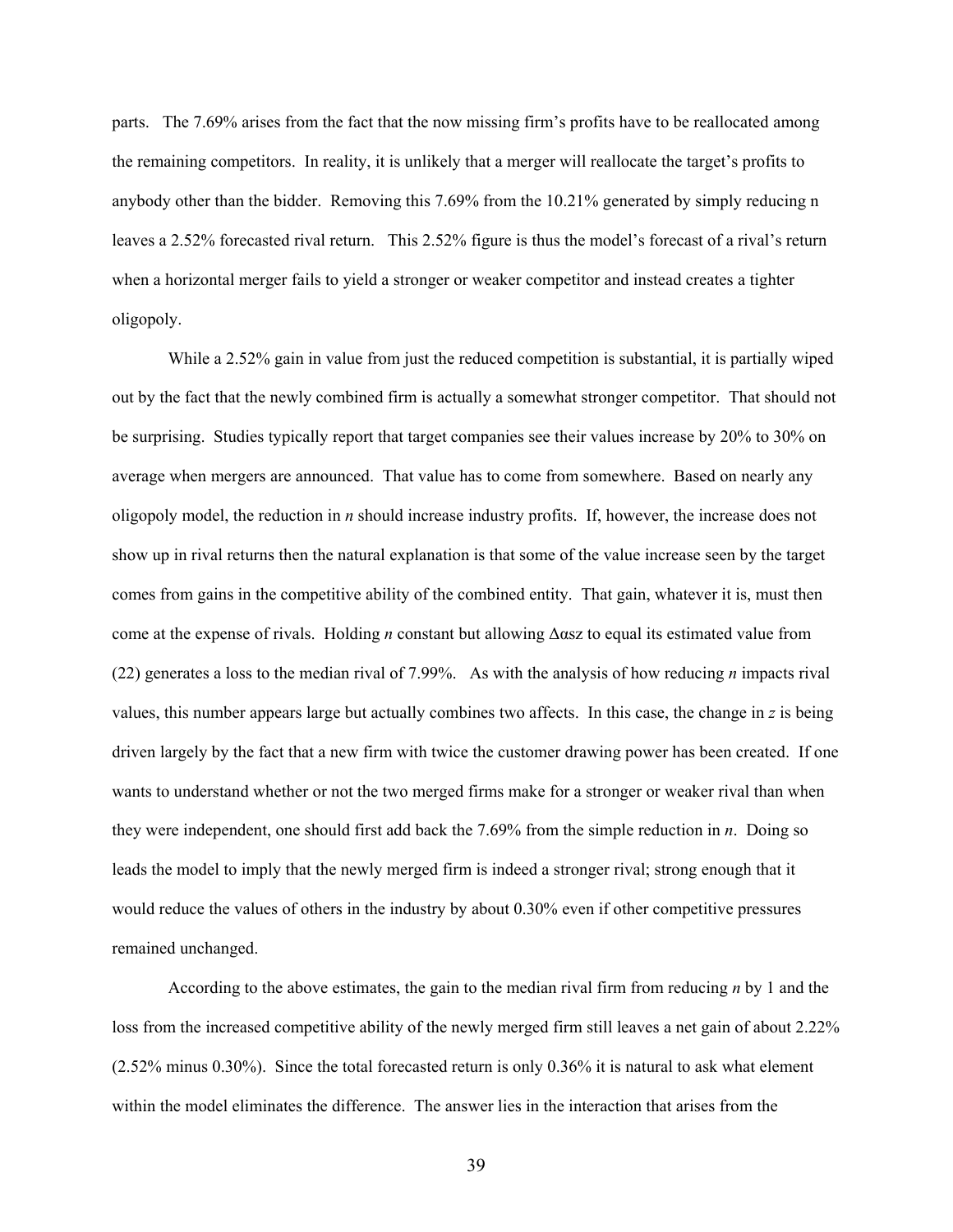increased competitive ability of the merged firm that is now in an industry with fewer competitors. Not only is the merged firm stronger than the two stand-alone firms, the industry now has one stronger firm with a smaller set of rivals. Since it is better to be a stronger competitor with *n*−1 firms than with *n*, rival values will be further reduced. The model allows one to see just how important this interaction is: 2.22%−0.36%, or 1.86%. This is the loss to the rival firms in the industry from facing a stronger competitor in an environment with fewer firms.

The analysis shows that the model produces statistically significant forecasts regarding rival returns after a horizontal merger in their industry. However, as before, this brings up the issue of how well the structural model does relative to the empirical instruments others have used. Table XI examines this issue. The forecast from the structural model yields an adjusted  $R^2$  of 9%. Adding HHI, the change in the HHI from the merger, and the number of competitors to the regression actually *reduces* the adjusted  $R<sup>2</sup>$  to 8.9%. As one might thus expect, in a "horserace" between model-implied returns and the alternative variables based on the Schwartz Bayesian Information Criterion, the model-implied return is the only one selected for inclusion.

#### *B.3. M&A: Limitations and Possible Extensions*

 The empirical estimates in the prior section reflect an implicit assumption that mergers occur between firms that are, in many ways, typical representatives of the industry. Before delving into the possible ways in which violations of this may lead to biases, it is worth starting with those that do not. There are no expected biases if, for example, mergers take place between firms with a particular level of productive efficiency. The cross sectional variation in this trait should be captured by the estimated profit functions. For the same reason there are no restrictions on how appealing the merging firms' products may be. All that matters is whether or not our estimates capture this properly. Finally, there is no bias if firms that merge are generally growing faster or slower than their competitors. The only requirement is that our estimates of each company's steady state market share is sufficiently accurate.

While both the theoretical and empirical work offer many ways to handle data problems, one can think of a number of elements in the M&A analysis that may ultimately bias the reported estimates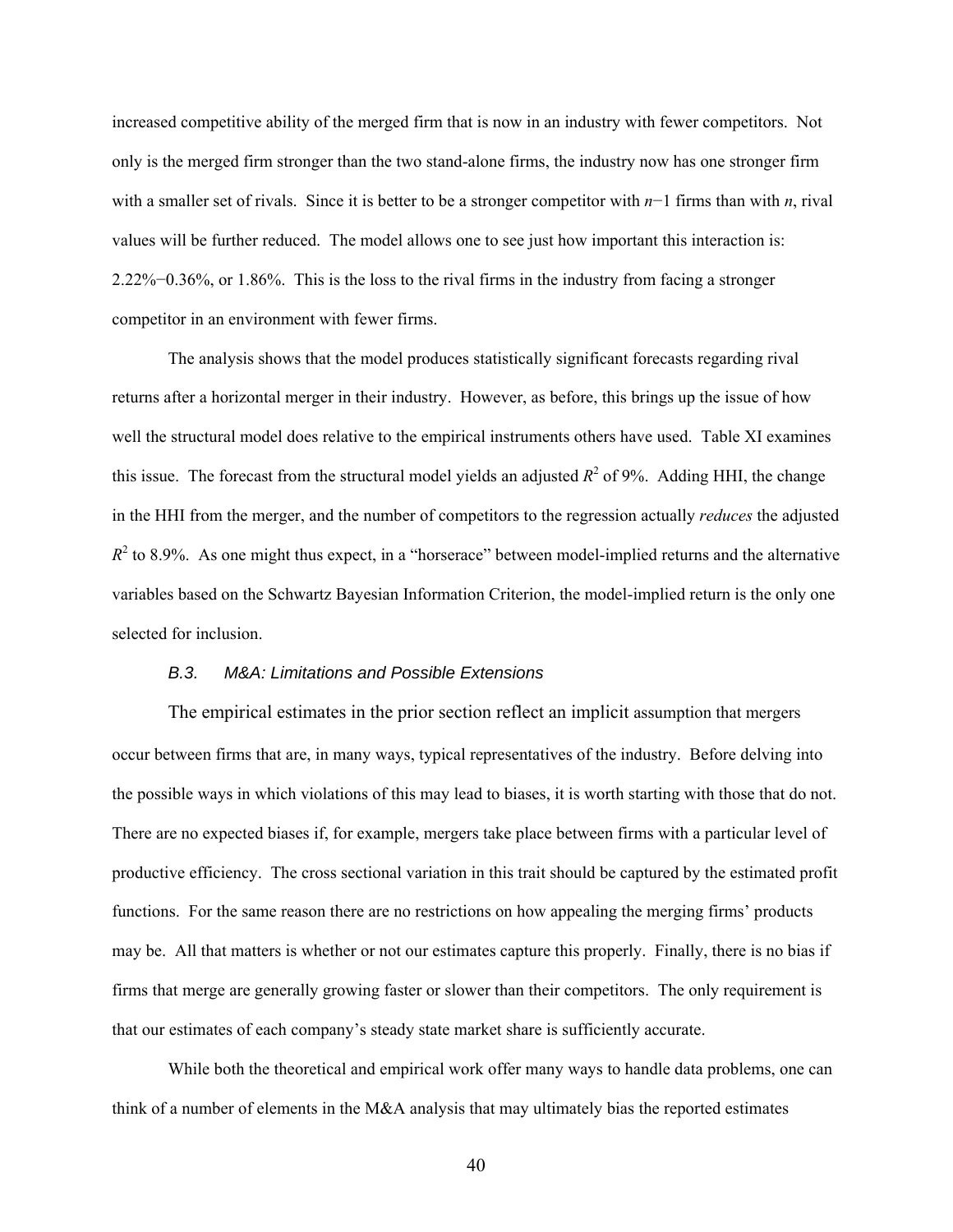beyond those already discussed in the earlier limitations section I.C.3. Mergers do not occur between random firms and this may lead to systematic errors with a particular sign. The following should be taken as a partial list of potential caveats and opportunities for future research in the area.

As noted earlier, structural industry changes will likely lead to biased estimates. For mergers, this may present a particular problem as such changes may be the catalyst that drives them. Technological innovations will lead to an industry's consolidation if, for example, efficiency requires firms to increase the ratio of their fixed to marginal costs per unit of output. Our estimates, in contrast, assume that the production technology has not changed near the time of the merger. In this case, post-merger the estimated fixed costs will be too low and marginal costs too high. This will lead to biased estimates of how the merger impacts rivals. From Equations (4), (5) and (6) the cross derivative of a firm's value with respect to  $\alpha_i$  and *z* is positive. At the same time the cross derivative with respect to fixed costs  $(f_i)$ and *z* is zero. Under the hypothesized technological change, any strengthening of the rival firm from the merger, which *decreases z*, will therefore have a bigger marginal impact than what our estimates indicate. In this case, we will then systematically overestimate the impact from reduced competition to equate the model's returns to those in the data. One can potentially evaluate the importance of this conjecture by trying to estimate rival production functions pre and post-merger and see to what degree the values of  $\alpha$ and *f* do or do not change and in what direction.

In the model all of the firms compete in a well-defined industry. Thus, for example, consumers pick among brands of potato chips. But, do makers of pretzels also compete with these same firms? They undoubtedly do to some degree, although probably not to the degree one potato chip producer competes with another. However, the industry definitions used here are based on rules that may not reflect these subtleties. In many industries it may be the case that firms A and B are close together in product space (they produce potato chips in the example) as are C and D (they produce pretzels). However, A and B are not as close to C or D. Within the model that would imply that increased spending by A on customer acquisition will draw more from B than C or D. Currently, neither the model's setting nor the parameter estimates allow for this. If in general mergers occur between close rivals (A with B)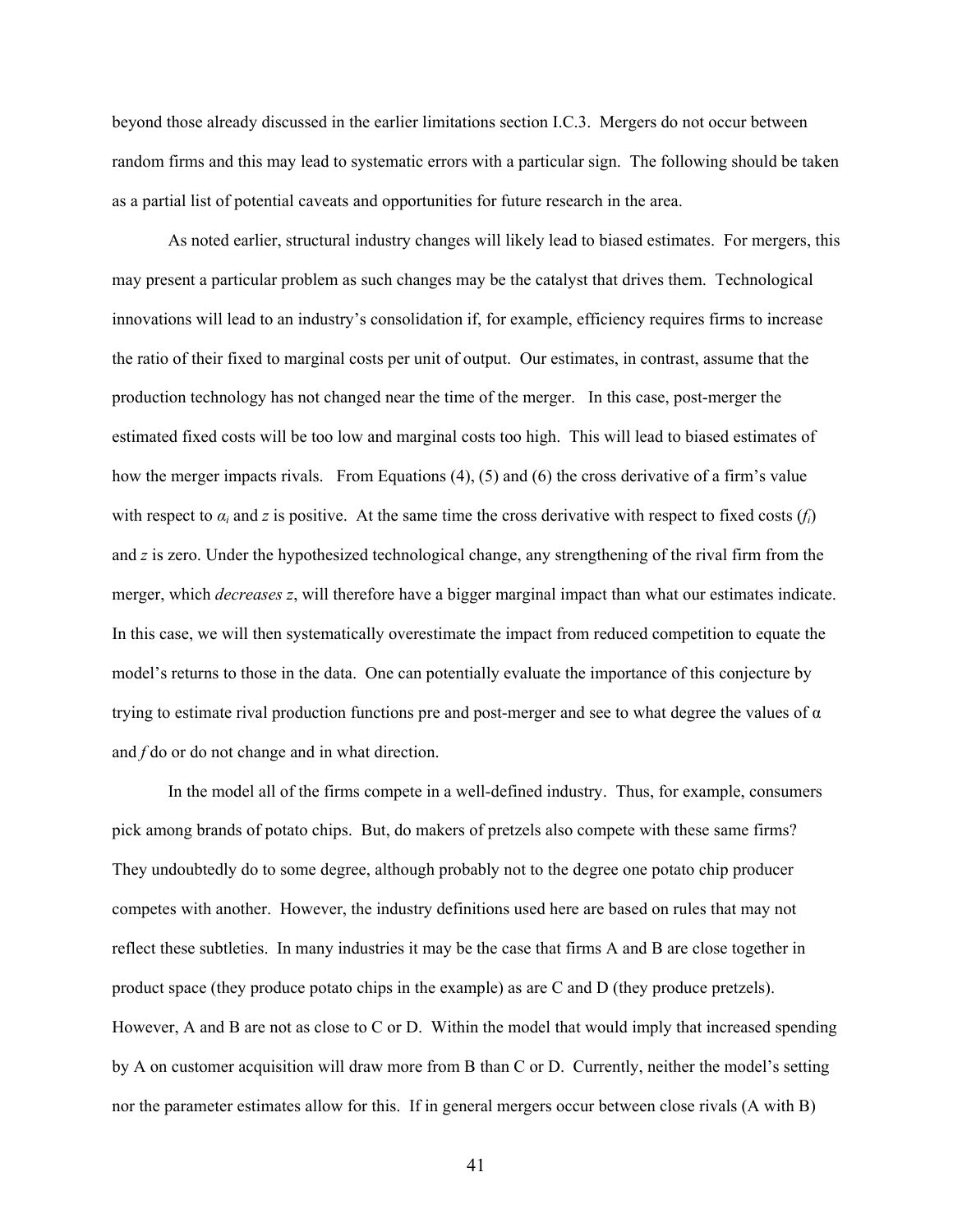then our estimates will overestimate the impact on rivals relative to what would happen if two random firms combined. The converse holds if in general more distant competitors tend to merge (A with D). In that case, the model estimates will understate the impact on rivals relative to what a random merging of firms would produce. Theoretically, this problem can be addressed by allowing firms to draw customers at different rates from different rivals. Using the modified model, one can then potentially estimate a model allowing for these differences.

#### **IV. Conclusions**

The paper's main goal has been to present an estimable model that addresses the following questions: First, how do product market dynamics impact firm valuation? Second, how do these dynamics impact M&A activity? Third, what are the value implications for rivals? In the context of a dynamic oligopoly, we provide closed form solutions for the values of *n* competing firms. These solutions allow us to estimate the values of innovations in fixed costs, profitability and spending effectiveness, explicitly incorporating the current state of the industry and rivals' competitive responses to such investments.

 The model's formulation makes it amenable to empirical estimation. We estimate the main parameters of the model for a broad cross-section of firms and industries. We find strong evidence that the model-implied value functions presented in the paper capture actual values. We also use the estimated parameters to estimate the potential value-implications for investments in various types of innovations. Because the model explicitly incorporates competitive responses to innovation, these calculations can enrich standard valuation analyses of corporate investment decisions.

 While structural models help pin down empirical specifications, they do have limits. Mathematical tractability requires placing restrictions on the properties of the industry the model seeks to depict. In this paper, the goal has been to describe competition in a mature oligopoly. As the empirical work also shows, that comes at the expense of the model's relatively poor fit for both very high and low growth industries. A possible solution to this problem is the development of a battery of structural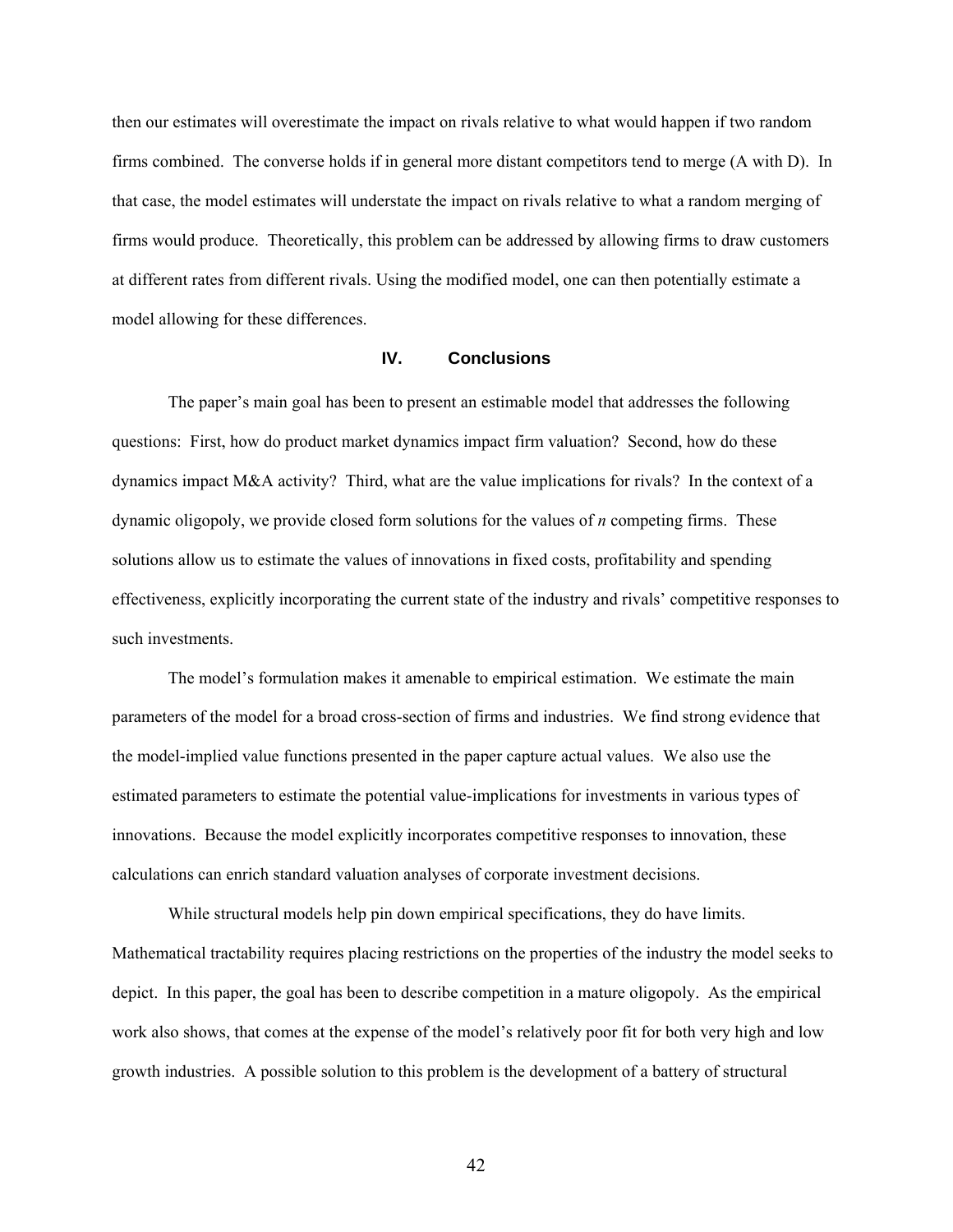models, each of which is crafted for a particular industry type. Hopefully, future research will determine if this avenue proves productive.

Finally, the paper exploits the model's flexibility to analyze M&A activity. We provide evidence that rivals likely benefit from a reduction in the number of competitors and are simultaneously harmed from the stronger firm a merger typically creates. Just as importantly, the model allows us to break down the estimates quantitatively as well as qualitatively. Overall, we find that for the median sample firm the gain from the reduction in the number of competitors comes to about 2.5% but that gain is largely lost due to the increased strength of the merged firm.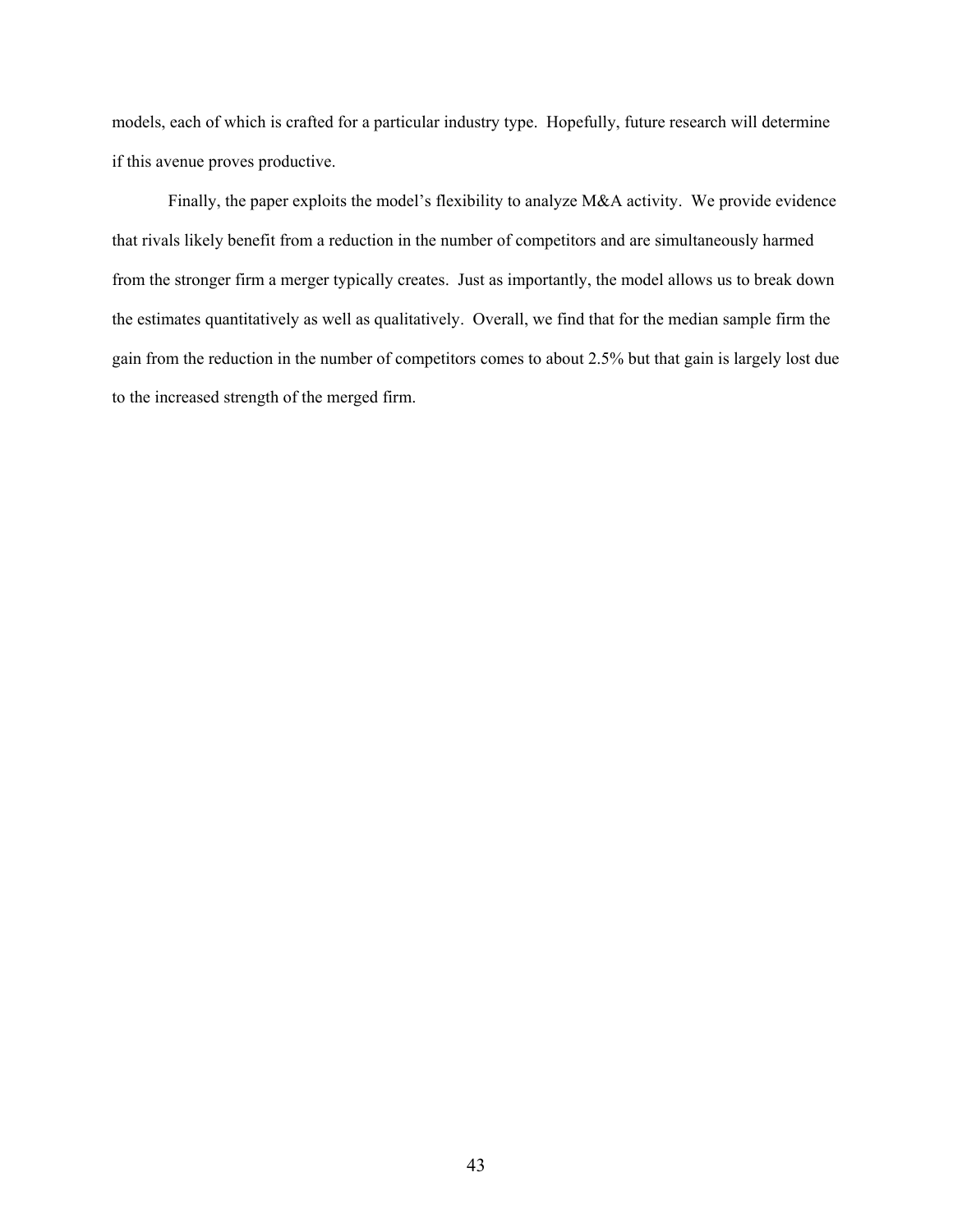# **References**

Bass, Frank, Anand Krishnamoorthy, Ashutosh Prasad, and Suresh Sethi, 2005, Generic and Brand Advertising Strategies in a Dynamic Duopoly, *Marketing Science* 24(4), 556-568.

Betton, Sandra, B., Espen Eckbo and Karin Thorborn, 2008, Corporate Takeovers, in B. Espen Eckbo (ed.), *Handbook of Corporate Finance: Empirical Corporate Finance*, Volume 2, (Elsevier/North-Holland Handbook of Finance Series), Ch. 15, 291-430.

Bolton, Patrick and David A. Scharfstein, 1990, A Theory of Predation Based on Agency Problems in Financial Contracting, *American Economic Review* 80(1), 93-106.

Brander, James and Tracey Lewis, 1986, Oligopoly and Financial Structure: The Limited Liability Effect, *American Economic Review* 76(5), 956-970.

Chevalier, Judith A., 1995, Capital Structure and Product Market Competition: Empirical Evidence From the Supermarket Industry, *American Economic Review* 85(3), 206-256.

Chintagunta, Pradeep K. and Naufel J. Vilcassim, 1992, An Empirical Investigation of Advertising Strategies in a Dynamic Duopoly, *Management Science* 38(9), 1230-1244.

Dockner, Engelbert, Steffen Jørgensen, Ngo Van Long, and Gerhard Sorger, 2000, *Differential Games in Economics and Management Science*, Cambridge University Press, Cambridge UK.

Eckbo, B. Espen, 1983, Horizontal Mergers, Collusion, and Stockholder Wealth, *Journal of Financial Economics* 11(1-4), 241-273

Eckbo, B. Espen, 1992, Mergers and the Value of Antitrust Deterrence, *Journal of Finance* 47(3), 1005- 1029.

Erickson, Gary M., 1992, Empirical Analysis of Closed-Loop Duopoly Advertising Strategies, *Management Science* 38(9), 1732–1749.

Erickson, Gary M., 1997, Dynamic Conjectural Variations in a Lanchester Oligopoly, *Management Science* 43(11), 1603–1608.

Fee, Edward C. and Shawn Thomas, 2004, Sources of Gains in Horizontal Mergers: Evidence from Customer, Supplier, and Rival Firms, *Journal of Financial Economics* 74(3), 423-460.

Fresard, Laurent, 2010, Financial Strength and Product Market Behavior: The Real Effects of Corporate Cash Holdings, *Journal of Finance* 65(3), 1097-1122.

Fruchter, Gila E. and Shlomo Kalish, 1997, Closed-loop Advertising Strategies in a Duopoly, *Management Science* 43(1), 54-63.

Goldstein, Robert, Nengjiu Ju, and Hayne Leland, 2001, An EBIT-Based Model of Dynamic Capital Structure, *Journal of Business* 74, 483-512.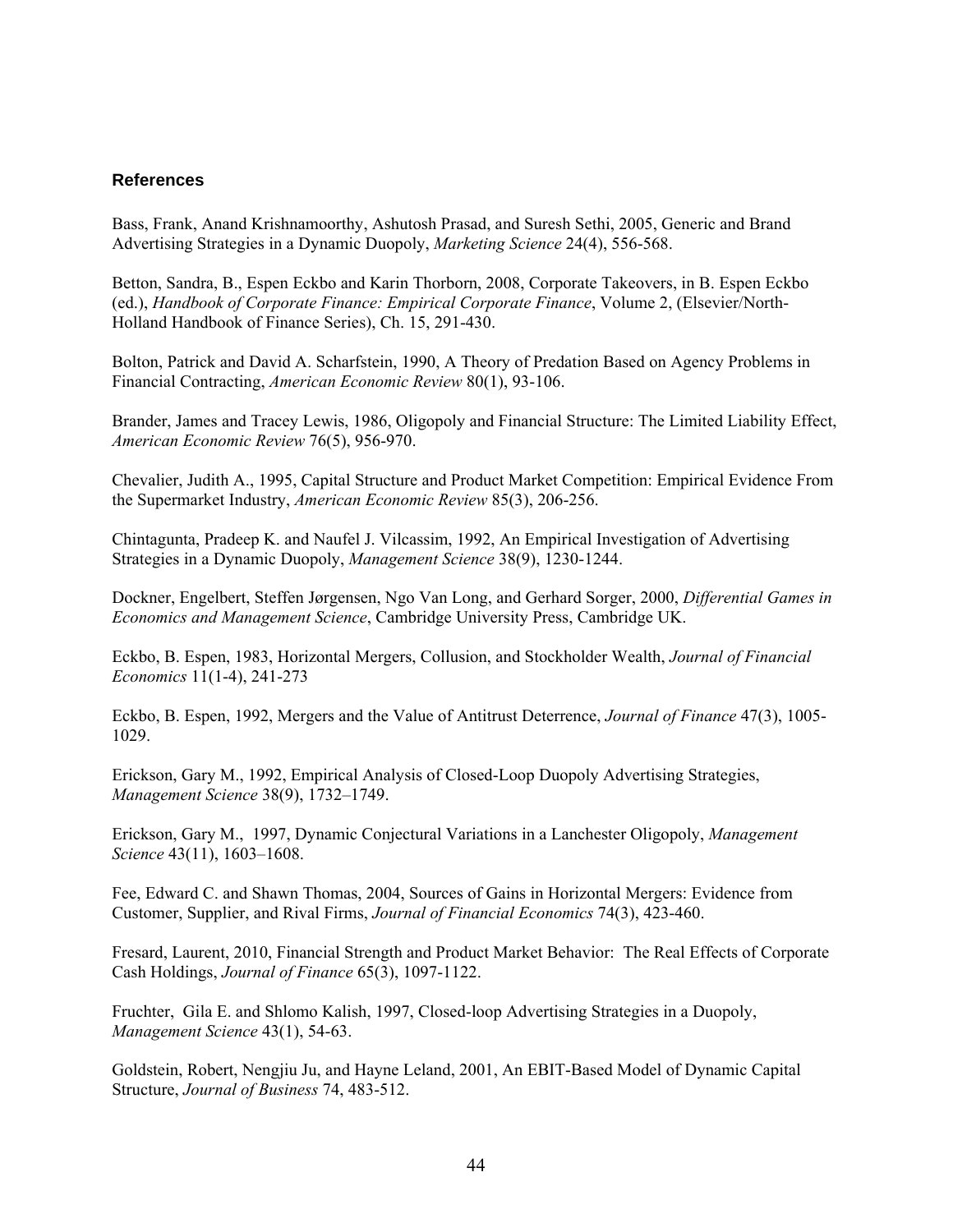Gorbenko, Alexander and Ilya Strebulaev, 2010, Permanent vs. Transitory Shocks: Explaining Corporate Finance Policies, *Review of Financial Studies* 23(7), 2591-2647.

Guenther, David A. , and Andrew J. Rosman , 1994, Differences Between Compustat and CRSP SIC Codes and Related Effects on Research, *Journal of Accounting and Economics* 18(1), 115-128.

Greene, William H., 1997, *Econometric Analysis*. Upper Saddle River, NJ: Prentice-Hall.

Hennessy, Christopher and Dmitry Livdan, 2009, Debt, Bargaining, and Credibility in Firm-Supplier Relationships, *Journal of Financial Economics* 93(3),.382-299.

Hennessy, Christopher and Toni Whited, 2005, Debt Dynamics, *Journal of Finance* 60(3), 1129-1165.

Hennessy, Christopher and Toni Whited, 2007, How Costly is External Financing? Evidence from a Structural Estimation, *Journal of Finance* 62(4), 1705-1745.

Hoberg, G. and G. Phillips, 2010a, Real and Financial Industry Booms and Busts, *The Journal of Finance* 65(1), 65-86.

Hoberg, G. and G. Phillips, 2010b, Product Market Synergies in Mergers and Acquisitions: A Text Based Analysis, *Review of Financial Studies* 23(10), 3773-3811.

Hsu, Hung-Chia, Adam V. Reed, and Jörg Rocholl, 2010, The New Game in Town: Competitive Effects of IPOs, Journal of Finance 65(2), 495-528.

Lanchester, Frederick. W., 1916, *Aircraft in Warfare: The Dawn of the Fourth Arm*, London: Constable.

Lang, Larry and Rene Stulz, 1992, Contagion and Competitive Intraindustry Effects of Bankruptcy Announcements: An Empirical Analysis, *Journal of Financial Economics* 32(1), 45–60.

Laux, Paul, Laura T. Starks and Pyung Sig Yoon, 1998, The Relative Importance of Competition and Contagion in Intra-Industry Information Transfers: An Investigation of Dividend Announcements, *Financial Management* 27(3), 5-16.

Leach, Chris, Nathalie Moyen, and Jing Yang, 2006, On the Strategic Use of Debt and Capacity in Imperfectly Competitive Product Markets, University of Colorado at Boulder working paper.

Leland, Hayne, 1994, Corporate Debt Value, Bond Covenants and Optimal Capital Structure, *Journal of Finance* 49 (4), 1213-1252.

Leland, Hayne, 1998, Agency Costs, Risk Management, and Capital Structure, *Journal of Finance* 53 (4), 1213-1243.

Maksimovic, Vojislav, 1988, Capital Structure in a Repeated Oligopoly, *Rand Journal of Economics*  19(3), 389-407.

Maksimovic, Vojislav, 1990, Product Market Imperfections and Loan Commitments, *Journal of Finance* 45(5), 1641-1653.

Schaefer, Stephen and Ilya Strebulaev, 2008, Structural Models of Credit Risk are Useful: Evidence from Hedge Ratios on Corporate Bonds, *Journal of Financial Economics* 90(1), 1-19.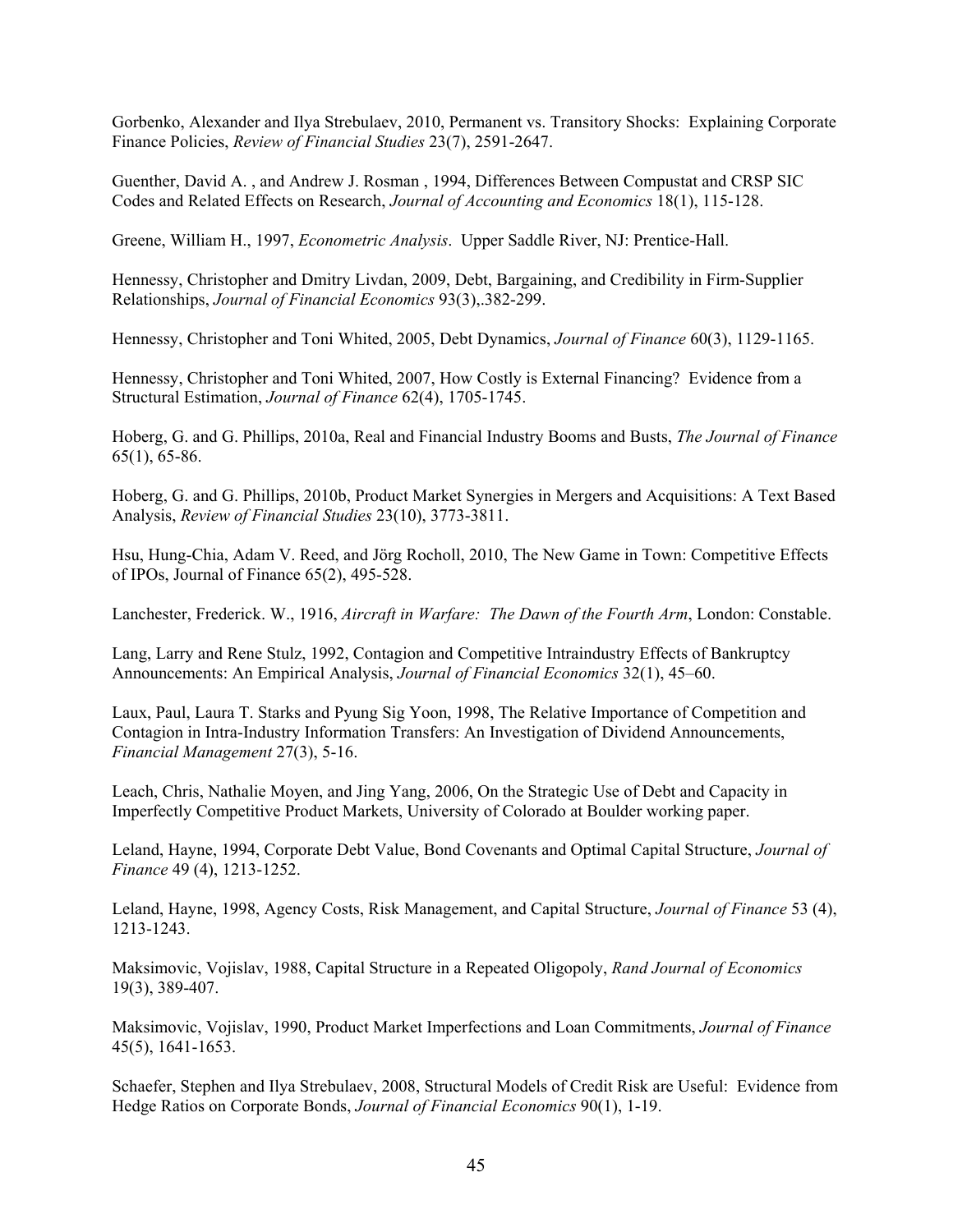Shahrur, Husayn, 2005, Industry Structure and Horizontal Takeovers: Analysis of Wealth Effects on Rivals, Suppliers, and Corporate Customers, *Journal of Financial Economics* 76(1), 61-98.

Strebulaev, Ilya, 2007, Do Tests of Capital Structure Theory Mean What they Say?, *Journal of Finance* 62(4), 1747-1787.

Szewczyk, Samuel H., 1992, The Intra-Industry Transfer of Information Inferred From Announcements of Corporate Security Offerings, *Journal of Finance* 47(5), 1935-1945.

USDA, 2010, Beverages.xls, http://www.ers.usda.gov/Data/FoodConsumption/spreadsheets/beverage.xls, updated 2/16/2010.

Wang, Qinan, and Zhang Wu, 2007, An Empirical Study on the Lanchester Model of Combat for Competitive Advertising Decisions, *European Journal of Operations Research* 183, 871-881.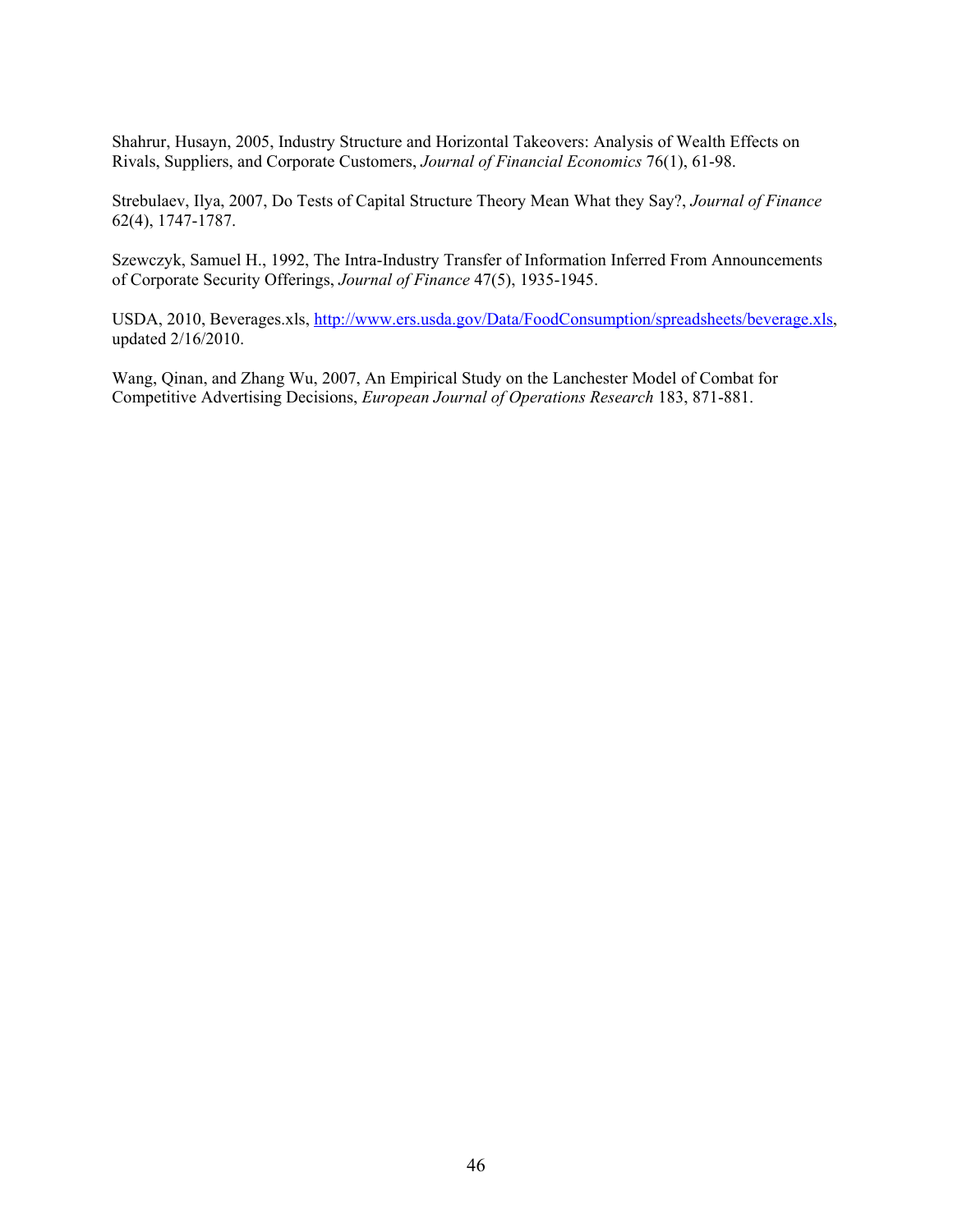## **Appendix Proofs**

# *A. The Basic Model and its Solution*

 In order to find a solution to the model, it is useful to begin by guessing that firm *i*'s value function depends only on its own market share, and not on the distribution of market shares across its rivals. Combining this assumption with the fact that the problem described in Section I is time independent yields a value function for each firm *i* equal to:

$$
V_i\left(m_i\right) = \int\limits_0^\infty \left(\alpha_i m_i(\tau) - u_i - f_i\right) e^{-\delta \tau} d\tau \tag{23}
$$

The analysis seeks a Nash equilibrium in which the players use Markovian strategies. For each firm, the instantaneous value functions given by (2) imply that in a Markovian Nash equilibrium the following Hamilton-Jacobi-Bellman (HJB) equations must hold:

$$
0 = \max_{u_i} \alpha_i m_i - u_i - f_i + \frac{\partial V_i}{\partial m_i} \left\{ \frac{\phi \left[ (1 - m_i) u_i s_i - m_i \sum_{j \neq i} u_j s_j \right]}{\sum_{j=1}^n u_j s_j} \right\} - \delta V_i.
$$
 (24)

Letting  $V_i' = \partial V_i / \partial m_i$  the first order condition for Firm *i* is:

$$
V_i \phi s_i \sum_{j \neq i} u_j s_j = \left( \sum_{j=1}^n u_j s_j \right)^2.
$$
 (25)

To solve for each  $u_i$  independently of the others begin by noting that the right hand side of (25) is identical across all the firms. Use this to write for each firm  $k \neq i$ 

$$
V_i's_i \sum_{j \neq i} u_j s_j = V_k's_k \sum_{j \neq k} u_k s_k \tag{26}
$$

which can be rewritten to isolate the  $u_i$  terms as:

$$
\frac{V_i's_i}{V_k's_k} \left( \sum_{j \neq i} u_j s_j \right) = u_i s_i + \sum_{\substack{j \neq i \\ j \neq k}} u_j s_j \tag{27}
$$

for each firm *k* not equal to *i*. Summing Equation (27) across the  $k \neq i$  firms yields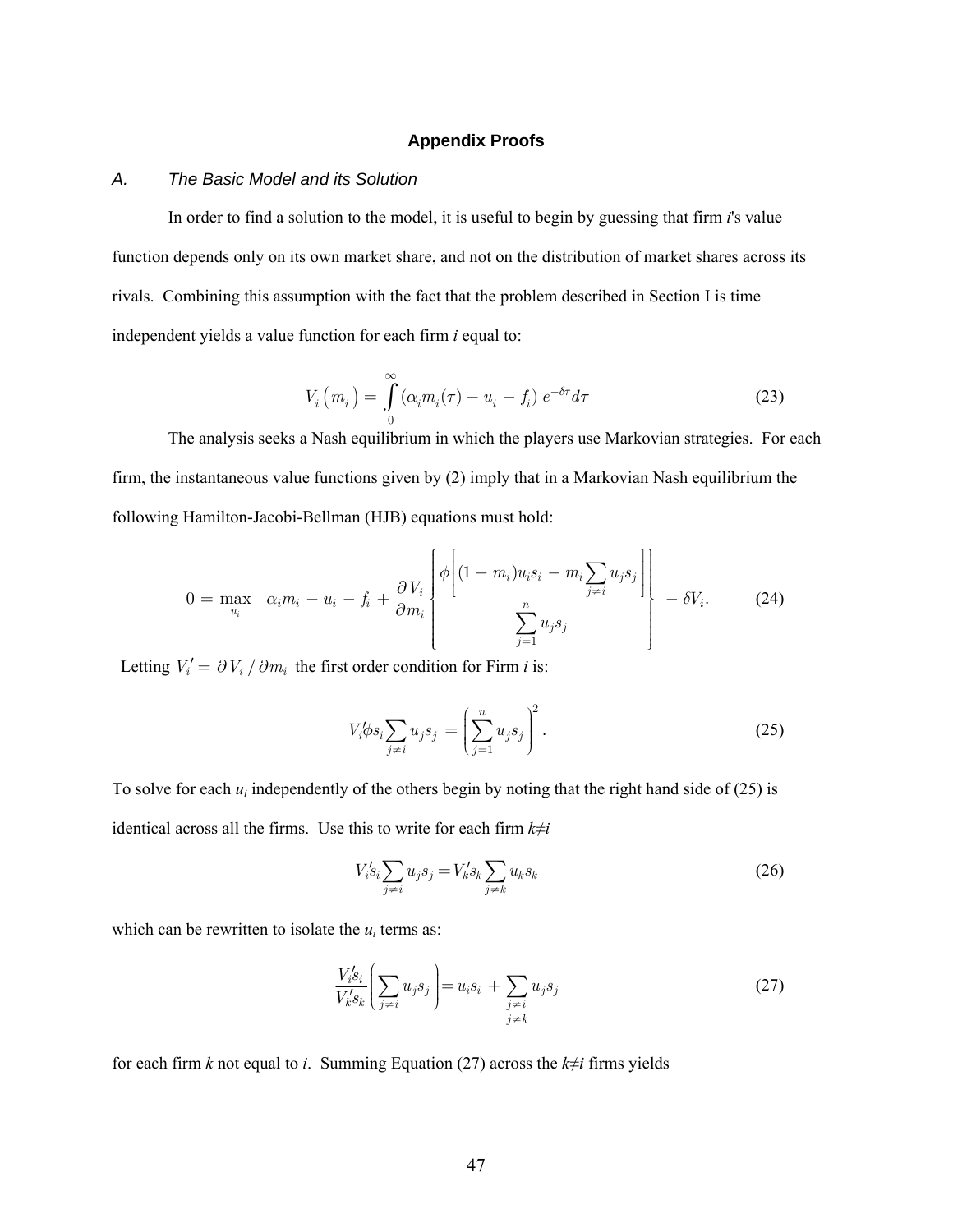$$
V'_{i}s_{i}\left(\sum_{j\neq i}u_{j}s_{j}\right)\sum_{j\neq i}\frac{1}{V'_{j}s_{j}} = (n-1)u_{i}s_{i} + (n-2)\sum_{j\neq i}u_{j}s_{j}
$$
(28)

which can be used to solve for the summation of the

$$
\sum_{j \neq i} u_j s_j = \left[ V_i' s_i \sum_{j \neq i} \frac{1}{V_j' s_j} + 2 - n \right]^{-1} (n - 1) u_i s_i.
$$
 (29)

Plugging (29) into (26) yields an equation for the  $u_i$  without the  $u_k$  terms for  $k \neq i$ . After some minor algebra one has from (25) for each *ui*

$$
u_i \left\{ 1 + (n-1) \left[ 2 - n + V_i' s_i \sum_{j \neq i} \frac{1}{V_j' s_j} \right]^{-1} \right\}^2 = V_i' \phi(n-1) \left[ 2 - n + V_i' s_i \sum_{j \neq i} \frac{1}{V_j' s_j} \right]^{-1} .
$$
 (30)

Importantly, note that the solution to the  $u_i$  in (30) does not depend on  $m_i$  so long as  $V'_i$  does not. As will be seen shortly, it is this feature of the problem that ultimately allows for a closed form solution.

 The next question is whether or not the functional form guess in (4) can be used to satisfy the system of equilibrium Equations (24) after using (30) to eliminate the  $u_i$  terms. Assuming so, then  $V_i' = b_i$ . Using this, substitute  $b_i$  for  $V_i'$  in (24) and (30). Note that after this change, all of the terms in (24) are either constants or linear in *mi*.

If values for  $a_i$  and  $b_i$  can now be found that set both groups to zero for all  $m_i$ , a solution to the problem will have been found. Collect the terms multiplying *mi* and set them equal to zero to yield

$$
\alpha_i - b_i \phi m_i - \delta b_i = 0 \tag{31}
$$

which yields a solution for each  $b_i$  of (6). Next one can use (6) to substitute out for the  $b_i$  terms in (24) and collect the terms independent of  $m_i$  to solve for the  $a_i$ . Doing so produces the following that  $a_i$  must satisfy:

$$
0 = -f_i - \frac{\phi \alpha_i (n-1) [\alpha_i s_i z - (n-1)]}{(\phi + \delta) (\alpha_i s_i z)^2} + \frac{\phi \alpha_i}{\phi + \delta} \left[ \frac{\alpha_i s_i z - (n-1)}{\alpha_i s_i z} \right] - \delta a_i.
$$
 (32)

Rearranging and solving for *ai* produces (5) yielding a solution to the system of equations. Q.E.D.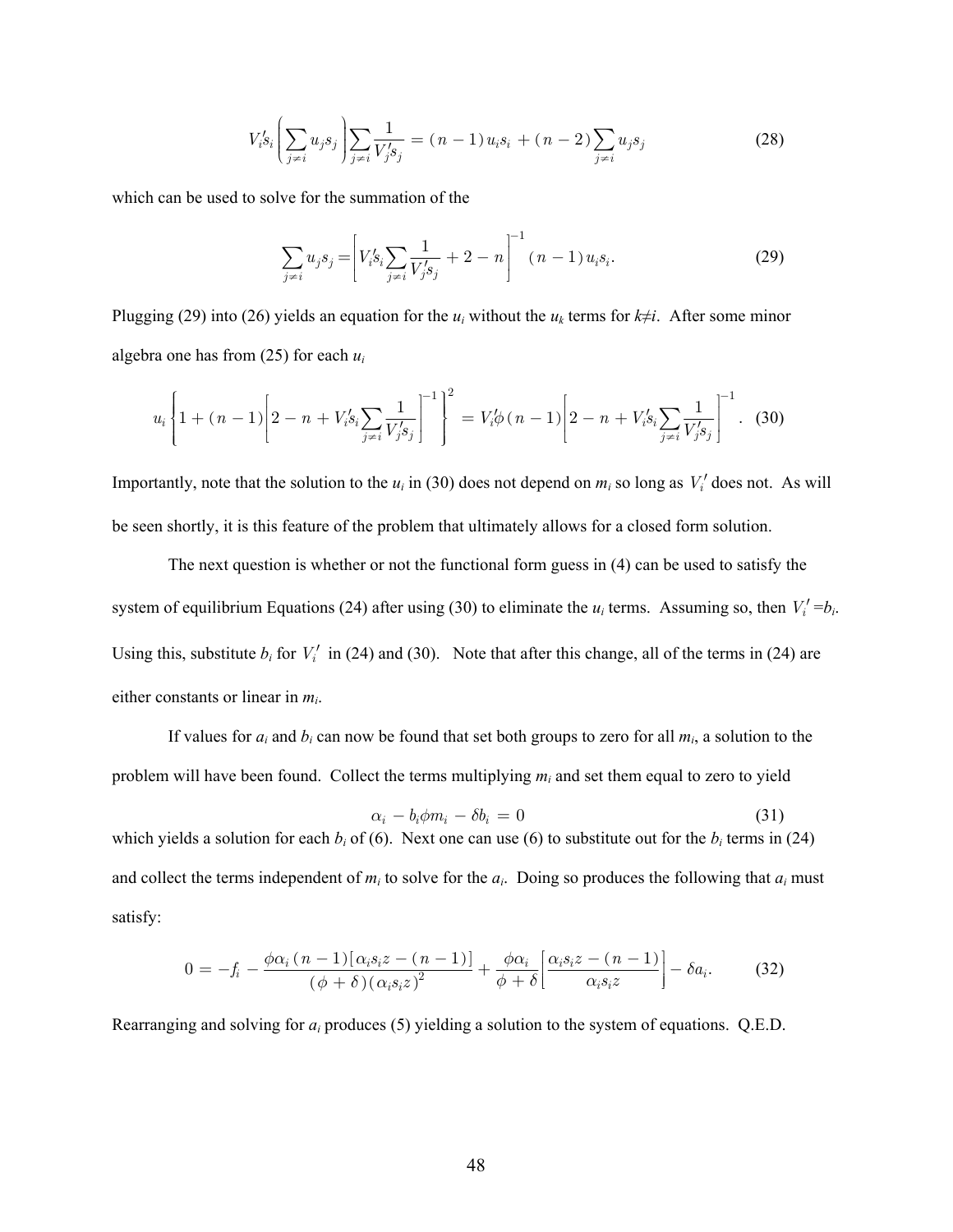#### *A.1. Solving for ui*

To solve for each firm's optimal spending on customer acquisition substitute out  $b_i$  for  $V'_i$  in (30) and then use (6) to substitute out  $b_i$  in terms of the model's parameters. This yields:

$$
u_i\left\{1+(n-1)\left[2-n+\alpha_i s_i\sum_{j\neq i}\frac{1}{\alpha_i s_j}\right]^{-1}\right\}^2=\frac{\alpha_i\left(n-1\right)\phi}{\phi+\delta}\left[2-n+\alpha_i s_i\sum_{j\neq i}\frac{1}{\alpha_i s_j}\right]^{-1}.\tag{33}
$$

Next use the relationship:

$$
\alpha_i s_i \sum_{j \neq i} \frac{1}{\alpha_j s_j} = \alpha_i s_i \sum_{j=1}^n \frac{1}{\alpha_j s_j} - \frac{\alpha_i s_i}{\alpha_i s_i} = \alpha_i s_i \sum_{j=1}^n \frac{1}{\alpha_j s_j} - 1 = \alpha_i s_i z - 1 \tag{34}
$$

in (33) to yield

$$
u_i\left\{1+(n-1)[1-n+\alpha_i s_i z]^{-1}\right\}^2 = \frac{\alpha_i(n-1)\phi}{(\phi+\delta)(1-n+\alpha_i s_i z)}.
$$
 (35)

Some simple algebra then generates (8).

#### *B. Proofs for the Propositions in the Merger and Acquisition Section*

PROPOSITION 3*: Consider a merger between two identical firms (f<sub>1</sub>=f<sub>2</sub>=f,*  $\alpha_1$ *=* $\alpha_2$ *=a,* $m_1$ *=* $m_2$ *=m, and*  $s_1=s_2=s$ ) in which there are no synergies. Upon the merger's completion the value of the merged firm *will be higher than the sum of the standalone companies if*  $\alpha sz(\sqrt{2}-1) < \sqrt{2}$  *and less if the inequality is reversed.* 

Proof: If the firms are identical then the no value added conditions imply that  $f_{1+2}=2f$ , and  $\alpha_{1+2}=\alpha$ . Use

these equalities in Equation (20) to show that  $s_{1+2}=s$  after recalling that if  $u_i\geq 0$  then  $\alpha_i s_i z-(n-1)\geq 0$  as well.

In general, if two identical firms merge then the pre-merger value minus the post-merger firm value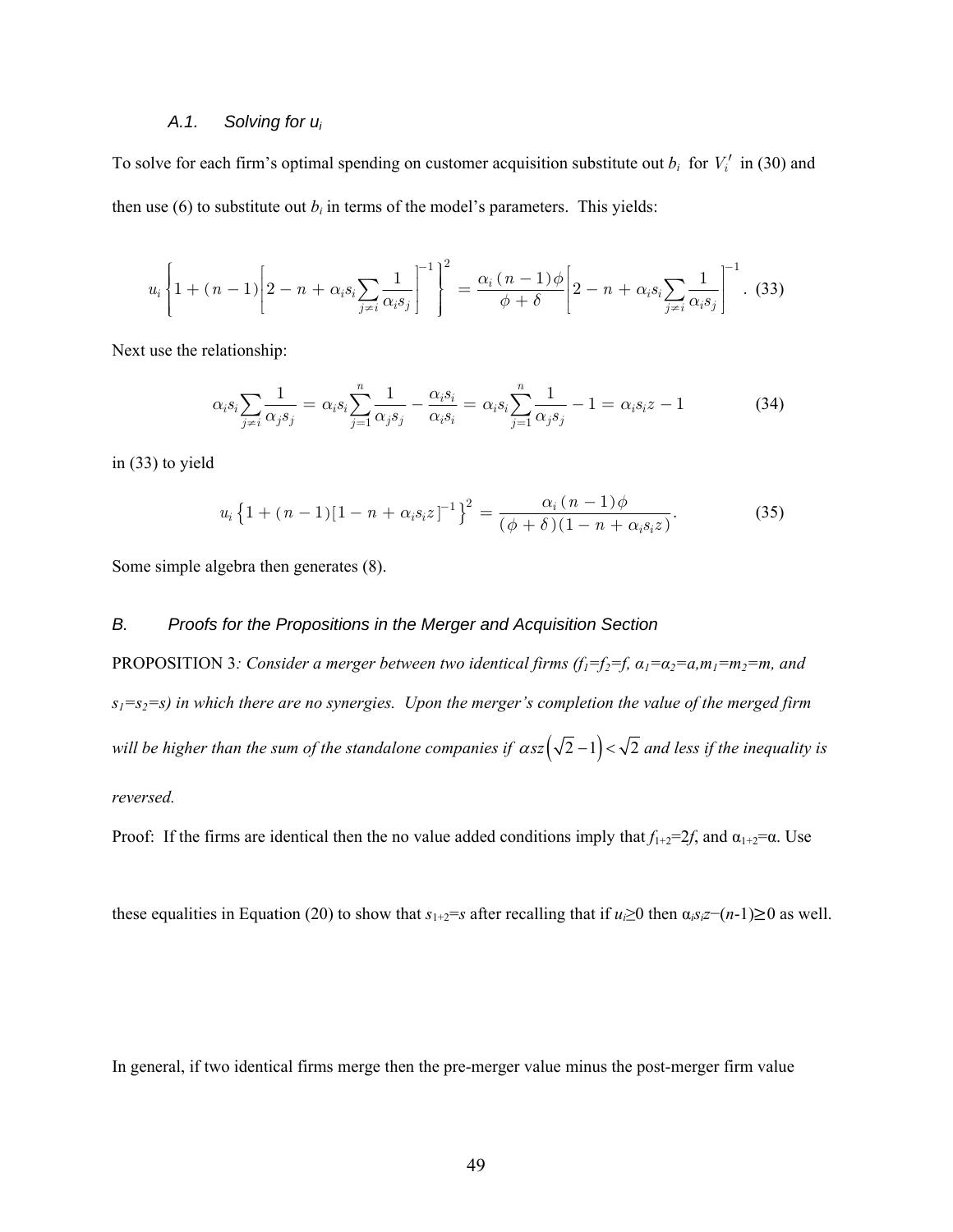equals:  $a_{1+2} + 2b_{1+2}m$ . Filling in the solutions for *a*, *b*, pre-merger and then  $a_{1+2}$ , and  $b_{1+2}$  for the postmerger firm shows that  $bm=b_{1+2}m$ . Thus, determining whether or not the merger adds or subtracts value reduces to determining if *a* is greater than or less than  $a_{1+2}$ . Based on (5), and after using the condition  $f_{1+2}=2f$ , the value added from the merger ( $\Delta V$ ) equals:

$$
\Delta V = \frac{\sqrt{2} \left[ \alpha s z - (n-1) \right]}{z} - \frac{\sqrt{2} \left[ \alpha s z_{1+2} - (n-2) \right]}{z_{1+2}},
$$
(36)

where  $z_{1+2}$  is the post-merger value of  $z$ . To finally prove the proposition note that under its assumptions one can write *z* and *z1+2* as:

$$
z = \frac{1}{\alpha s} + \frac{1}{\alpha s} + \sum_{j=3}^{n} \frac{1}{\alpha_j s_j}, \ z_{1+2} = \frac{1}{\alpha s} + \sum_{j=3}^{n} \frac{1}{\alpha_j s_j}
$$
(37)

and thus their relationship as

$$
z_{1+2} = z - \frac{1}{\alpha s}.\tag{38}
$$

Using this in (36) proves the proposition. Q.E.D.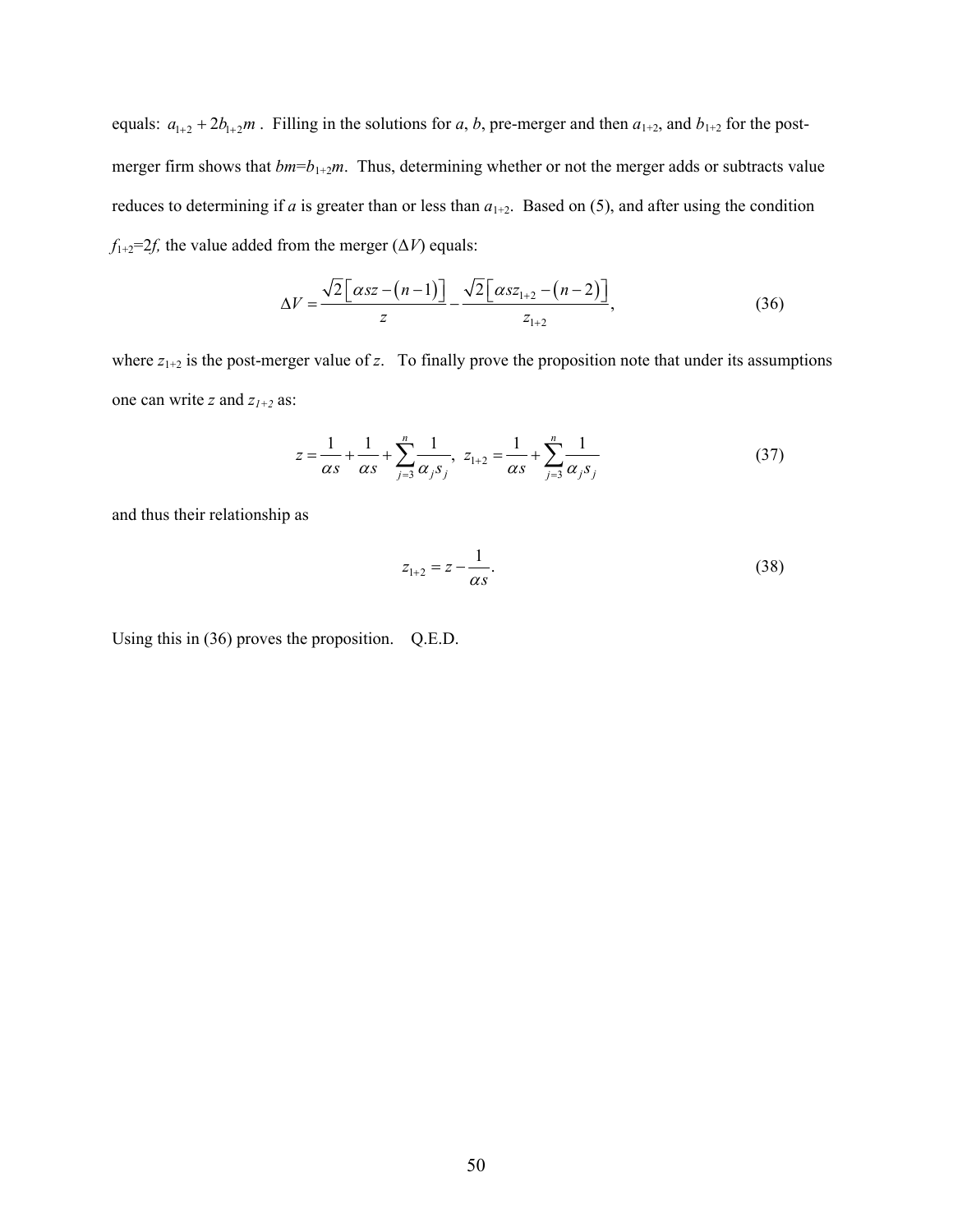|                                 | raoic recuming in the Equinorium openuing up from Equation (0)                                                |        |              |  |  |  |  |  |
|---------------------------------|---------------------------------------------------------------------------------------------------------------|--------|--------------|--|--|--|--|--|
| Derivative w.r.t.               | Economic Interpretation                                                                                       | Sign   | Condition    |  |  |  |  |  |
| $\phi$                          | The impact of an increase in consumer<br>responsiveness increases spending to<br>acquire customers.           | $+$    | All firms.   |  |  |  |  |  |
| $\delta$                        | An increase in the discount rate reduces<br>spending to acquire customers.                                    |        | All firms.   |  |  |  |  |  |
| $\alpha_{i}$                    | The impact of an increase in firm<br>profitability per unit market share on<br>spending to acquire customers. | $+$    | Large firms. |  |  |  |  |  |
| $S_i$                           | The impact of an increase in the<br>attractiveness of a firm's products on<br>spending to acquire customers.  | $^{+}$ | Large Firms. |  |  |  |  |  |
| $(\alpha_{i\neq i}S_{i\neq i})$ | The impact of an increase in the<br>competitive strength of a rival on<br>spending to acquire customers.      | $^{+}$ | Large firms. |  |  |  |  |  |

# **Table I: Change in the Equilibrium Spending u<sub>i</sub> from Equation (8)**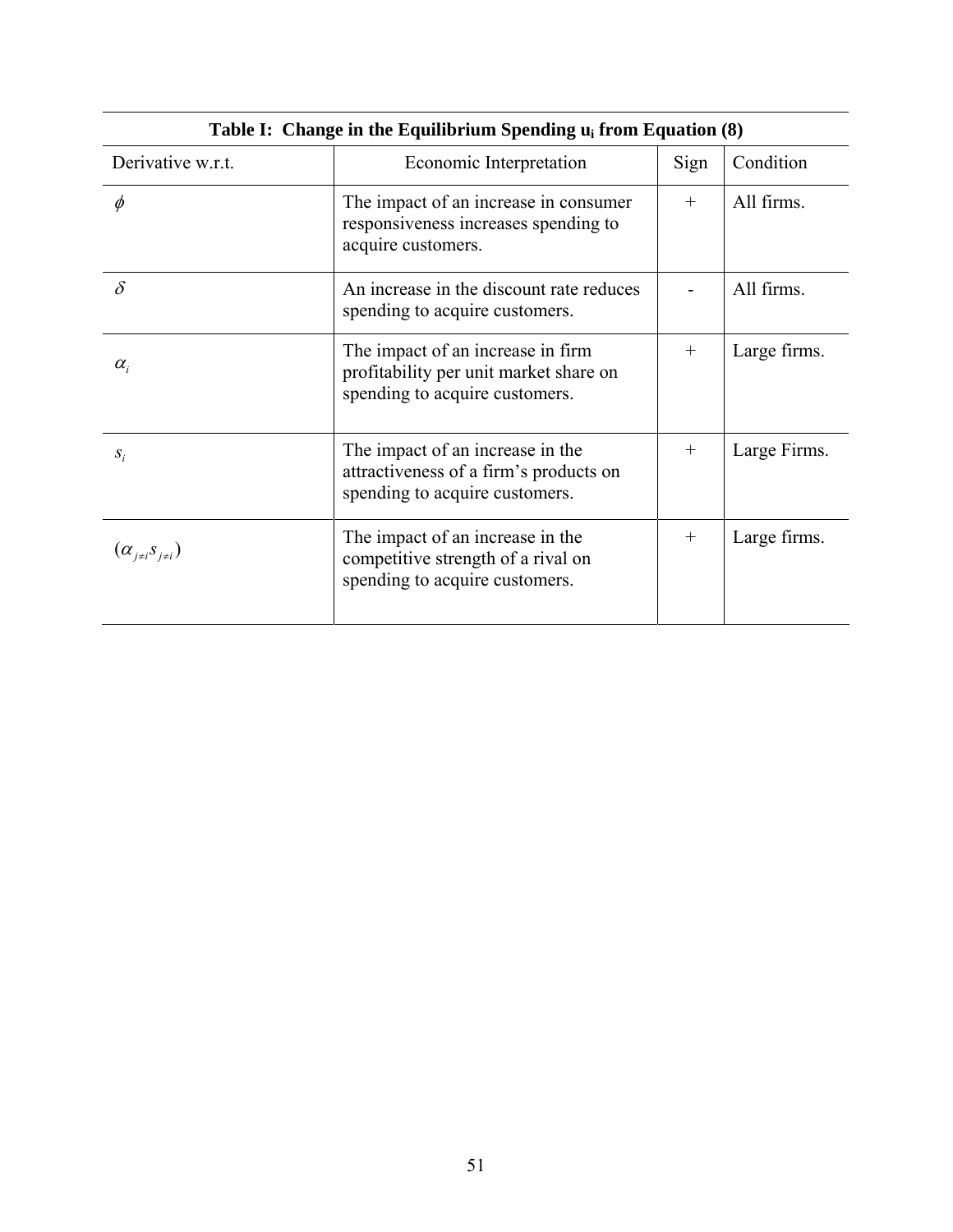|                            |                                                                     | Table II: Possible Empirical Proxies for the Model's Parameters                                                                                                                                                     |
|----------------------------|---------------------------------------------------------------------|---------------------------------------------------------------------------------------------------------------------------------------------------------------------------------------------------------------------|
| <b>Parameter</b>           | <b>Description</b>                                                  | <b>Possible Empirical Proxies</b>                                                                                                                                                                                   |
| m                          | Market share                                                        | Share of total industry:<br>Sales<br>Assets                                                                                                                                                                         |
| $\boldsymbol{\mathcal{u}}$ | Spending to gain<br>market share                                    | Advertising<br>٠<br>R&D<br>٠<br>Capital Expenditures<br>Coupons<br>٠<br><b>Loyalty Programs</b>                                                                                                                     |
| $\phi$ , $\alpha$ sz       | Consumer<br>responsiveness and<br>relative competitive<br>strength. | Estimation based on Equation (1), using equilibrium<br>٠<br>spending given in Equation (8) and equilibrium market<br>shares in Equation (10) to obtain $\phi$ , $\bar{m}_i$ , and $\alpha$ sz (see<br>Equation 19). |
|                            |                                                                     | Estimation based on the discrete time version of<br>Equation (1) to obtain $\phi$ and <i>s</i> :                                                                                                                    |
|                            |                                                                     | $m_{i,t+1} - m_{i,t} = \phi \left( \frac{u_i s_i m_t - (1 - m_t) \sum_{j \neq i}^{N} u_j s_j}{\sum_{j \neq i}^{N} u_j s_j} \right)$                                                                                 |
|                            |                                                                     | Estimation of $\phi$ , $\alpha$ , s based on Equation (4)                                                                                                                                                           |
| A                          | Revenue-generating<br>ability                                       | Operating profit<br>Estimation based on Equation $(2)$ or $(4)$                                                                                                                                                     |
|                            | Costs of operations<br>(fixed)                                      | Operating expenses (net of proxy for market share<br>spending)<br>Estimation based on Equation $(2)$ or $(4)$                                                                                                       |
| $\delta$                   | $r-g$ : discount rate<br>minus industry<br>growth rate              | Industry cost of capital<br>Industry growth rate<br>Estimation based on Equation (4)                                                                                                                                |
| V                          | Value of the firm                                                   | Equity Market Capitalization + Debt                                                                                                                                                                                 |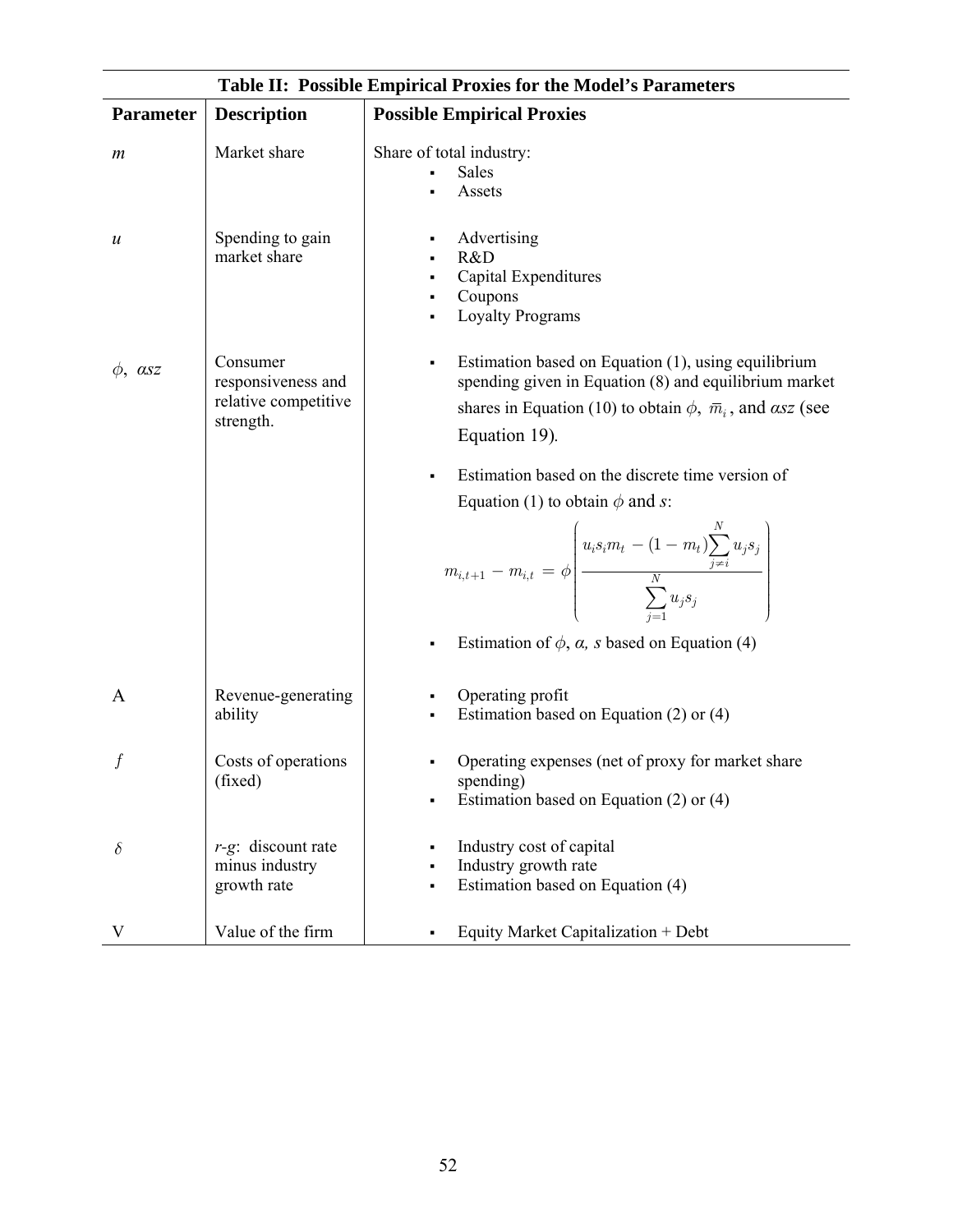## **Table III Summary of Estimated Parameter Values**

This table presents summary statistics for the estimated parameter values for the 12,643 firm-year observations. Estimates for industry  $\phi$  and firm  $\bar{m}_i$  are based on non-linear least squares estimation of Equation (19), which is based on the law of motion for market share *dm*. Firm i's market share,  $m_i(t)$ , is defined as the share of sales of all CRSP/Compustat firms in the industry. The initial sample consists of all 4-digit SIC codes with fewer than 20 firms for the period 1980 through 2009. Estimates are obtained for firms with market shares greater than  $3\%$ . Industries with  $r<|g|$  are excluded from the estimates. The individual firm profitability parameters  $(\alpha_i)$  per unit market share (millions of 2007 dollars per year) are estimated via OLS estimation of  $\hat{\pi}_i(t) = e^{gt} (\alpha_i m_i(t) - f_i)$ , where  $\hat{\pi}_i(t) =$ (Revenue – Cost of Goods Sold) and e*gt* is the ratio of period t industry sales to industry sales in the first year of the sample.

|                   | $\phi$ | $\bar{m}_i$ | $\alpha_i$ |
|-------------------|--------|-------------|------------|
| Mean              | 0.438  | 0.215       | \$2,020.0  |
| $25th$ Percentile | 0.061  | 0.054       | \$138.8    |
| Median            | 0.192  | 0.132       | \$577.9    |
| $75th$ Percentile | 0.548  | 0.305       | \$1,832.8  |
| Std. Dev.         | 0.630  | 0.231       | \$6,042    |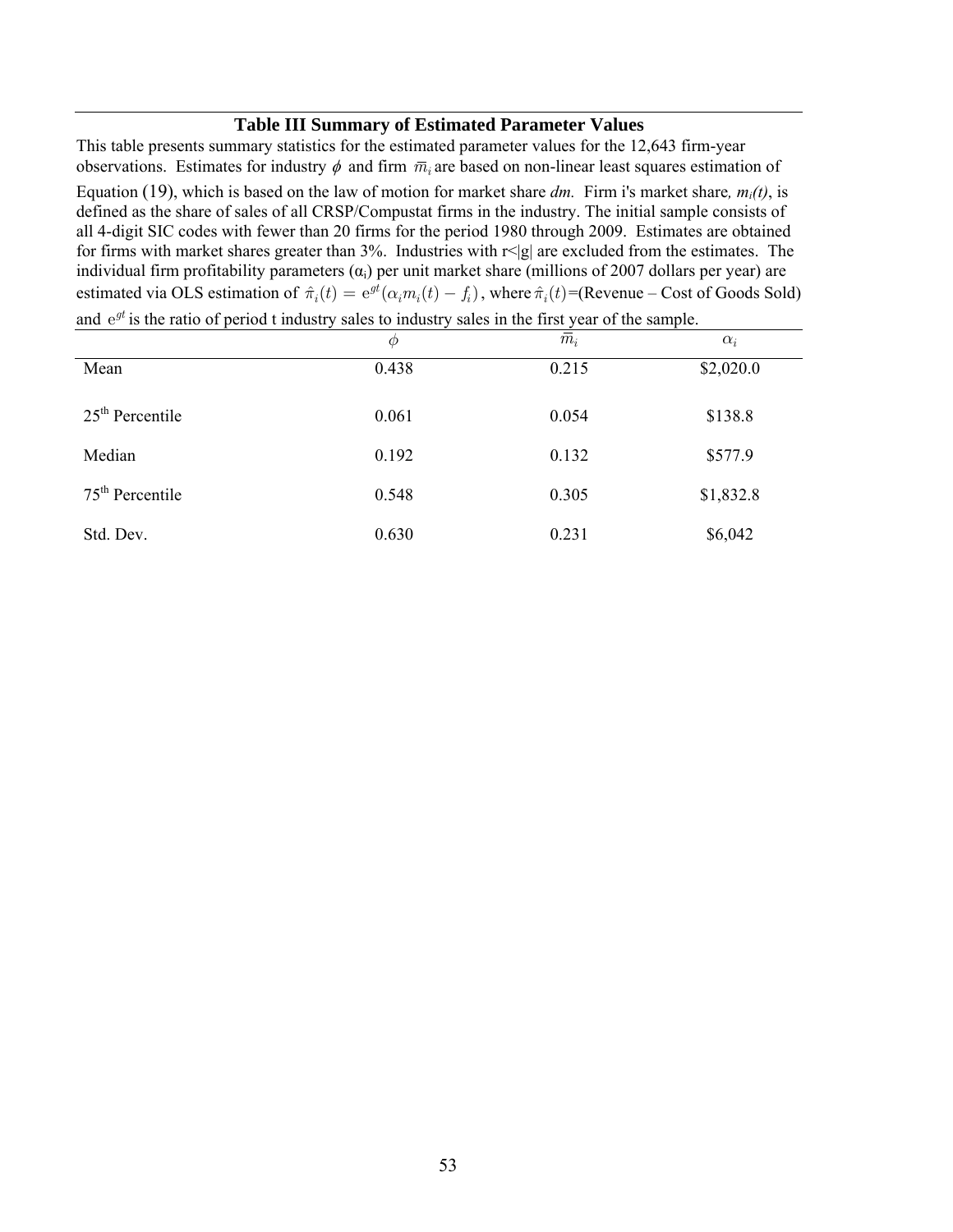# **Table IV Estimated Market Share Half Lives By Two Digit SIC Industry**

This table presents estimated industry  $\phi$  and market share half-lives, by two digit SIC code using data for the years 1980-2009. The *φ* parameter is estimated for each 4 digit SIC industry using Equation (19), which is based on the law of motion for market share *dm*. The estimated values of  $\phi$  and  $\bar{m}_i$  are chosen to minimize the sum of squared errors, ε*i*. Each 2-digit estimate is based on the median of the individual 4-digit industry parameter estimates. Industries with more than 20 firms or with  $r<|g|$  are excluded from the estimates. Individual firms' steady state market shares,  $\bar{m}_i$  are estimated but not reported. The half lives listed use the point estimates for  $\phi$ . Based on

| <b>SIC Code</b><br>$(2-Digit)$ | <b>Industry</b>                                                                        | $\phi$ | <b>Half Life</b> |
|--------------------------------|----------------------------------------------------------------------------------------|--------|------------------|
| $\mathbf{1}$                   | <b>Agricultural Production Crops</b>                                                   | 0.061  | 11.453           |
| $\boldsymbol{7}$               | <b>Agricultural Services</b>                                                           | 0.707  | 0.981            |
| $\,8\,$                        | Forestry                                                                               | 0.010  | 68.087           |
| 10                             | Metal Mining                                                                           | 0.236  | 2.941            |
| 13                             | Oil And Gas Extraction                                                                 | 0.108  | 6.425            |
| 14                             | Mining And Quarrying Of Nonmetallic Minerals,<br><b>Except Fuels</b>                   | 0.264  | 2.630            |
| 15                             | Building Construction General Contractors And<br><b>Operative Builders</b>             | 0.365  | 1.898            |
| 16                             | Heavy Construction Other Than Building<br><b>Construction Contractors</b>              | 0.284  | 2.444            |
| 17                             | <b>Construction Special Trade Contractors</b>                                          | 0.414  | 1.675            |
| 20                             | Food And Kindred Products                                                              | 0.204  | 3.403            |
| 21                             | <b>Tobacco Products</b>                                                                | 0.040  | 17.441           |
| 22                             | <b>Textile Mill Products</b>                                                           | 0.203  | 3.408            |
| 23                             | Apparel And Other Finished Products Made From<br><b>Fabrics And Similar Materials</b>  | 0.153  | 4.517            |
| 24                             | Lumber And Wood Products, Except Furniture                                             | 0.079  | 8.745            |
| 25                             | <b>Furniture And Fixtures</b>                                                          | 0.176  | 3.936            |
| 26                             | Paper And Allied Products                                                              | 0.152  | 4.561            |
| 27                             | Printing, Publishing, And Allied Industries                                            | 0.097  | 7.175            |
| 28                             | <b>Chemicals And Allied Products</b>                                                   | 0.153  | 4.542            |
| 29                             | Petroleum Refining And Related Industries                                              | 0.154  | 4.510            |
| 30                             | <b>Rubber And Miscellaneous Plastics Products</b>                                      | 0.225  | 3.087            |
| 31                             | <b>Leather And Leather Products</b>                                                    | 0.122  | 5.693            |
| 32                             | Stone, Clay, Glass, And Concrete Products                                              | 0.271  | 2.559            |
| 33                             | Primary Metal Industries                                                               | 0.171  | 4.050            |
| 34                             | Fabricated Metal Products, Except Machinery And<br><b>Transportation Equipment</b>     | 0.241  | 2.876            |
| 35                             | Industrial And Commercial Machinery And<br>Computer Equipment                          | 0.183  | 3.797            |
| 36                             | Electronic And Other Electrical Equipment And<br>Components, Except Computer Equipment | 0.195  | 3.549            |
| 37                             | <b>Transportation Equipment</b>                                                        | 0.306  | 2.265            |

Equation (1) the half life (*h*) equals  $\ln(2)/\phi$ . This half life represents, in years, the time it would take a firm that spends nothing on customer recruiting to lose half its current market share.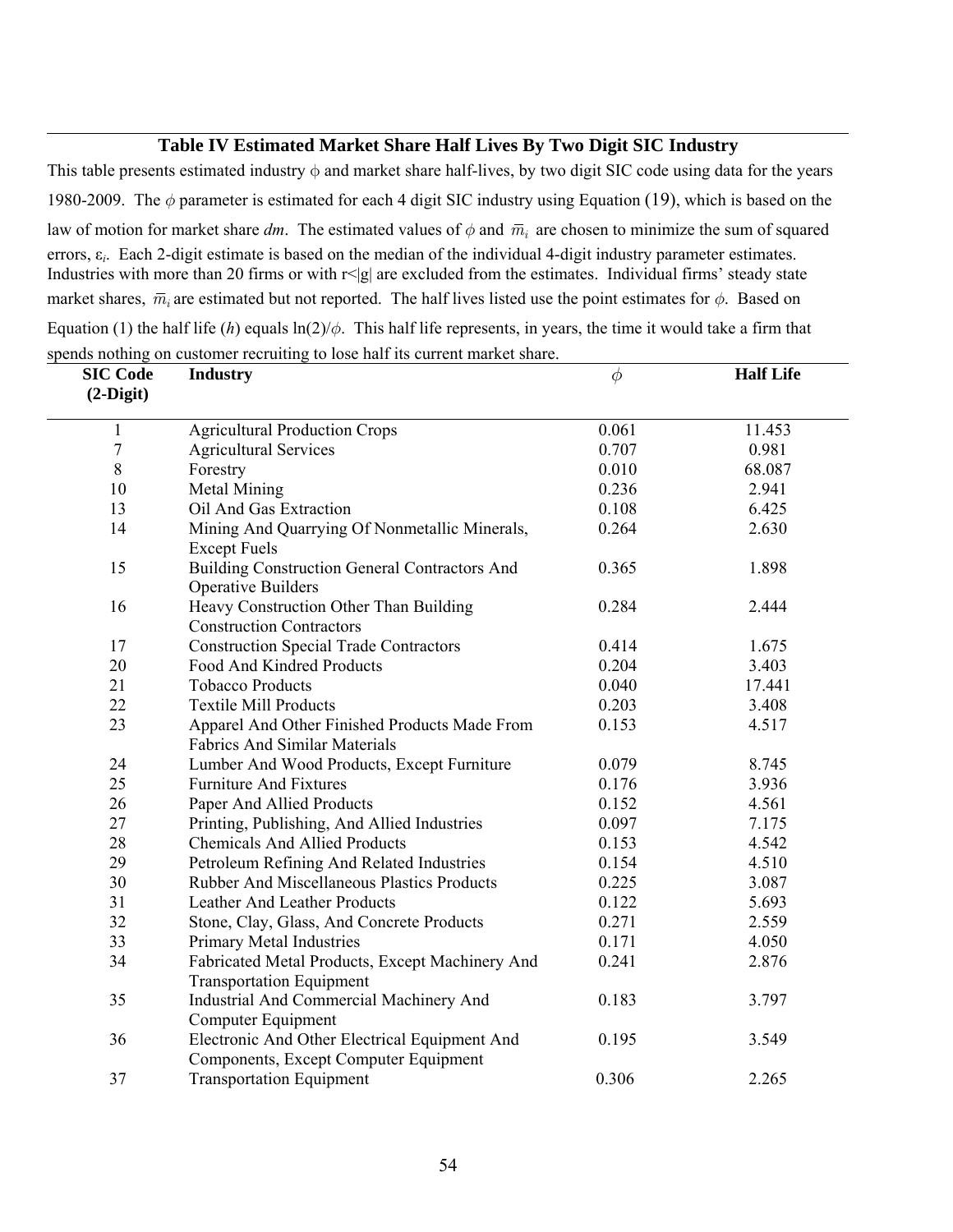# **Table IV Estimated Market Share Half Lives By Two Digit SIC Industry Estimated Market Share Half Lives By Two Digit SIC Industry (cont'd)**

| <b>SIC Code</b><br>$(2-Digit)$ | <b>Industry</b>                                                                                                   | $\phi$ | <b>Half Life</b> |
|--------------------------------|-------------------------------------------------------------------------------------------------------------------|--------|------------------|
| 38                             | Measuring, Analyzing, And Controlling Instruments; Photographic,<br>Medical And Optical Goods; Watches And Clocks | 0.201  | 3.457            |
| 39                             | Miscellaneous Manufacturing Industries                                                                            | 0.199  | 3.484            |
| 40                             | Railroad Transportation                                                                                           | 0.143  | 4.861            |
| 41                             | Local And Suburban Transit And Interurban Highway Passenger<br>Transportation                                     | 0.087  | 7.975            |
| 42                             | Motor Freight Transportation And Warehousing                                                                      | 0.454  | 1.528            |
| 44                             | Water Transportation                                                                                              | 0.565  | 1.226            |
| 45                             | <b>Transportation By Air</b>                                                                                      | 0.457  | 1.516            |
| 46                             | Pipelines, Except Natural Gas                                                                                     | 0.008  | 87.833           |
| 47                             | <b>Transportation Services</b>                                                                                    | 0.146  | 4.738            |
| 48                             | Communications                                                                                                    | 0.118  | 5.879            |
| 49                             | Electric, Gas, And Sanitary Services                                                                              | 0.141  | 4.906            |
| 50                             | Wholesale Trade-durable Goods                                                                                     | 0.222  | 3.126            |
| 51                             | Wholesale Trade-non-durable Goods                                                                                 | 0.226  | 3.068            |
| 52                             | Building Materials, Hardware, Garden Supply, And Mobile Home<br>Dealers                                           | 0.085  | 8.202            |
| 53                             | <b>General Merchandise Stores</b>                                                                                 | 0.076  | 9.086            |
| 54                             | Food Stores                                                                                                       | 0.373  | 1.856            |
| 55                             | <b>Automotive Dealers And Gasoline Service Stations</b>                                                           | 0.073  | 9.448            |
| 56                             | <b>Apparel And Accessory Stores</b>                                                                               | 0.187  | 3.715            |
| 57                             | Home Furniture, Furnishings, And Equipment Stores                                                                 | 0.122  | 5.701            |
| 59                             | Miscellaneous Retail                                                                                              | 0.079  | 8.738            |
| 60                             | Depository Institutions                                                                                           | 0.071  | 9.765            |
| 61                             | Non-depository Credit Institutions                                                                                | 0.293  | 2.363            |
| 62                             | Security And Commodity Brokers, Dealers, Exchanges, And Services                                                  | 0.316  | 2.193            |
| 63                             | <b>Insurance Carriers</b>                                                                                         | 0.122  | 5.698            |
| 64                             | Insurance Agents, Brokers, And Service                                                                            | 0.104  | 6.683            |
| 65                             | <b>Real Estate</b>                                                                                                | 0.615  | 1.127            |
| 67                             | Holding And Other Investment Offices                                                                              | 0.279  | 2.483            |
| 72                             | <b>Personal Services</b>                                                                                          | 0.146  | 4.763            |
| 73                             | <b>Business Services</b>                                                                                          | 0.282  | 2.456            |
| 75                             | Automotive Repair, Services, And Parking                                                                          | 0.146  | 4.742            |
| 76                             | Miscellaneous Repair Services                                                                                     | 0.792  | 0.876            |
| 78                             | <b>Motion Pictures</b>                                                                                            | 0.181  | 3.829            |
| 79                             | <b>Amusement And Recreation Services</b>                                                                          | 0.170  | 4.086            |
| 80                             | <b>Health Services</b>                                                                                            | 0.236  | 2.934            |
| 82                             | <b>Educational Services</b>                                                                                       | 0.153  | 4.525            |
| 83                             | Social Services                                                                                                   | 0.420  | 1.649            |
| 87                             | Engineering, Accounting, Research, Management, And Related<br>Services                                            | 0.580  | 1.195            |
| 99                             | Nonclassifiable Establishments                                                                                    | 0.104  | 6.685            |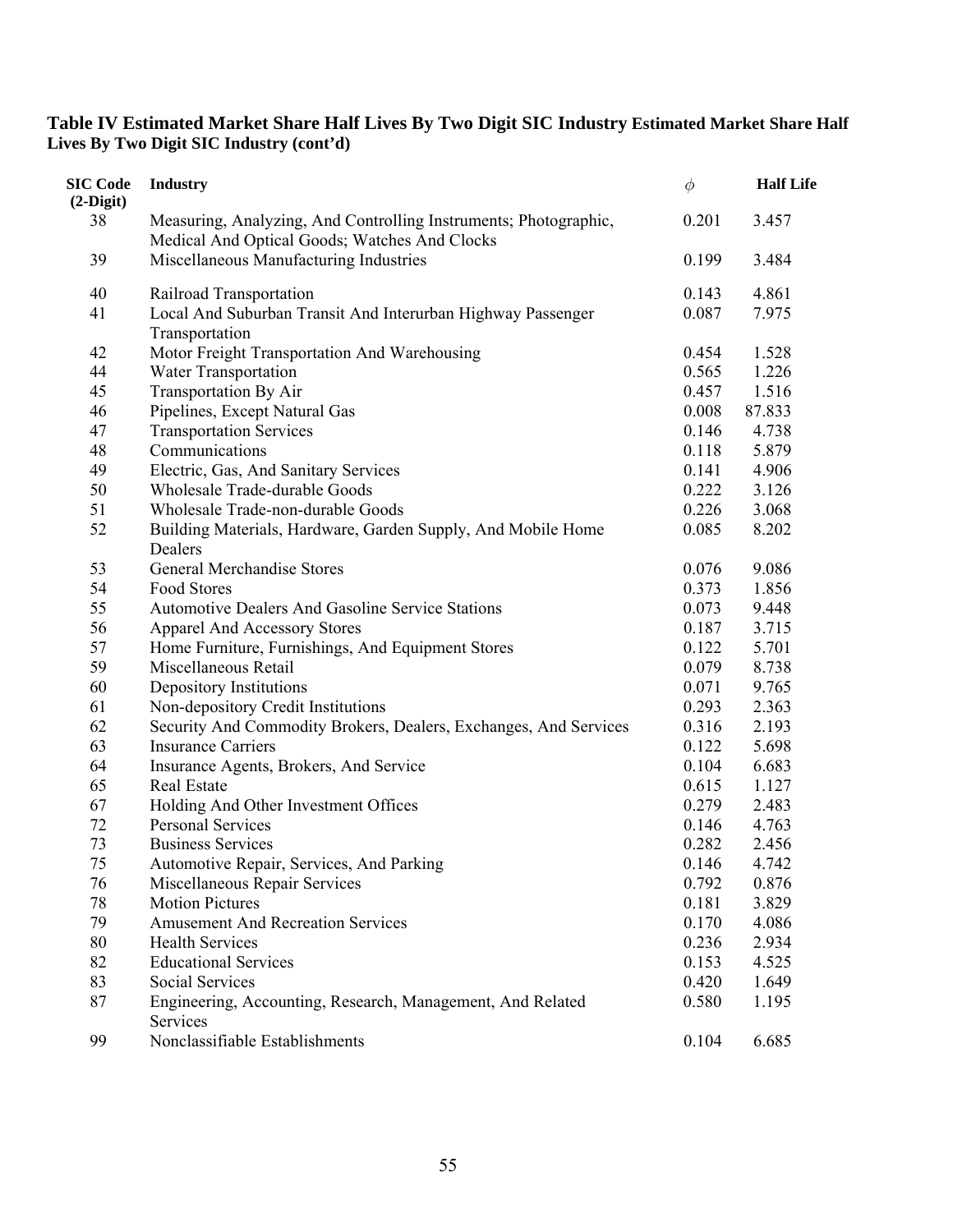# **Table V: Select Industry Parameter Estimates Selected Industries: Estimated Consumer Responsiveness, Steady State Market Shares and Profitability, 2000**

This table presents parameter estimates at the individual firm level for a sample of five industries for the year 2000 (the last year in the sample for which we have the full data for years *t* through *t*+9, used for estimation). The parameters  $\phi$ ,  $\bar{m}_i$ , and  $\alpha_i s_i z$  used to calculate model-implied  $V(m)$  are estimated via non-linear least squares estimation of Equation (19), which is based on the law of motion for market share *dm*. Firm *i*'s steady state market share,  $m_{i,t}$  is defined as the share of sales of all CRSP/Compustat firms in the industry. The individual firm profitability parameters  $(\alpha_i)$  are estimated via OLS, based on Equation (2) in the text.

| <b>SIC</b> | <b>Industry Name</b>                             | Company                    | Est. $\phi$ | $\phi$ s.e. | Est. $\bar{m}_i$ | $\bar{m}_i$ s.e. | Est. $\alpha$  | $\alpha$ s.e. |
|------------|--------------------------------------------------|----------------------------|-------------|-------------|------------------|------------------|----------------|---------------|
|            | 2082 Malt Beverages                              | Anheuser Busch             | 0.388       | 0.344       | 0.721            | 0.036            | 7667.9         | 1053.5        |
|            | 2082 Malt Beverages                              | <b>Molson Coors</b>        | 0.388       | 0.344       | 0.227            | 0.022            | 2783.4         | 55.9          |
|            |                                                  |                            |             |             |                  |                  |                |               |
|            | 2731 Books: Pubg, Pubg & Printing                | McGraw Hill Corp           | 0.276       | 0.134       | 0.391            | 0.013            | 2190.3         | 143.1         |
|            | 2731 Books: Pubg, Pubg & Printing                | Readers Digest Inc         | 0.276       | 0.134       | 0.149            | 0.014            | 3142.7         | 847.8         |
|            | 2731 Books: Pubg, Pubg & Printing                | Scholastic Corp            | 0.276       | 0.134       | 0.150            | 0.007            | 1587.49        | 563.6         |
|            |                                                  |                            |             |             |                  |                  |                |               |
|            | 3523 Farm Machinery and Equipment Deere & Co     |                            | 0.105       | 0.038       | 0.657            | 0.021            | 5509.1         | 2028.7        |
|            | 3523 Farm Machinery and Equipment Toro Company   |                            | 0.105       | 0.038       | 0.032            | 0.012            | 3424.7         | 220.1         |
|            | 3523 Farm Machinery and Equipment   A G C O Corp |                            | 0.105       | 0.038       | 0.252            | 0.030            | 607.5          | 146.8         |
|            |                                                  |                            |             |             |                  |                  |                |               |
|            | 4011 Railroads, Line-Haul Operatng               | <b>Union Pacific</b>       | 0.025       | 0.002       | 0.163            | 0.024            | 17418.5        | 4936.0        |
|            | 4011 Railroads, Line-Haul Operatng               | <b>Burlington Northern</b> | 0.025       | 0.002       | 0.473            | 0.027            | 3099.9         | 2356.3        |
|            |                                                  | Santa Fe                   |             |             |                  |                  |                |               |
|            | 4011 Railroads, Line-Haul Operatng               | C S X                      | 0.025       | 0.002       | 0.000            | 0.000            | 2544.8         | 2051.5        |
|            | 4011 Railroads, Line-Haul Operatng               | Norfolk Southern           | 0.025       | 0.002       | 0.215            | 0.020            | 23578.6 5867.6 |               |
|            |                                                  |                            |             |             |                  |                  |                |               |
|            | 5731 Radio, TV, Cons Elect Stores                | Radioshack Corp            | 0.561       | 0.157       | 0.096            | 0.011            | 1181.9         | 61.5          |
|            | 5731 Radio, TV, Cons Elect Stores                | <b>Circuit City Stores</b> | 0.561       | 0.157       | 0.211            | 0.012            | 686.9          | 63.5          |
|            | 5731 Radio, TV, Cons Elect Stores                | Best Buy Co.               | 0.561       | 0.157       | 0.604            | 0.011            | 324.8          | 35.4          |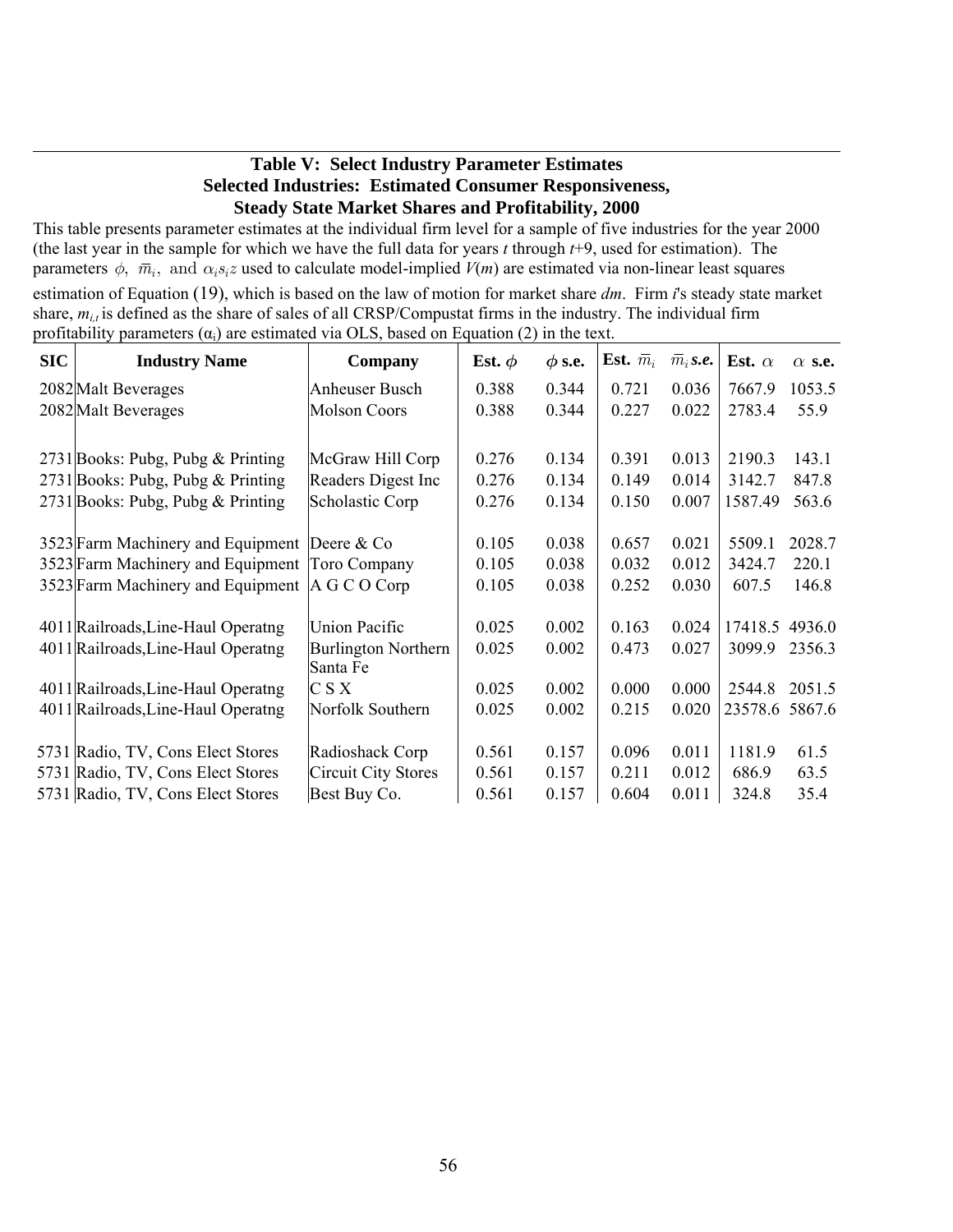# **Table VI Predicted Dynamics: Model-Implied V(m) and Actual Firm Values**

The dependent variable is the (log) market value of the firm, defined as market capitalization of equity plus the book value of debt, in 2007 dollars, at the end of year *t*. The explanatory variables are (log) modelimplied firm value (as specified in Equations 4 through 6), industry growth and the firm's share of industry sales. The parameters  $\phi$ ,  $\alpha_i s_i z$ ,  $\alpha_i$ , and  $f_i$  used to calculate model-implied  $V(m)$  are estimated via nonlinear least squares estimation of Equation (19), which is based on the law of motion for market share *dm*, and OLS estimation of the firm profitability equation, Equation 2. The  $\delta_t$  parameter is estimated in two ways: industry-by-industry, and a market wide estimate. Industry  $\delta_{lt}$  is defined as the average (unlevered) cost of capital, minus the average 5-year sales growth rate for all firms in the 4-digit SIC code. The marketwide  $\delta_{Mt}$  is defined as the long-run (1926 through period *t*) historical market risk premium plus the risk-free rate, minus the long-run GDP growth rate. Market-wide  $\delta_t$  is identical for all firms. Panel A contains results of estimating the model for the sample of stable industries (industries with *r*<|*g*| are excluded from the estimates). Panel B contains results of the sample selection validation exercise, in which we use all industries for which we are able to obtain estimates and introduce a *lowgrowth* dummy variable equal to 1 if  $r<|g|$  and interact it with  $V(m)$ . We test the hypothesis that the model does a better job estimating actual values for these industries. All firm-year observations of actual and predicted market values ( $V_{it}$  and  $V(m_{it})$ ) are pooled and the model is estimated via OLS, with standard errors clustered at the industry level.

| Panel A: Model Implied $V(m)$ and Actual Firm Values |        |                                              |          |        |          |                                                 |  |  |  |  |
|------------------------------------------------------|--------|----------------------------------------------|----------|--------|----------|-------------------------------------------------|--|--|--|--|
|                                                      |        | V(m) calculated using Industry $\delta_{lt}$ |          |        |          | V(m) calculated using market-wide $\delta_{Mt}$ |  |  |  |  |
| Intercept                                            | 5.932  | 2.311                                        | 2.436    | 6.038  | 2.936    | 3.043                                           |  |  |  |  |
| t-value                                              | 51.38  | 11.16                                        | 11.68    | 57.33  | 13.13    | 14.08                                           |  |  |  |  |
| Market Share                                         | 3.773  |                                              | 1.646    | 3.818  |          | 1.779                                           |  |  |  |  |
| t-value                                              | 17.03  |                                              | 8.27     | 18.48  |          | 8.75                                            |  |  |  |  |
| Model-Implied $V(m)$                                 |        | 0.583                                        | 0.519    |        | 0.570    | 0.497                                           |  |  |  |  |
| t-value                                              |        | 22.89                                        | 17.51    |        | 19.22    | 14.91                                           |  |  |  |  |
| $R-Sq$ (Adj)                                         | 0.197  | 0.494                                        | 0.525    | 0.197  | 0.439    | 0.474                                           |  |  |  |  |
| N                                                    | 8,943  | 8,943                                        | 8,943    | 11,231 | 11,231   | 11,231                                          |  |  |  |  |
| <b>Panel B: Sample Selection Check</b>               |        |                                              |          |        |          |                                                 |  |  |  |  |
| Intercept                                            | 5.084  | 3.517                                        | 3.456    | 5.382  | 3.911    | 3.799                                           |  |  |  |  |
| t-value                                              | 51.29  | 15.39                                        | 15.65    | 51.48  | 17.43    | 17.74                                           |  |  |  |  |
| <b>Market Share</b>                                  | 3.312  |                                              | 2.116    | 3.111  |          | 1.879                                           |  |  |  |  |
| t-value                                              | 15.32  |                                              | 9.63     | 15.81  |          | 9.55                                            |  |  |  |  |
| Model-Implied $V(m)$                                 |        | 0.367                                        | 0.3023   |        | 0.364    | 0.312                                           |  |  |  |  |
| t-value                                              |        | 10.64                                        | 8.13     |        | 11.02    | 8.94                                            |  |  |  |  |
| Lowgrowth                                            | 0.848  | $-1.206$                                     | $-1.020$ | 0.656  | $-0.975$ | $-0.757$                                        |  |  |  |  |
| t-value                                              | 6.72   | $-5.02$                                      | $-4.29$  | 6.05   | $-3.95$  | $-3.20$                                         |  |  |  |  |
| Lowgrowth* Share                                     | 0.461  |                                              | $-0.471$ | 0.707  |          | $-0.100$                                        |  |  |  |  |
| t-value                                              | 1.67   |                                              | $-1.84$  | 3.13   |          | $-0.47$                                         |  |  |  |  |
| Lowgrowth* $V(m)$                                    |        | 0.217                                        | 0.217    |        | 0.207    | 0.184                                           |  |  |  |  |
| t-value                                              |        | 6.14                                         | 5.47     |        | 5.98     | 4.96                                            |  |  |  |  |
| $R-Sq (Adj)$                                         | 0.241  | 0.474                                        | 0.510    | 0.219  | 0.421    | 0.457                                           |  |  |  |  |
| N                                                    | 12,417 | 12,417                                       | 12,417   | 16,194 | 16,194   | 16,194                                          |  |  |  |  |

**Panel A: Model Implied V(m) and Actual Firm Values**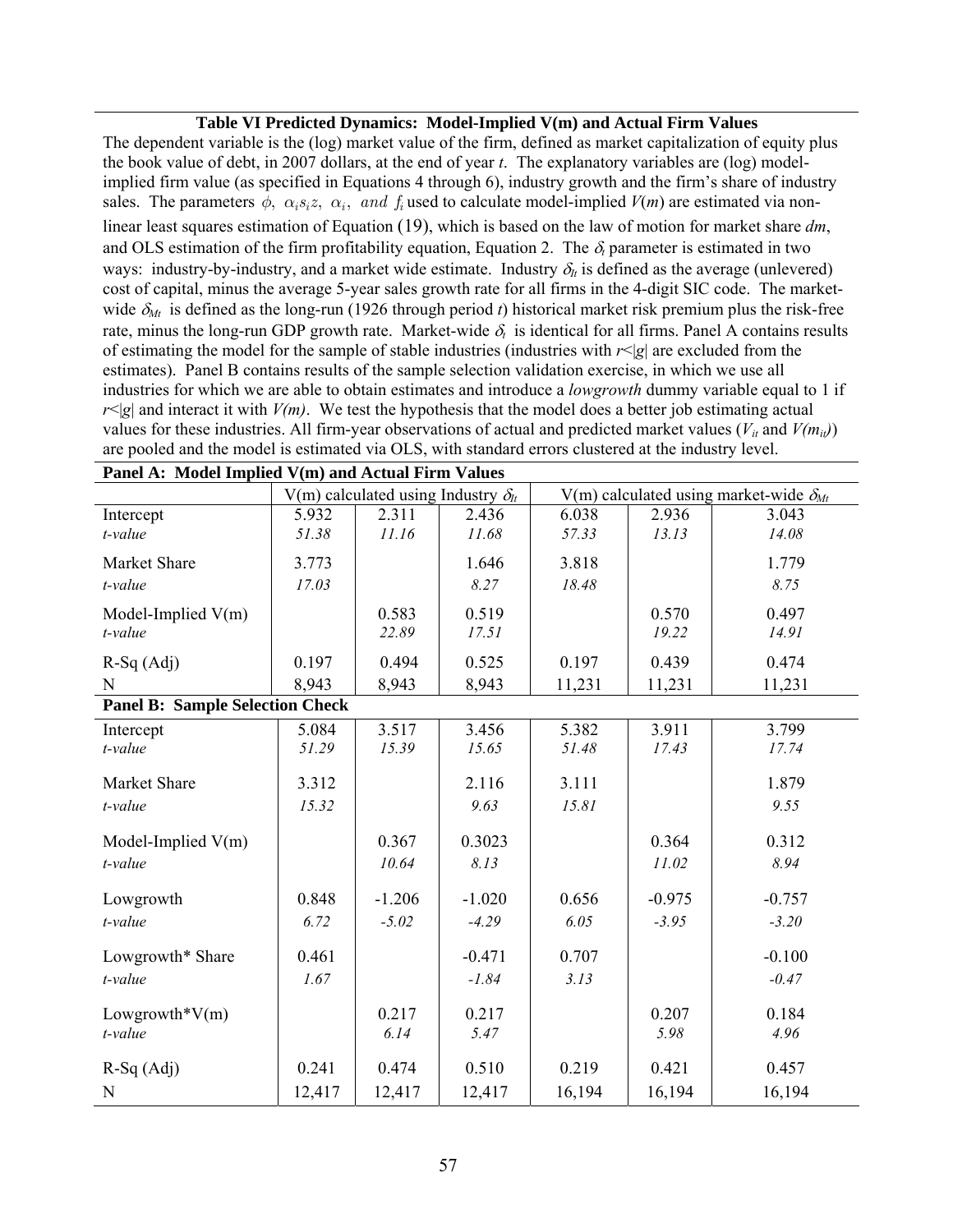# **Table VII: Forecasting Market Share Changes**

This table presents results of predictive regressions in which 3- and 5- year changes in market share are regressed on model-implied market share changes. Summary statistics are given in Panel A.  $m_i(0)$  is the initial market share of firm *i*.  $m_i(t)$  is the *t*-year ahead market share.  $\overline{m}_i$  is steady state market share and  $\phi$  is the consumer responsiveness parameter, both estimated using Equation (19).  $\Delta m_i(0, t)$  is the change in market share from the current year *0* to year *t*.  $Pred \_\Delta m_i(0, t)$  is defined as  $(\overline{m}_i - m_i(0)(1 - e^{-\phi t})$  and is obtained by subtracting  $m<sub>i</sub>(0)$  from Equation (19). OLS regression results are given in Panel B. All standard errors are clustered by industry. *HHI, Change\_HHI* and *Num\_Competitors* are added in the extended specification. *HHI* is the industry Herfindahl-Hirschman Index. *Change\_HHI* is defined as *HHIt-HHIt-1*. *Num\_Competitors* is the natural log of the number of firms in the industry. *Rank* is the rank of the variable in model selection based on the Schwartz Bayesian Information Criterion. *F value* is the F statistic for variable inclusion.

| <b>Panel A: Summary Statistics</b>            |             |        |             |            |                         |            |  |  |  |  |  |
|-----------------------------------------------|-------------|--------|-------------|------------|-------------------------|------------|--|--|--|--|--|
| 3-Year Horizon (N=4517)                       |             |        |             |            |                         |            |  |  |  |  |  |
|                                               | Mean        |        | Std. Dev.   | 25th Pctl. | 50th Pctl.              | 75th Pctl. |  |  |  |  |  |
| $m_i(0)$                                      | 0.264       |        | 0.224       | 0.092      | 0.183                   | 0.378      |  |  |  |  |  |
| $m_i(3)$                                      | 0.267       |        | 0.234       | 0.087      | 0.184                   | 0.385      |  |  |  |  |  |
| $\bar{m}_i$                                   | 0.219       |        | 0.226       | 0.060      | 0.135                   | 0.308      |  |  |  |  |  |
| $\Delta m_i(0,3)$                             | 0.003       |        | 0.097       | $-0.029$   | $-0.002$                | 0.030      |  |  |  |  |  |
| <i>Pred</i> $\Delta m_i(0,3)$                 | $-0.025$    |        | 0.081       | $-0.029$   | $-0.007$                | 0.006      |  |  |  |  |  |
| 5-Year Horizon (N=3,871)                      |             |        |             |            |                         |            |  |  |  |  |  |
| $m_i(0)$                                      | 0.266       |        | 0.224       | 0.093      | 0.187                   | 0.384      |  |  |  |  |  |
| $m_i(5)$                                      | 0.273       |        | 0.238       | 0.088      | 0.189                   | 0.399      |  |  |  |  |  |
| $\bar{m}_i$                                   | 0.223       |        | 0.227       | 0.062      | 0.137                   | 0.313      |  |  |  |  |  |
| $\Delta m_i(0,5)$                             | 0.011       |        | 0.126       | $-0.037$   | $-0.001$                | 0.045      |  |  |  |  |  |
| $Pred_{\_}\Delta m_i(0,5)$                    | $-0.028$    |        | 0.088       | $-0.039$   | $-0.009$                | 0.009      |  |  |  |  |  |
| <b>Panel B: Regression Results</b>            |             |        |             |            |                         |            |  |  |  |  |  |
| <b>Dependent Variable</b> = $\Delta m_i(0,3)$ |             |        |             |            |                         |            |  |  |  |  |  |
|                                               | Coefficient | t-stat | Coefficient | t-stat     | Rank                    | F-Value    |  |  |  |  |  |
| Intercept                                     | 0.005       | 2.24   | 0.050       | 2.87       |                         |            |  |  |  |  |  |
| <i>Pred</i> $\Delta m_i(0,3)$                 | 0.100       | 2.53   | 0.088       | 2.06       | $\mathbf{1}$            | 18.76      |  |  |  |  |  |
| <b>HHI</b>                                    |             |        | $-0.048$    | $-2.43$    | Exclude                 |            |  |  |  |  |  |
| Change HHI                                    |             |        | 0.127       | 3.37       | $\overline{2}$          | 15.91      |  |  |  |  |  |
| <b>NumCompetitors</b>                         |             |        | $-0.013$    | $-2.34$    | Exclude                 |            |  |  |  |  |  |
| R-Square                                      | 0.007       |        | 0.013       |            |                         |            |  |  |  |  |  |
| <b>Dependent Variable</b> = $\Delta m_i(0,5)$ |             |        |             |            |                         |            |  |  |  |  |  |
|                                               | Coefficient | t-stat | Coefficient | t-stat     | Rank                    | F-Value    |  |  |  |  |  |
| Intercept                                     | 0.013       | 3.22   | 0.090       | 3.13       |                         |            |  |  |  |  |  |
| <i>Pred</i> $\Delta m_i(0,5)$                 | 0.208       | 3.98   | 0.183       | 3.13       | $\mathbf{1}$            | 60.34      |  |  |  |  |  |
| <b>HHI</b>                                    |             |        | $-0.094$    | $-3.04$    | $\overline{2}$          | 14.72      |  |  |  |  |  |
| Change HHI                                    |             |        | 0.175       | 3.39       | $\overline{\mathbf{3}}$ | 19.98      |  |  |  |  |  |
| <b>NumCompetitors</b>                         |             |        | $-0.022$    | $-2.27$    | $\overline{4}$          | 18.83      |  |  |  |  |  |
| R-Square                                      | 0.021       |        | 0.030       |            |                         |            |  |  |  |  |  |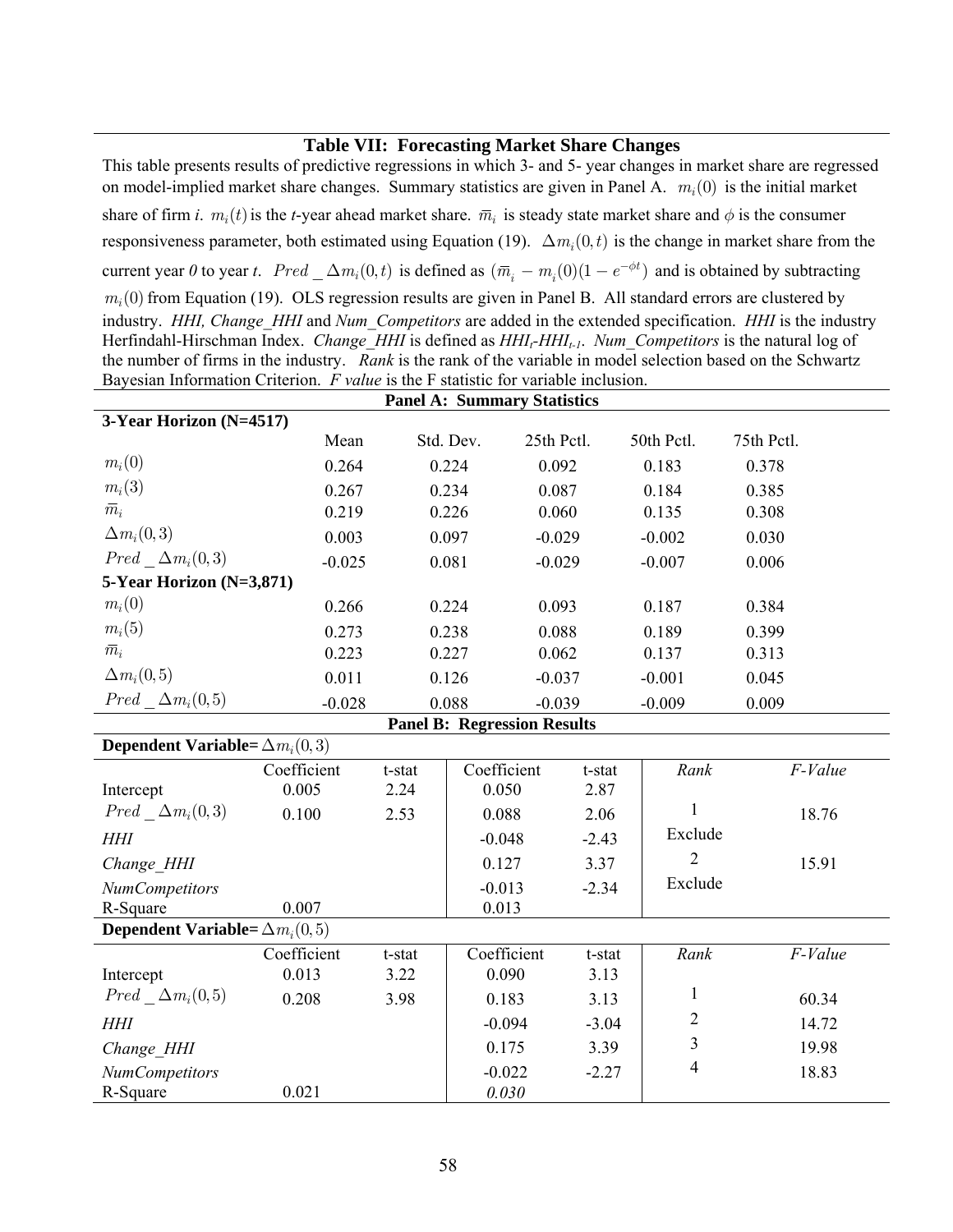# **Table VIII: Stochastic Market Share Model**

This table presents results of regressions in which 3- and 5- year changes in market share are regressed on modelimplied market share changes using the stochastic market share model from Section I.  $\Delta m_i(0, t)$  is the change in market share from the current year 0 to year *t*.  $Pred \_\Delta m_i(0, t)$  is defined as  $((\overline{m}_i - m_i(0))(1 - e^{-\phi t})$  and is obtained by subtracting  $m_i(0)$  from Equation (19). *HHI, Change HHI* and *Num Competitors* are added in the extended specification. *HHI* is the industry Herfindahl-Hirschman Index. *Change HHI* is defined as *HHI<sub>t</sub>-HHI<sub>t-1</sub>*. *Num\_Competitors* is the natural log of the number of firms in the industry. OLS coefficients are estimated using ordinary least squares. GLS coefficients are estimated using weighted least squares, where the weight matrix is from Equation (16). All standard errors are estimated based on the variance-covariance matrix specified in (16).

**Dependent Variable=**  $\Delta m_i(0,3) = 4,517$ 

|                               |             |        | <b>OLS</b> Coefficients |         | <b>GLS</b> Coefficients |         |             |         |
|-------------------------------|-------------|--------|-------------------------|---------|-------------------------|---------|-------------|---------|
|                               | Coefficient | t-stat | Coefficient             | t-stat  | Coefficient             | t-stat  | Coefficient | t-stat  |
| Intercept                     | 0.005       | 4.47   | 0.050                   | 4.98    | 0.000                   | $-0.04$ | 0.001       | 0.07    |
| <i>Pred</i> $\Delta m_i(0,3)$ | 0.099       | 5.42   | 0.088                   | 3.61    | 0.120                   | 6.18    | 0.124       | 4.97    |
| HHI                           |             |        | $-0.048$                | $-5.27$ |                         |         | 0.003       | 0.29    |
| Change_HHI                    |             |        | 0.127                   | 5.11    |                         |         | 0.005       | 0.19    |
| <b>NumCompetitors</b>         |             |        | $-0.013$                | $-3.97$ |                         |         | $-0.001$    | $-0.31$ |
| R-Square                      | 0.007       |        | 0.013                   |         | 0.003                   |         | $-0.003$    |         |

**Dependent Variable=**  $\Delta m_i(0,5)$  **N=3,871** 

|                               |             |             | <b>OLS</b> Coefficients |         | <b>GLS</b> Coefficients |        |             |         |
|-------------------------------|-------------|-------------|-------------------------|---------|-------------------------|--------|-------------|---------|
|                               | Coefficient | Coefficient |                         |         | Coefficient             |        | Coefficient |         |
|                               | (OLS)       | t-stat      | (OLS)                   | t-stat  | (GLS)                   | t-stat | (GLS)       | t-stat  |
| Intercept                     | 0.013       | 7.52        | 0.090                   | 6.39    | 0.001                   | 0.42   | 0.002       | 0.16    |
| <i>Pred</i> $\Delta m_i(0,5)$ | 0.208       | 7.64        | 0.183                   | 5.61    | 0.173                   | 6.35   | 0.170       | 5.34    |
| HHI                           |             |             | $-0.094$                | $-7.46$ |                         |        | $-0.003$    | $-0.23$ |
| Change HHI                    |             |             | 0.175                   | 4.27    |                         |        | $-0.037$    | $-0.91$ |
| <b>NumCompetitors</b>         |             |             | $-0.022$                | $-4.67$ |                         |        | 0.000       | $-0.04$ |
|                               |             |             |                         |         |                         |        |             |         |
| R-Square                      | 0.021       |             | 0.030                   |         | 0.013                   |        | 0.007       |         |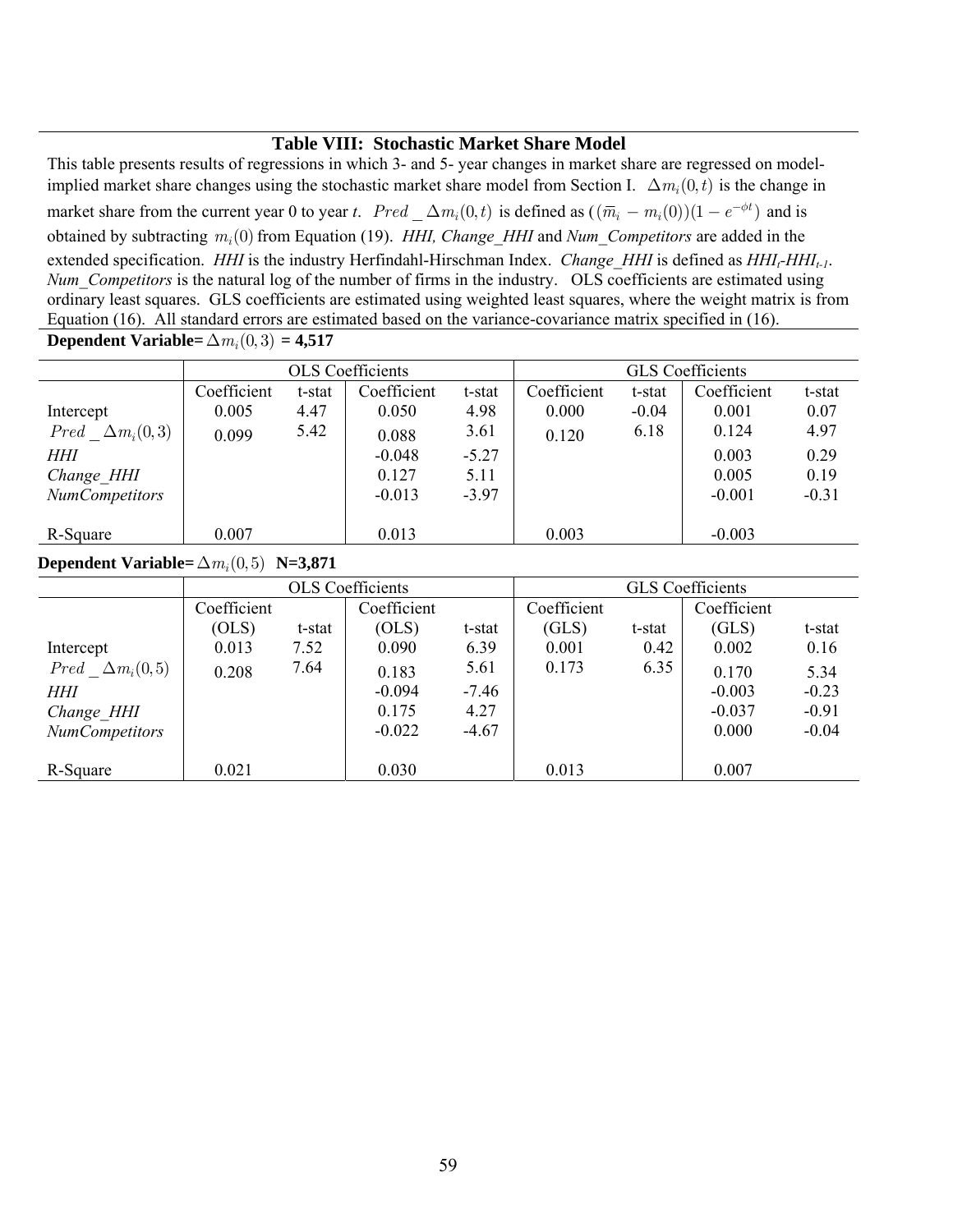# **Table IX Selected Industries: Estimated Values of Opportunities to Improve**  $\alpha_i$ **,**  $s_i$  **and**  $f_i$

This table presents the estimated values of investments in technologies to improve spending effectiveness, profitability per unit market share and fixed costs (*s,* α and *f*, respectively) for firms in a sample of five industries for the year 2000 (the last year in the sample for which we have the for all years from *t* through *t*+9, used for estimation). Value change, as a percentage of current firm value, is calculated as the mean change in value of all firms with greater than 3% market share in each industry. These calculations hold constant the effectiveness, profitability and fixed costs of rivals.

|                  |                              |                                        | Farm                    |                          |                     |
|------------------|------------------------------|----------------------------------------|-------------------------|--------------------------|---------------------|
|                  | <b>Malt</b>                  | <b>Books:</b><br><b>Publishing and</b> | <b>Machinery</b><br>and | Railroads –<br>Line-Haul | Radio, TV, Cons     |
|                  | <b>Beverages</b>             | <b>Printing</b>                        | Equipment               | <b>Operating</b>         | <b>Elect Stores</b> |
| <b>SIC</b>       | 2082                         | 2731                                   | 3523                    | 4011                     | 5731                |
| Code             |                              |                                        |                         |                          |                     |
| $\phi$           | 0.388                        | 0.275                                  | 0.105                   | 0.025                    | 0.561               |
|                  | Mean change in value due to: |                                        |                         |                          |                     |
|                  | 10% improvement in:          |                                        |                         |                          |                     |
| S                | 29.7%                        | 29.1%                                  | 33.9%                   | 15.5%                    | 29.9%               |
| $\alpha$         | 63.6%                        | 41.3%                                  | 75.7%                   | 48.2%                    | 32.4%               |
| $\overline{F}$   | 22.7%                        | $6.0\%$                                | 32.6%                   | 27.9%                    | 28.6%               |
|                  | $25\%$ improvement in:       |                                        |                         |                          |                     |
| S                | 71.8%                        | 78.5%                                  | 105.7%                  | $40.4\%$                 | 74.2%               |
| $\alpha$         | 167.0%                       | 121.3%                                 | 228.0%                  | 128.3%                   | 81.2%               |
| $\boldsymbol{F}$ | 56.7%                        | 15.1%                                  | 81.6%                   | 69.7%                    | 71.6%               |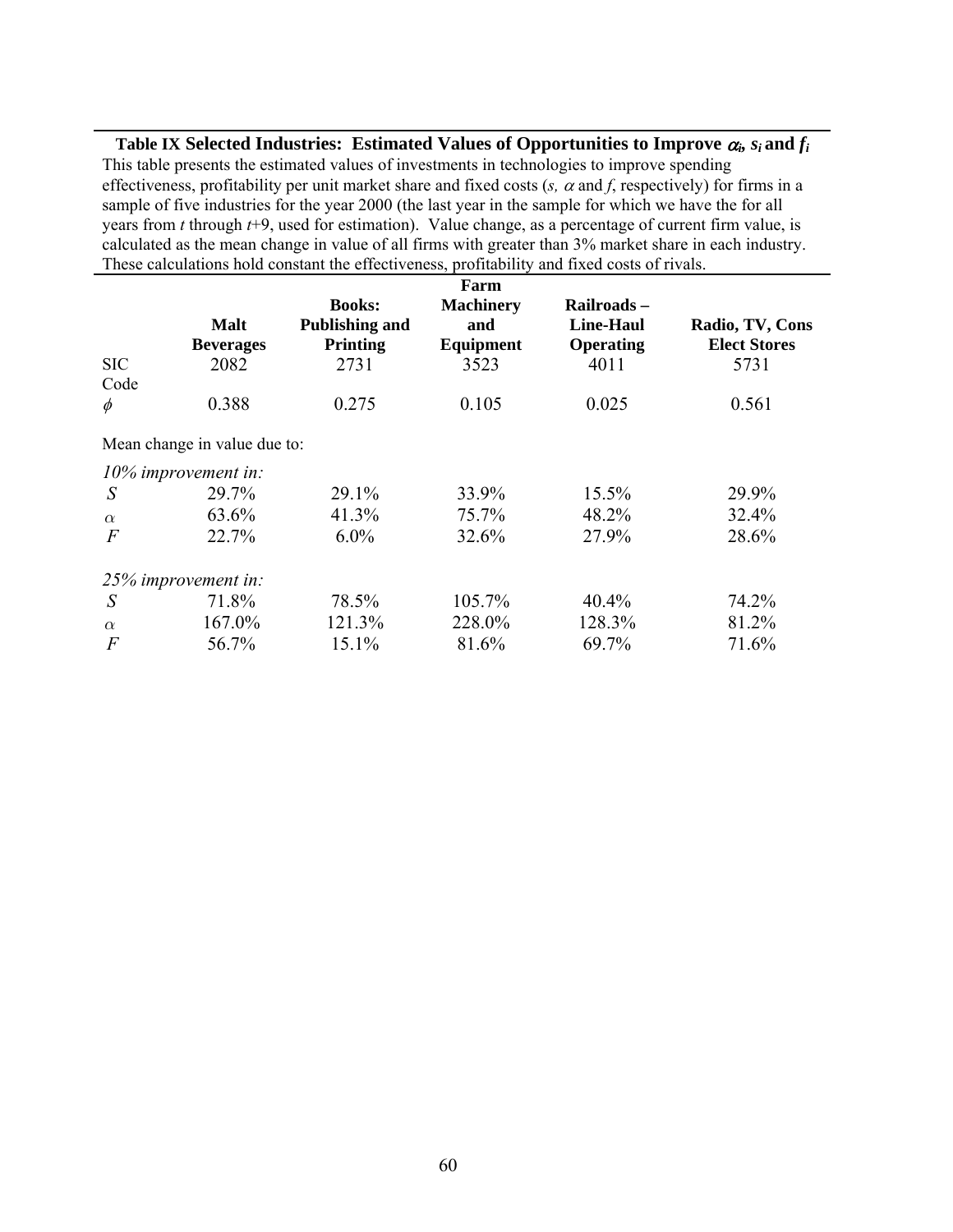## **Table X: Mergers and Acquisitions (Low Growth Industries)**

This table presents the actual and predicted announcement returns of 183 industry rivals (141 unique rivals) near 66 M&A events. Panel A shows summary statistics, where Market-Adjusted returns are mean rivals' announcement returns minus the CRSP value-weighted returns, unlevered to reflect differences in capital structure. Beta-Adjusted returns are based on a market model where beta is calculated using monthly return data during the past 60 months (also unlevered). All CARs are calculated over a three day window from day -1 to +1 relative to announcement date 0. Predicted returns are calculated as the modelimplied value changes, resulting from the change in the number of competitors from *npm* to *npre*−1 and the estimated change in the industry's competitive intensity, *z*. Panel A displays several summary statistics describing the M&A data. The estimated parameters in the Panel B come from the model Equations (21) and (22). In Panel C the realized returns are regressed against the predicted returns. Mean parameter estimates are in black (variable name row). Values in dark shaded cells (top row) are bootstrapped percentiles where data is drawn with replacement on a firm-by-firm basis. Values in light shaded cells (bottom row) are bootstrapped percentiles where industries are drawn with replacement. Firm specific parameters for year *t* are estimated using Equation (19) and 10 years of historical sales data, from year *t-9* through year *t*.

|             | <b>Panel A: Summary Statistics</b> |            |                         |           |                                                         |            |                       |                                                                                   |           |           |  |
|-------------|------------------------------------|------------|-------------------------|-----------|---------------------------------------------------------|------------|-----------------------|-----------------------------------------------------------------------------------|-----------|-----------|--|
|             |                                    |            | Market Adjusted Returns |           |                                                         |            | Beta-Adjusted Returns |                                                                                   |           |           |  |
| Mean        |                                    |            | 0.618%                  |           |                                                         |            | 0.634%                |                                                                                   |           |           |  |
| Median      |                                    |            | 0.466%                  |           |                                                         |            |                       | 0.601%                                                                            |           |           |  |
| S.D.        |                                    |            | 4.198%                  |           |                                                         |            |                       | 4.047%                                                                            |           |           |  |
| Obs.        |                                    |            | 183                     |           |                                                         |            |                       | 183                                                                               |           |           |  |
|             |                                    |            |                         |           | <b>Panel B: Nonlinear Least Squares Model Estimates</b> |            |                       |                                                                                   |           |           |  |
| Const.      |                                    |            | 1.0144                  |           |                                                         |            |                       | 1.0148                                                                            |           |           |  |
|             | 5%<br>99%<br>1%<br>50%<br>95%      |            |                         |           | 1%                                                      | 5%         | 50%                   | 95%                                                                               | 99%       |           |  |
|             | 1.0109                             | 1.0122     | 1.0157                  | 1.0193    | 1.0212                                                  | 1.0111     | 1.0124                | 1.0159                                                                            | 1.0195    | 1.0212    |  |
|             | 1.0096                             | 1.0117     | 1.0156                  | 1.0197    | 1.022                                                   | 1.0102     | 1.0121                | 1.0159                                                                            | 1.0198    | 1.022     |  |
| $1/n_{pre}$ |                                    |            | $-1.2572$               |           |                                                         |            |                       | $-1.2624$                                                                         |           |           |  |
|             | 1%                                 | 5%         | 50%                     | 95%       | 99%                                                     | 1%         | 5%                    | 50%                                                                               | 95%       | 99%       |  |
|             | $-1.3417$                          | $-1.3185$  | $-1.2739$               | $-1.2355$ | $-1.2193$                                               | $-1.3413$  | $-1.3193$             | $-1.2758$                                                                         | $-1.2389$ | $-1.2235$ |  |
|             | $-1.3526$                          | $-1.3236$  | $-1.2739$               | $-1.2291$ | $-1.2033$                                               | $-1.3499$  | $-1.3226$             | $-1.2763$                                                                         | $-1.2341$ | $-1.2122$ |  |
|             |                                    |            |                         |           |                                                         |            |                       | Panel C: Bootstrapped Results from OLS Regression of Actual Against Model Returns |           |           |  |
| Const.      | 1%                                 | 5%         | 50%                     | 95%       | 99%                                                     | 1%         | 5%                    | 50%                                                                               | 95%       | 99%       |  |
|             | $-0.00427$                         | $-0.00215$ | 0.002725                | 0.007837  | 0.010095                                                | $-0.00388$ | $-0.00192$            | 0.002882                                                                          | 0.007797  | 0.009912  |  |
|             | $-0.00608$                         | $-0.00346$ | 0.00271                 | 0.009198  | 0.011845                                                | $-0.00538$ | $-0.00293$            | 0.00286                                                                           | 0.009095  | 0.011514  |  |
| $r_{model}$ | 1%                                 | 5%         | 50%                     | 95%       | 99%                                                     | 1%         | 5%                    | 50%                                                                               | 95%       | 99%       |  |
|             | 0.34182                            | 0.59013    | 0.94109                 | 1.2215    | 1.4542                                                  | 0.27471    | 0.53561               | 0.91683                                                                           | 1.1023    | 1.2674    |  |
|             | 0.26372                            | 0.5837     | 0.94703                 | 1.2614    | 1.54                                                    | 0.1989     | 0.49936               | 0.92138                                                                           | 1.1246    | 1.2933    |  |
| $R^2$       | 1%                                 | 5%         | 50%                     | 95%       | 99%                                                     | 1%         | 5%                    | 50%                                                                               | 95%       | 99%       |  |
|             | 0.003836                           | 0.013245   | 0.087526                | 0.22636   | 0.28739                                                 | 0.002769   | 0.011312              | 0.093134                                                                          | 0.2475    | 0.31025   |  |
|             | 0.002183                           | 0.012132   | 0.088337                | 0.24124   | 0.31585                                                 | 0.001538   | 0.009691              | 0.095339                                                                          | 0.26207   | 0.33519   |  |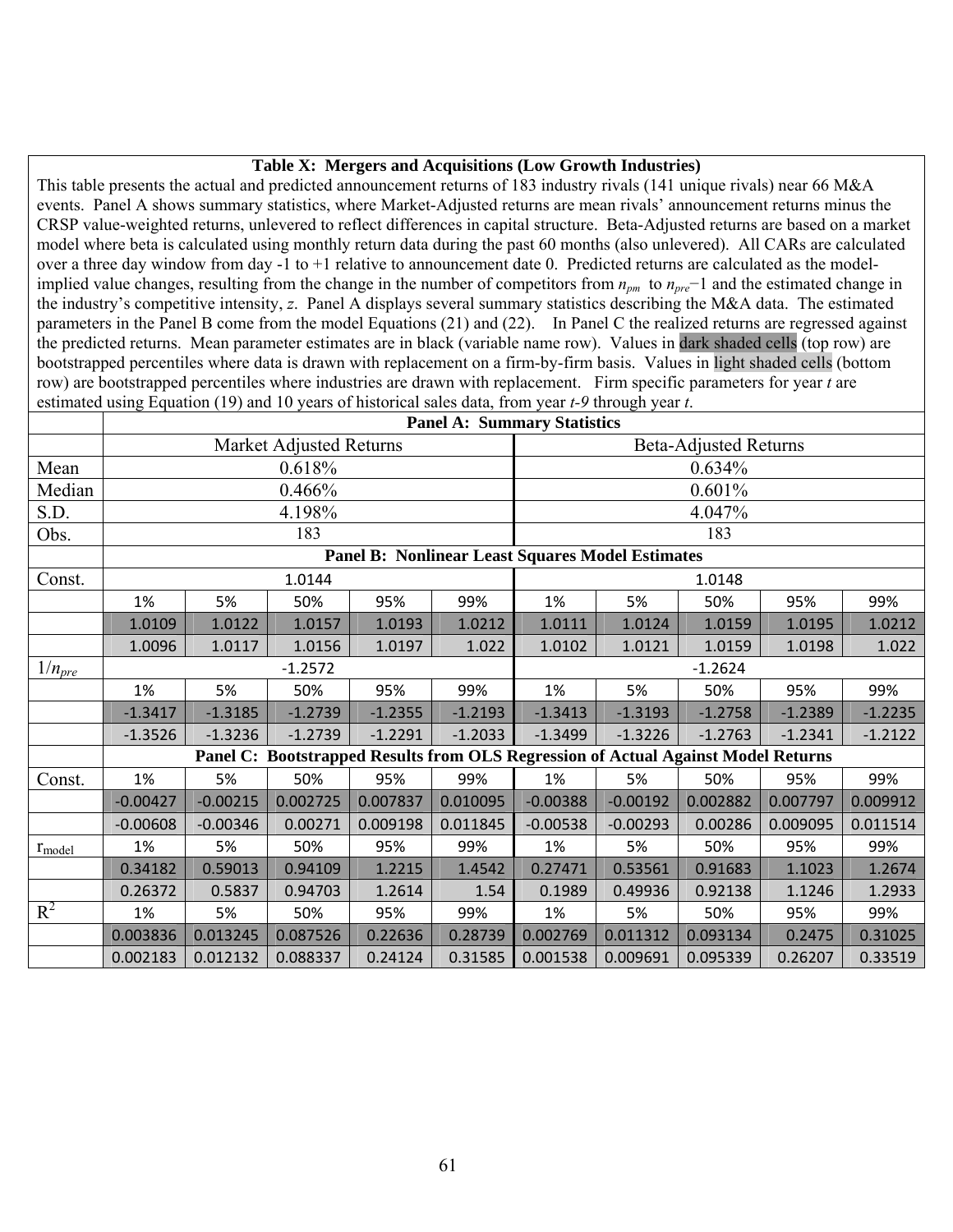# **Table XI: Mergers and Acquisitions, Rivals' Announcement Period Returns**

This table presents results of regressions of rivals' actual announcement window returns on model-implied returns near the sample of M&A events. Market adjusted CARs are calculated over a three day window from day -1 to +1 relative to announcement date 0. Predicted returns,  $r_{model}$ , are calculated as the model-implied value changes resulting from the change in the number of competitors from *npm* to *npre*−1 and the estimated change in the industry's competitive intensity, *z*. *HHI, Change\_HHI* and *Num\_Competitors* are added in the extended specification. *HHI* is the industry Herfindahl-Hirschman Index. *Change\_HHI* is defined as *HHI*<sub>t</sub>-HHI<sub>t-1</sub>. *Num\_Competitors* is the natural log of the number of firms in the industry. The regressions are estimated via OLS, with standard errors clustered by industry. *Rank* is the rank of the variable in model selection based on the Schwartz Bayesian Information Criterion. *F value* is the *F* statistic for variable inclusion.

| Dependent Variable=Rival CAR (-1,1) |             |        |             |         |         |                |
|-------------------------------------|-------------|--------|-------------|---------|---------|----------------|
|                                     | Coefficient | t-stat | Coefficient | t-stat  | Rank    | <i>F-Value</i> |
| Intercept                           | 0.003       | 0.62   | 0.051       | 1.45    |         |                |
| $r_{model}$                         | 0.941       | 3.74   | 0.959       | 3.71    |         | 18.76          |
| HHI                                 |             |        | $-0.051$    | $-1.76$ | Exclude |                |
| Change HHI                          |             |        | 0.029       | 0.30    | Exclude |                |
| <b>NumCompetitors</b>               |             |        | $-0.015$    | $-1.31$ | Exclude |                |
| Adj. R-Square                       | 0.090       |        | 0.089       |         |         |                |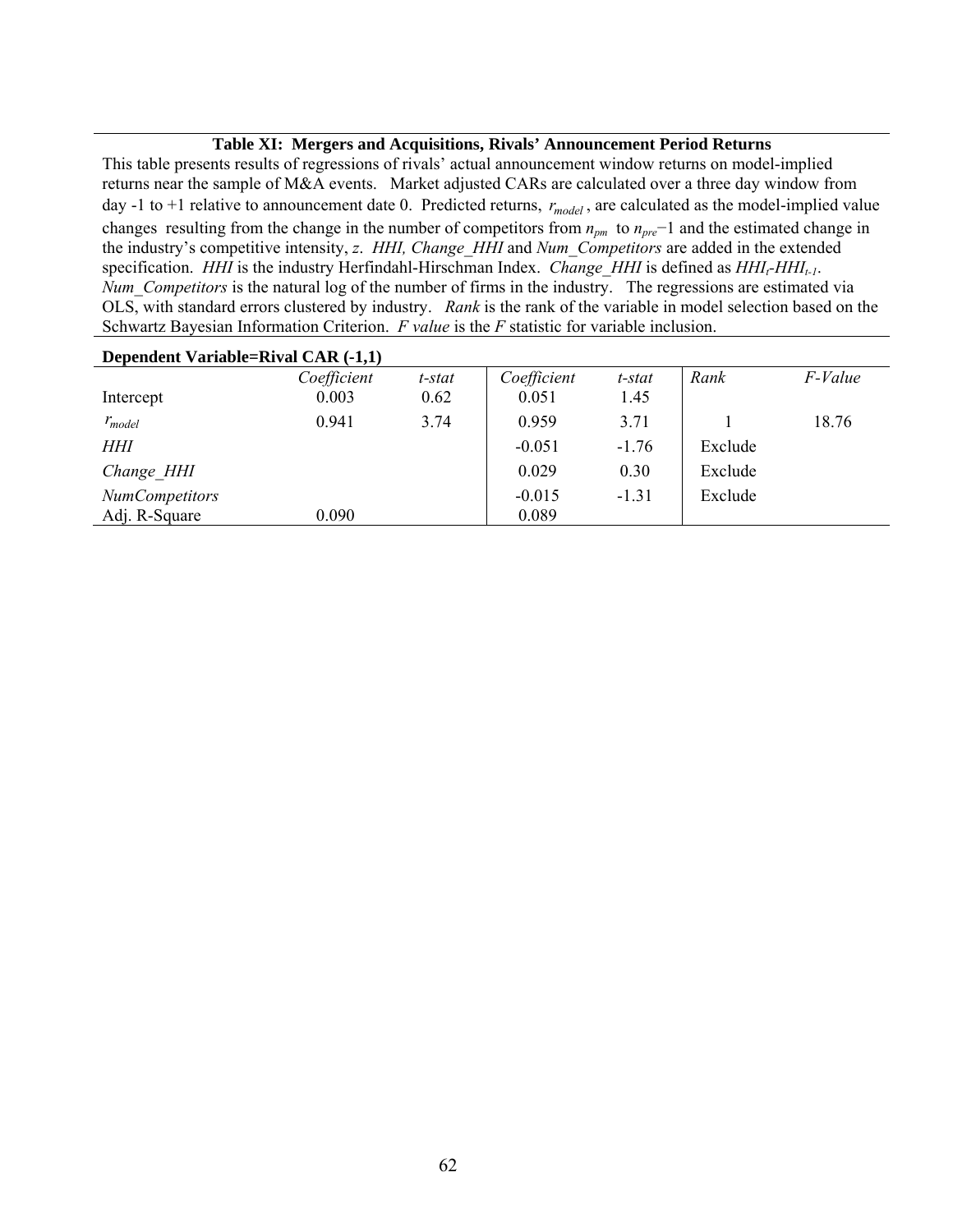1

<sup>2</sup>Further intuition can be garnered by looking at  $\phi$ 's extreme values. Setting it to zero implies consumers never switch firms.

The current market shares are thus forever frozen in place. At the other end, as *φ* goes to infinity, customers instantly switch vendors and do so en masse at the drop of a coupon.

 $3$  Section I.C.1.b goes into greater detail and contains examples highlighting the half life statistic's implications while Section I.C.1.a contains estimates of its value. If one dislikes the model's behavior when *ui* equals zero adding a fixed constant to Equation (1)'s denominator will eliminate it. However, this comes at the cost of having a half life without further assumptions. <sup>4</sup> In general for a starting value of  $\pi(0)$  in Equation (2), multiply each equality by that amount. Since this has no impact on the model's equilibrium conditions the  $\pi(0)$  are suppressed to reduce the notational burden.

 $5$  We focus on pure strategies here. However, given the intuition that mixed strategies might allow firms to collude to limit wasteful spending, we have examined a two-firm version of the model with this property. In it, one firm receives an unanticipated (privately observed) positive shock to its profitability. In that setting, there exists an equilibrium in which spending on market share acquisition does not increase to reflect the positive shock. In this equilibrium, both firms earn more than they would in a full information environment.

<sup>6</sup> There are, of course, boundary conditions under which the solutions given here will not hold.

<sup>7</sup> Notice that as *n* goes to infinity the industry in this model becomes perfectly competitive. For the inequality to hold in the limit, one needs  $\alpha_i s_i \overline{s} > 1$  for each firm *i*. But this can only be true if every "below average" firm is driven out, leaving a set of equally strong competitors. This, of course, conforms to the usual microeconomic view of what should happen in such industries.

<sup>&</sup>lt;sup>1</sup> There is a literature on finance and product market interactions; however, most models focus on the strategic implications of leverage (see e.g., Brander and Lewis (1986); Maksimovic (1988); Bolton and Scharfstein (1990); Hennessy and Livdan (2008); and the survey by Maksimovic (1990)). On the empirical side of the literature, Chevalier (1995) and Leach, Moyen, and Yang (2006) provide evidence on the interaction between leverage and corporate behavior, but reach opposite conclusions. It may be that as yet unmodeled industry characteristics influence the degree to which the predictions in Brander and Lewis (1986) and Maksimovic (1988) are borne out in the data.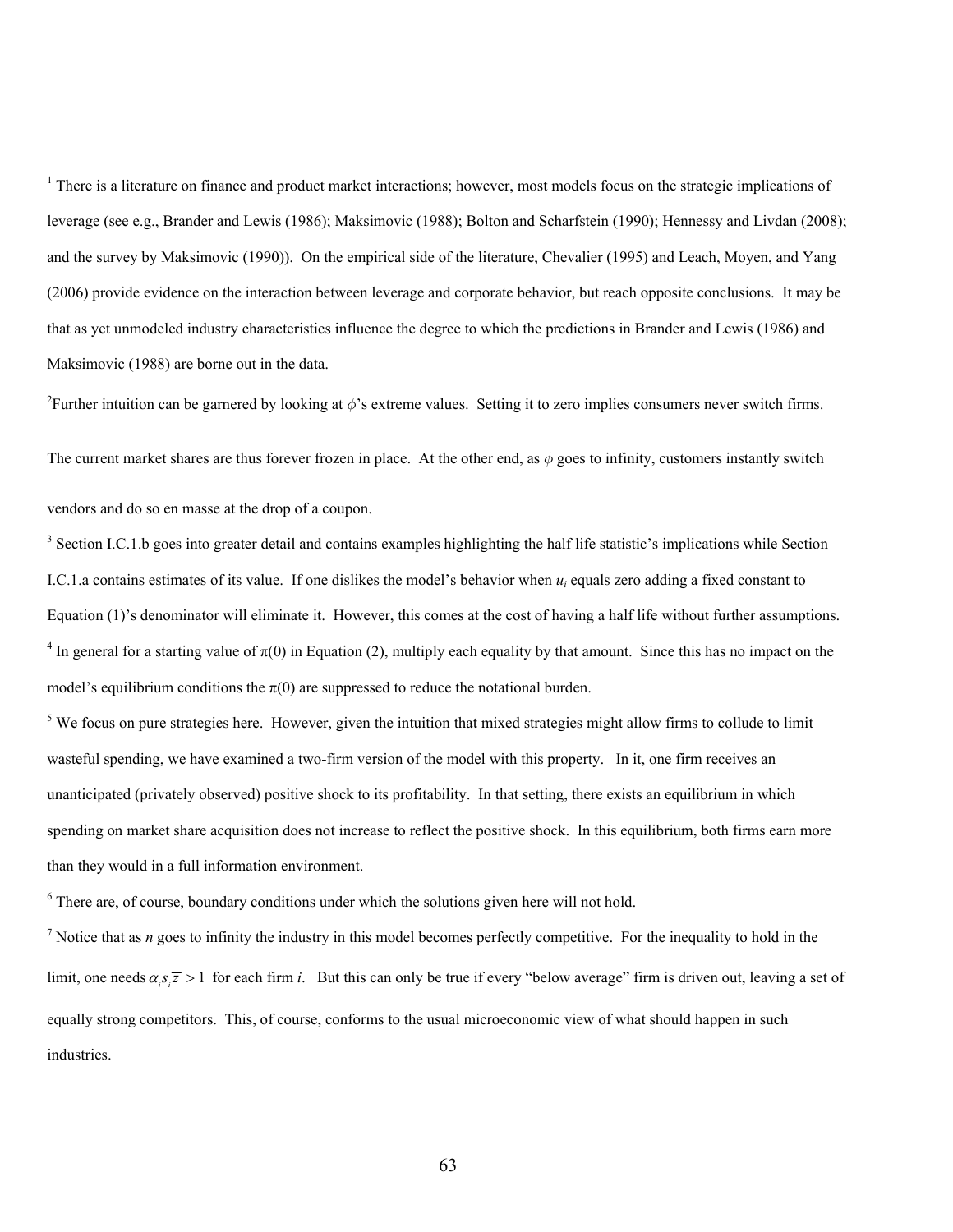$\frac{1}{8}$  $8$  It is easy to generate examples where there are firms in the industry for which the comparative static goes both ways. Consider an industry with four firms. Three have values of  $\alpha_{\beta}$ *i*=1 and one that has a value equal to 2. In this case *z*=3.5. For the low  $\alpha_{\beta}$ *i* firms  $\alpha_i s_i z=3.5>3$  so they compete for market share, but since  $\alpha_i s_i z=3.5<6$  for them  $\partial u_i / \partial s_i < 0$ . For the high  $\alpha_i s_i$  firm  $\alpha_i s_i z=7>6$ so it has the opposite reaction to its weaker rivals  $\partial u_i / \partial s_i > 0$ .

<sup>9</sup> A more extensive discussion of this general property relating when the deterministic and stochastic problems have identical solutions can be found in section 8.2 of Dockner et al. (2000).

 $10$  The main model assumes no exit; however, due to changing product mix and SIC code re-classification for some firms, we adjust for "exit" in the data by assuming that each firm in the industry gains market from the exiting firm, in proportion to its current market share. We do not need to adjust for entry because data filtering requires that all firms are in the sample at the beginning of rolling interval *t*.

 $11$  Data for estimation are from 1980 to 2009. Estimates end in 2004, given the data requirement of greater than 5 annual observations in the estimation interval *t* through *t+9*.

<sup>12</sup>The variables  $\phi$  and  $\alpha_i$  are constrained to be greater than or equal to zero, consistent with the model.

 $13$  The current mean and median market shares of sample firms are 19.7 and 12.1%, respectively, which suggests modest future growth among larger firms in the industry.

<sup>14</sup> The  $\delta$  parameter is assumed to be positive in the model, but estimated  $\delta$ 's are sometimes negative. This can occur especially during high growth periods (for which the model is less appropriate). We exclude industry-years in which we observe negative values of  $\delta$ . This reduces the sample size to 8,943 firm-year observations when industry-level  $\delta_t$  is used, and to 11,231 observations when the market-wide definition of  $\delta_{Mt}$  is used.

<sup>15</sup> While not reported in the tables, this explanation is bolstered by the fact that while the model-implied and actual market valuations are similar in magnitude across firms, the actual market values are less volatile. The mean (log) actual value equals 6.92 (i.e., value of approximately \$1 billion) while the mean (log) model-implied value is 6.79 (i.e., value of approximately \$890 million), a difference of only about 2%. In comparison, the actual market standard deviation is 1.83 while the model predicts a value of 2.23 a difference of about 18%.

<sup>16</sup> *R*-squares are shown in Table 8 for both OLS and GLS regressions. In the case of GLS, the coefficients and *t*-statistics are most relevant since *r*-squares are not bound between zero and one with GLS estimation.

 $17$  We thank the editor for encouraging this line of discussion.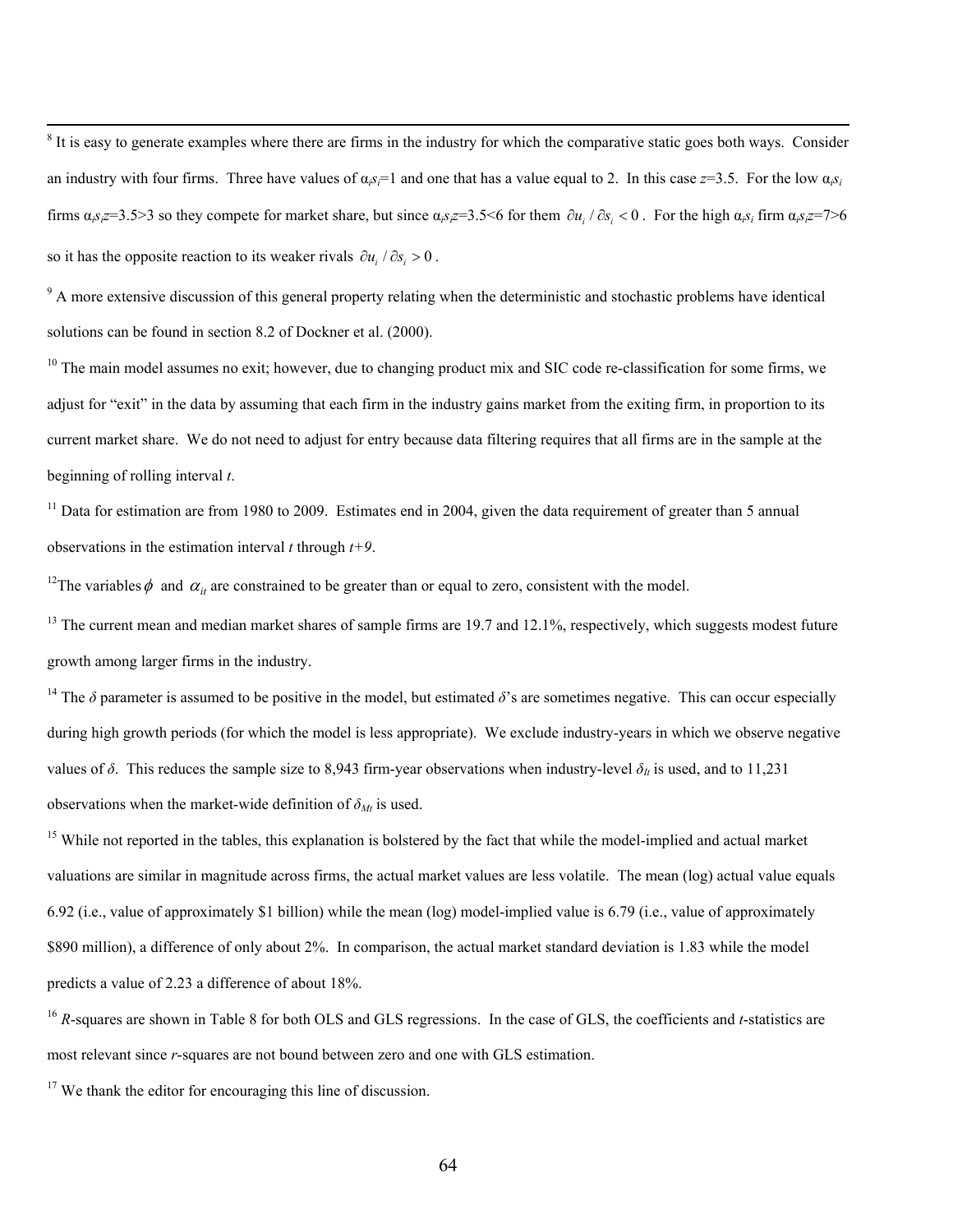<sup>18</sup> The value 1.41 is  $\sqrt{2}$  rounded to two decimal points.

<sup>19</sup> One can see the importance of limiting the model's use to industries where its assumptions are likely to hold by examining horizontal mergers in industries that are likely to be poorly described by an oligopoly model like the one developed here. Using the same methodology to create Table XI but using data restricted to industries with 30 or more firms (rather than 20 or less, as in the current analysis), we find that the model displays almost no predictive power. This shows the importance of applying a structural model to conditions where the mathematical assumptions correspond reasonably well with the industry the researcher wishes to examine. While this limits a structural model's use in the cross section, it hopefully makes up for this shortcoming with improved insights into those industries to which it is applicable. To save space, the results of the analysis are tabulated in the Internet Appendix (Table IA.II).

20For example, in the market adjusted case this sets the constant to 1.0144, and the 1/*n* parameter to −1.2572.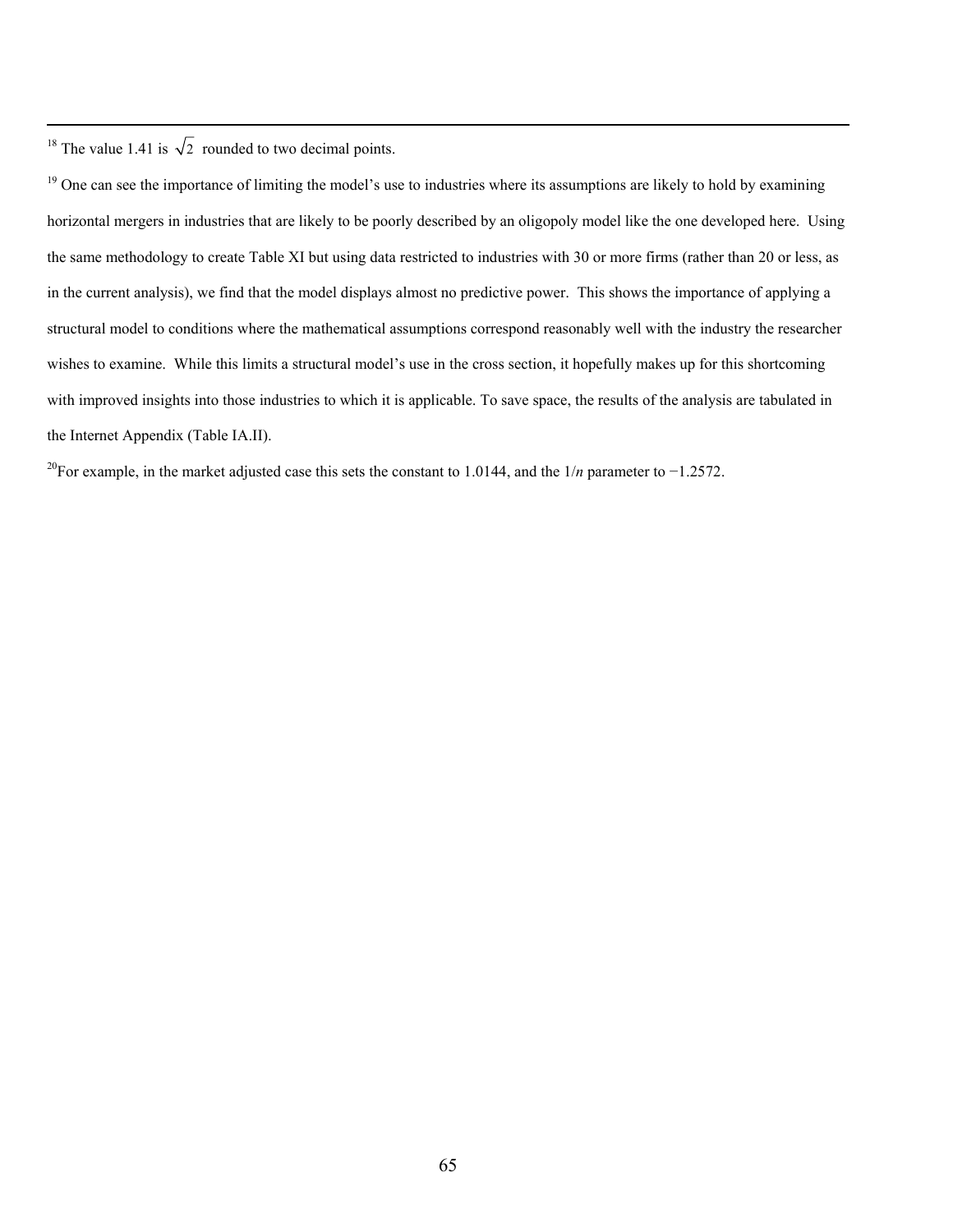# **Internet Appendix for "Dynamic Competition, Valuation and Merger Activity"\***

**Internet Appendix Table IA.I: Predicted Dynamics under Alternative Industry Definition (6 Digit NAICS)**  This table supplements Table XI in the text. The dependent variable is the (log) market value of the firm, defined as equity market capitalization plus the book value of debt, in 2007 dollars, at the end of year *t*. The explanatory variables are (log) model-implied firm value, industry growth and the firm's share of industry sales. The parameters  $\phi$ ,  $\alpha_i s_i z$ ,  $\alpha_i$ , and  $f_i$  used to calculate model-implied V(m) are estimated via non-linear least squares estimation of Equation (19), which is based on the law of motion for market share *dm*, and OLS estimation of the firm profitability equation, Equation 2. Industry  $\delta_l$  is defined as the average (unlevered) cost of capital, minus the average 5-year sales growth rate for all firms in the 6-digit NAICS code. The market-wide  $\delta_{Mt}$ is defined as the historical market risk premium plus the risk-free rate, minus the long-run GDP growth rate and is identical for all firms. Panel A contains results of estimating the model for the sample of stable industries (industries with  $r<|g|$  are excluded). Panel B contains results of the sample selection validation exercise, in which we use all industries for which we are able to obtain estimates and introduce a *lowgrowth* dummy variable equal to 1 if  $r<|g|$  and interact it with  $V(m)$ . We test the hypothesis that the model does a better job estimating actual values for these industries. All firm-year observations of actual and predicted market values ( $V_{it}$  and  $V(m_{it})$ ) are pooled. The model is estimated via OLS, with standard errors clustered at the industry level.

| Panel A: Model Implied $V(m)$ and Actual Firm Values |                                              |                |                     |                                                 |                 |                     |  |
|------------------------------------------------------|----------------------------------------------|----------------|---------------------|-------------------------------------------------|-----------------|---------------------|--|
|                                                      | V(m) calculated using Industry $\delta_{lt}$ |                |                     | V(m) calculated using market-wide $\delta_{Mt}$ |                 |                     |  |
| Intercept<br>t-value                                 | 6.252<br>38.94                               | 3.456<br>11.41 | 3.382<br>11.48      | 6.407<br>44.10                                  | 4.040<br>12.61  | 3.955<br>12.85      |  |
| <b>Market Share</b><br>t-value                       | 2.978<br>10.29                               |                | 1.733<br>6.14       | 2.951<br>11.46                                  |                 | 1.650<br>6.32       |  |
| Model-Implied $V(m)$<br>t-value                      |                                              | 0.467<br>12.49 | 0.417<br>9.54       |                                                 | 0.459<br>10.74  | 0.407<br>8.52       |  |
| $R-Sq (Adj)$<br>N                                    | 0.149<br>3,432                               | 0.380<br>3,432 | 0.426<br>3,432      | 0.144<br>4,648                                  | 0.354<br>4,648  | 0.395<br>4,648      |  |
| <b>Panel B: Sample Selection Check</b>               |                                              |                |                     |                                                 |                 |                     |  |
| Intercept<br>$t$ -value                              | 5.643<br>36.37                               | 3.195<br>11.84 | 2.966<br>11.51      | 5.840<br>40.13                                  | 3.640<br>13.61  | 3.411<br>13.29      |  |
| Market Share<br>t-value                              | 2.17<br>7.41                                 |                | 1.380<br>5.90       | 2.053<br>7.64                                   |                 | 1.284<br>5.90       |  |
| Model-Implied $V(m)$<br>t-value                      |                                              | 0.460<br>12.40 | 0.438<br>10.89      |                                                 | 0.461<br>11.67  | 0.441<br>10.57      |  |
| Lowgrowth<br>t-value                                 | 0.609<br>3.96                                | 0.262<br>1.29  | 0.280<br>1.35       | 0.567<br>4.27                                   | 0.400<br>1.95   | 0.544<br>2.77       |  |
| Lowgrowth <sup>*</sup> Share<br>t-value              | 0.799<br>2.46                                |                | 0.008<br>0.03       | 0.898<br>3.29                                   |                 | 0.367<br>1.53       |  |
| Lowgrowth $V(m)$<br>t-value                          |                                              | 0.006<br>0.23  | $-0.021$<br>$-.067$ |                                                 | $-0.05$<br>0.56 | $-0.134$<br>$-1.09$ |  |
| $R-Sq (Adj)$<br>N                                    | 0.158<br>6,224                               | 0.409<br>6,224 | 0.445<br>6,224      | 0.150<br>8,230                                  | 0.389<br>8,230  | 0.421<br>8,230      |  |

<sup>\*</sup> Spiegel, Matthew and Heather Tookes, 2011, Internet Appendix to "Dynamic Competition, Valuation and Merger Activity," Journal of Finance, forthcoming, http://www.afajof.org/IA/[year].asp. Please note: Wiley-Blackwell is not responsible for the content or functionality of any supporting information supplied by the authors. Any queries (other than missing material) should be directed to the authors of the article.

<u>.</u>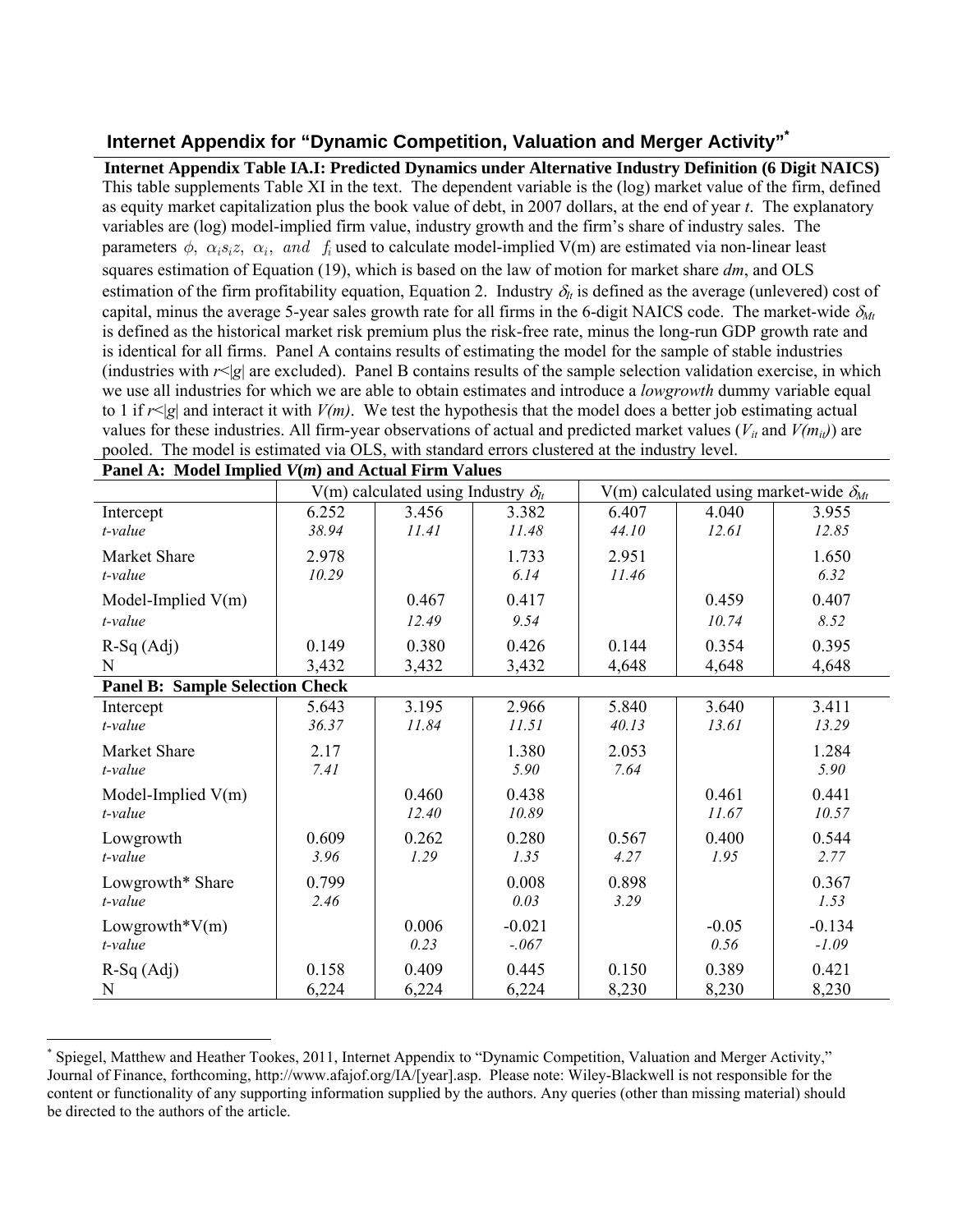# **Internet Appendix Table IA.II: Mergers and Acquisitions (Low Growth Industries with 30+ Firms)**

This table presents the actual and predicted announcement returns of 209 industry rivals (119 unique rivals) near 65 M&A events. Panel A shows summary statistics, where Market-Adjusted returns are mean rivals' announcement returns minus the CRSP value-weighted returns, unlevered to reflect differences in capital structure. Beta-Adjusted returns are based on a market model where beta is calculated using monthly return data during the past 60 months (also unlevered). All CARs are calculated over a three day window from day  $-1$  to  $+1$  relative to announcement date 0. Predicted returns are calculated as the modelimplied value changes, resulting from the change in the number of competitors from *npm* to *npre*−1 and the estimated change in the industry's competitive intensity, *z*. Panel A displays several summary statistics describing the M&A data. The estimated parameters in the Panel B come from the model Equations (21) and (22). In Panel C the realized returns are regressed against the predicted returns. Mean parameter estimates are in black (variable name row). Values in dark shaded cells (top row) are bootstrapped percentiles where data is drawn with replacement on a firm-by-firm basis. Values in light shaded cells (bottom row) are bootstrapped percentiles where industries are drawn with replacement. Firm specific parameters for year *t* are estimated using Equation (19) and 10 years of historical sales data, from year *t-9* through year *t*.

|             | <b>Panel A: Summary Statistics</b>                                                |           |           |           |           |                              |           |           |           |           |  |
|-------------|-----------------------------------------------------------------------------------|-----------|-----------|-----------|-----------|------------------------------|-----------|-----------|-----------|-----------|--|
|             | Market Adjusted Returns                                                           |           |           |           |           | <b>Beta-Adjusted Returns</b> |           |           |           |           |  |
| Mean        | 0.159%                                                                            |           |           |           |           | 0.249%                       |           |           |           |           |  |
| Median      |                                                                                   |           | $-0.528%$ |           |           |                              |           | $-0.210%$ |           |           |  |
| S.D.        |                                                                                   | 4.193%    |           |           |           |                              | 4.032%    |           |           |           |  |
| Obs.        |                                                                                   | 209       |           |           |           |                              | 209       |           |           |           |  |
|             | <b>Panel B: Nonlinear Least Squares Model Estimates</b>                           |           |           |           |           |                              |           |           |           |           |  |
| Const.      | 0.9993                                                                            |           |           |           |           | 0.9984                       |           |           |           |           |  |
|             | 1%                                                                                | 5%        | 50%       | 95%       | 99%       | 1%                           | 5%        | 50%       | 95%       | 99%       |  |
|             | 0.9969                                                                            | 0.9975    | 0.9994    | 1.0044    | 1.0064    | 0.9954                       | 0.9966    | 0.9984    | 1.0021    | 1.0039    |  |
|             | 0.9971                                                                            | 0.9976    | 0.9995    | 1.0040    | 1.0059    | 0.9960                       | 0.9969    | 0.9984    | 1.0018    | 1.0034    |  |
| $1/n_{pre}$ | $-1.0012$                                                                         |           |           |           |           | $-0.9421$                    |           |           |           |           |  |
|             | 1%                                                                                | 5%        | 50%       | 95%       | 99%       | 1%                           | 5%        | 50%       | 95%       | 99%       |  |
|             | $-1.3363$                                                                         | $-1.2410$ | $-1.0117$ | $-0.8735$ | $-0.8252$ | $-1.2109$                    | $-1.1284$ | $-0.9475$ | $-0.8192$ | $-0.7540$ |  |
|             | $-1.3259$                                                                         | $-1.2296$ | $-1.0151$ | $-0.8867$ | $-0.8417$ | $-1.2003$                    | $-1.1151$ | $-0.9507$ | $-0.8334$ | $-0.7824$ |  |
|             | Panel C: Bootstrapped Results from OLS Regression of Actual Against Model Returns |           |           |           |           |                              |           |           |           |           |  |
| Const.      | 1%                                                                                | 5%        | 50%       | 95%       | 99%       | 1%                           | 5%        | 50%       | 95%       | 99%       |  |
|             | $-0.0058$                                                                         | $-0.0038$ | 0.0013    | 0.0070    | 0.0097    | $-0.0034$                    | $-0.0018$ | 0.0022    | 0.0066    | 0.0087    |  |
|             | $-0.0056$                                                                         | $-0.0036$ | 0.0012    | 0.0064    | 0.0089    | $-0.0040$                    | $-0.0022$ | 0.0022    | 0.0068    | 0.0092    |  |
| $r_{model}$ | 1%                                                                                | 5%        | 50%       | 95%       | 99%       | 1%                           | 5%        | 50%       | 95%       | 99%       |  |
|             | $-3.8143$                                                                         | $-0.5118$ | 0.8500    | 1.3524    | 2.4013    | $-2.6207$                    | $-0.2930$ | 0.9001    | 1.3317    | 2.2731    |  |
|             | $-3.9158$                                                                         | $-0.4863$ | 0.9063    | 1.5963    | 2.5990    | $-2.1816$                    | $-0.1677$ | 0.9170    | 1.5014    | 2.8352    |  |
| $R^2$       | 1%                                                                                | 5%        | 50%       | 95%       | 99%       | 1%                           | 5%        | 50%       | 95%       | 99%       |  |
|             | 0.0000                                                                            | 0.0001    | 0.0051    | 0.0293    | 0.0463    | 0.0000                       | 0.0001    | 0.0080    | 0.0393    | 0.0577    |  |
|             | 0.0000                                                                            | 0.0001    | 0.0062    | 0.0285    | 0.0428    | 0.0000                       | 0.0002    | 0.0087    | 0.0379    | 0.0566    |  |